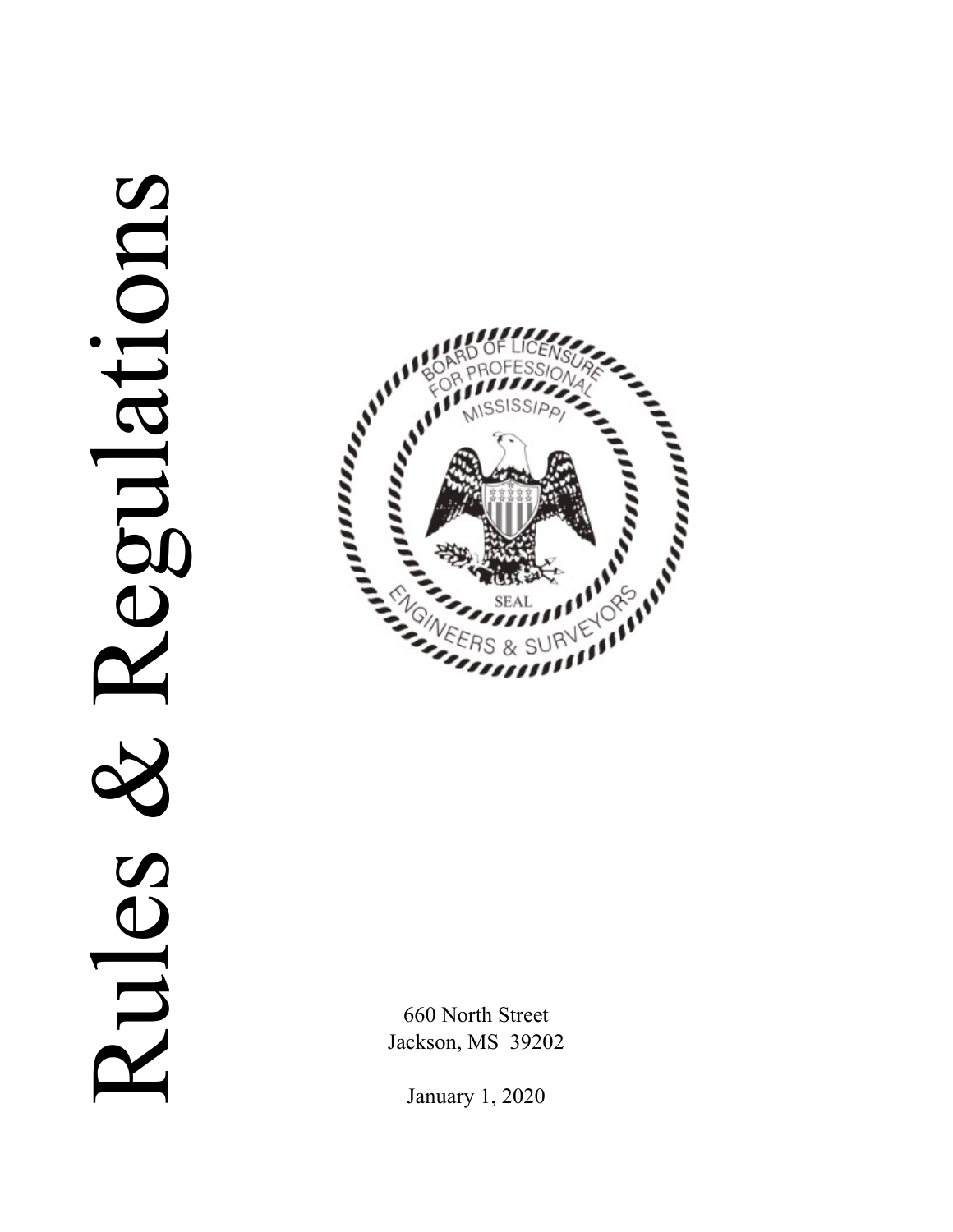### Title 30: **Professions and Occupations**

Rules and Regulations of the Mississippi Board of Licensure for Professional **Part 901: Engineers and Surveyors** 

# MISSISSIPPI BOARD OF LICENSURE FOR PROFESSIONAL ENGINEERS AND SURVEYORS **Rules and Regulations**

 $(As of January 1, 2020)$ 

# **TABLE OF CONTENTS**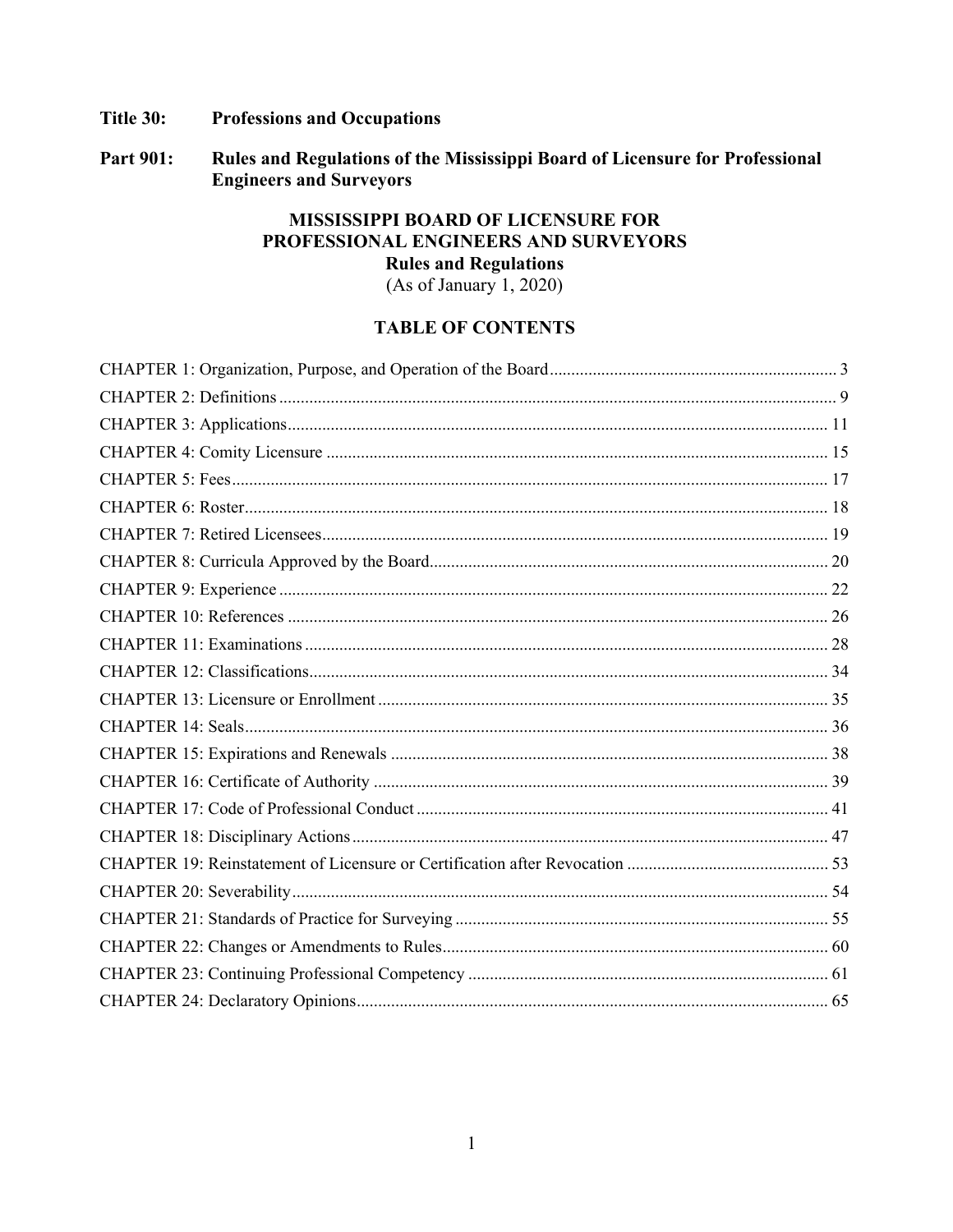**Foreword** - The Rules and Regulations shall be binding upon every person holding a certificate of licensure as Professional Engineer or Professional Surveyor and on all firms, partnerships or corporations or other legal entities authorized to offer or perform engineering or surveying services in this State. Each licensee is charged with having knowledge of the existence of the Rules and Regulations and shall be deemed to be familiar with its several provisions and to understand them.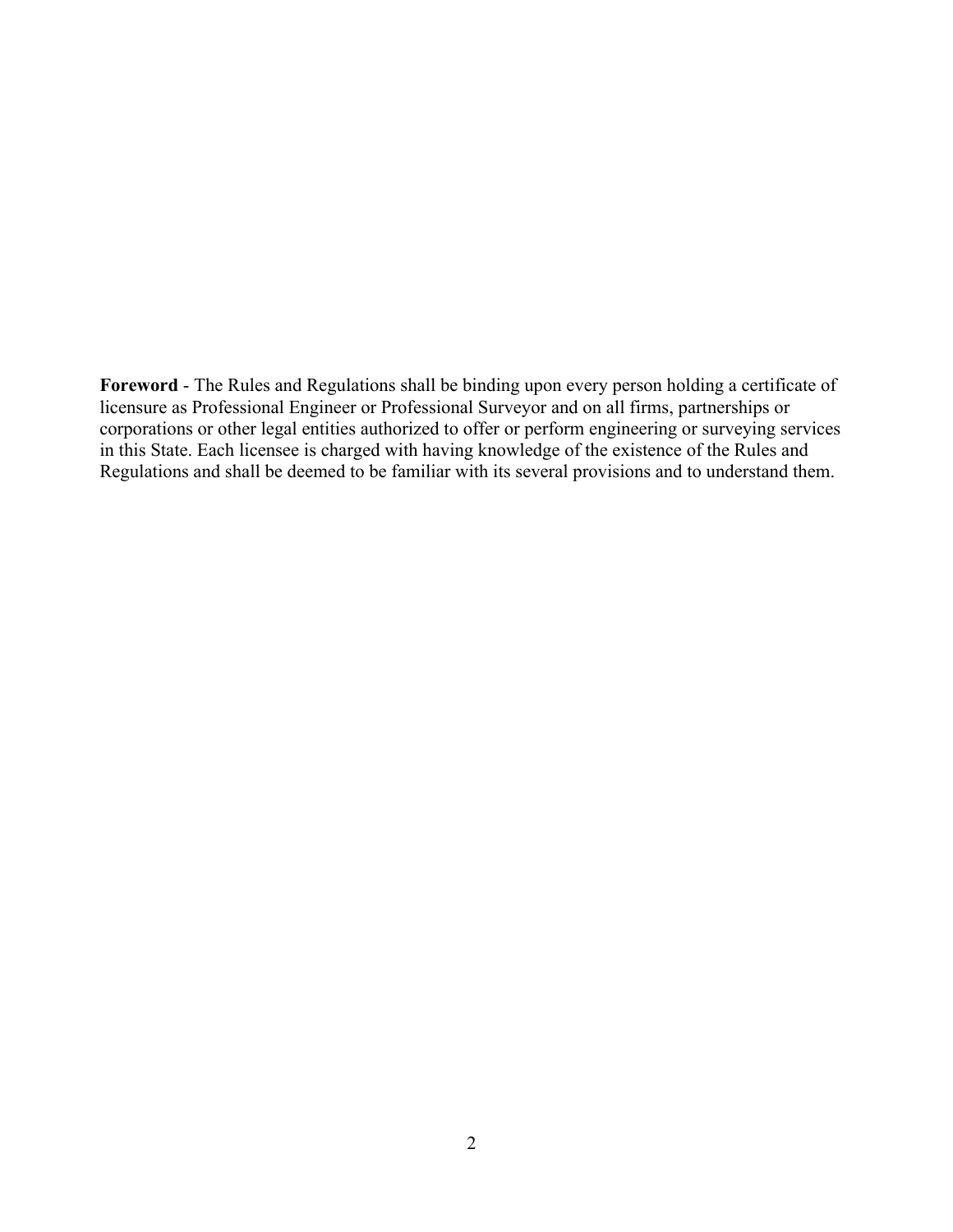# <span id="page-3-0"></span>**Part 901 CHAPTER 1: Organization, Purpose, and Operation of the Board**

# *Rule 1.1 Purpose*

The Mississippi State Board of Licensure for Professional Engineers and Surveyors was created to ensure the safeguarding of life, health and property and to promote the public welfare.

### Source: *Miss. Code Ann*. §73-13-15

## *Rule 1.2 Authorization to achieve the purpose*

Current Mississippi Law provides a means for achieving the purpose through:

- 1. the establishment of minimum qualifications for entry into the professions of Engineering and Surveying;
- 2. authorizing power to adopt and amend all Rules and Regulations of procedure necessary for the proper performance of the Board's duties; and
- 3. granting further power and authority to protect the public from the attempts of incompetent or unscrupulous persons to practice the professions of Engineering and Surveying, through provisions which enable swift and effective disciplinary actions.

Source: *Miss. Code Ann*. §73-13-15

# *Rule 1.3 Composition and appointment of Board Members*

The Board is composed of nine (9) members - six (6) licensed professional engineers and three (3) licensed professional surveyors who are not licensed professional engineers. Board Members are appointed by the Governor. Each appointment is made from a list of nominees furnished by the Mississippi Engineering Society (MES) and by the Mississippi Association of Professional Surveyors (MAPS). Appointments are for a term of four (4) years, and each Board Member is eligible for re-nomination and reappointment.

Source: *Miss. Code Ann.* §73-13-15

# *Rule 1.4 Voting*

All members of the Board including the President shall be entitled to vote and to make or second motions. A majority vote of those present is required to pass a motion. A member expecting to be absent for a vote may provide written comments as to his position; however, he may not grant a vote by proxy.

Source: *Miss. Code Ann*. §73-13-15

### *Rule 1.5 Summary Description of Organization and Operation*

The Board is an agency of the State of Mississippi. All costs of operation of the Board, including administrative, secretarial, clerical, investigative, equipment purchases and office rental, are paid from fees collected by the Board and authorized by annual appropriation by the Legislature. The Board may employ those persons required, qualified and authorized, including full or part-time, necessary to perform the administration of the Laws of the state and those rules regulating the practice of engineering and surveying. The Board will delegate authority and responsibility to the Executive Director for assigning duties to and obtaining adequate performance from the employees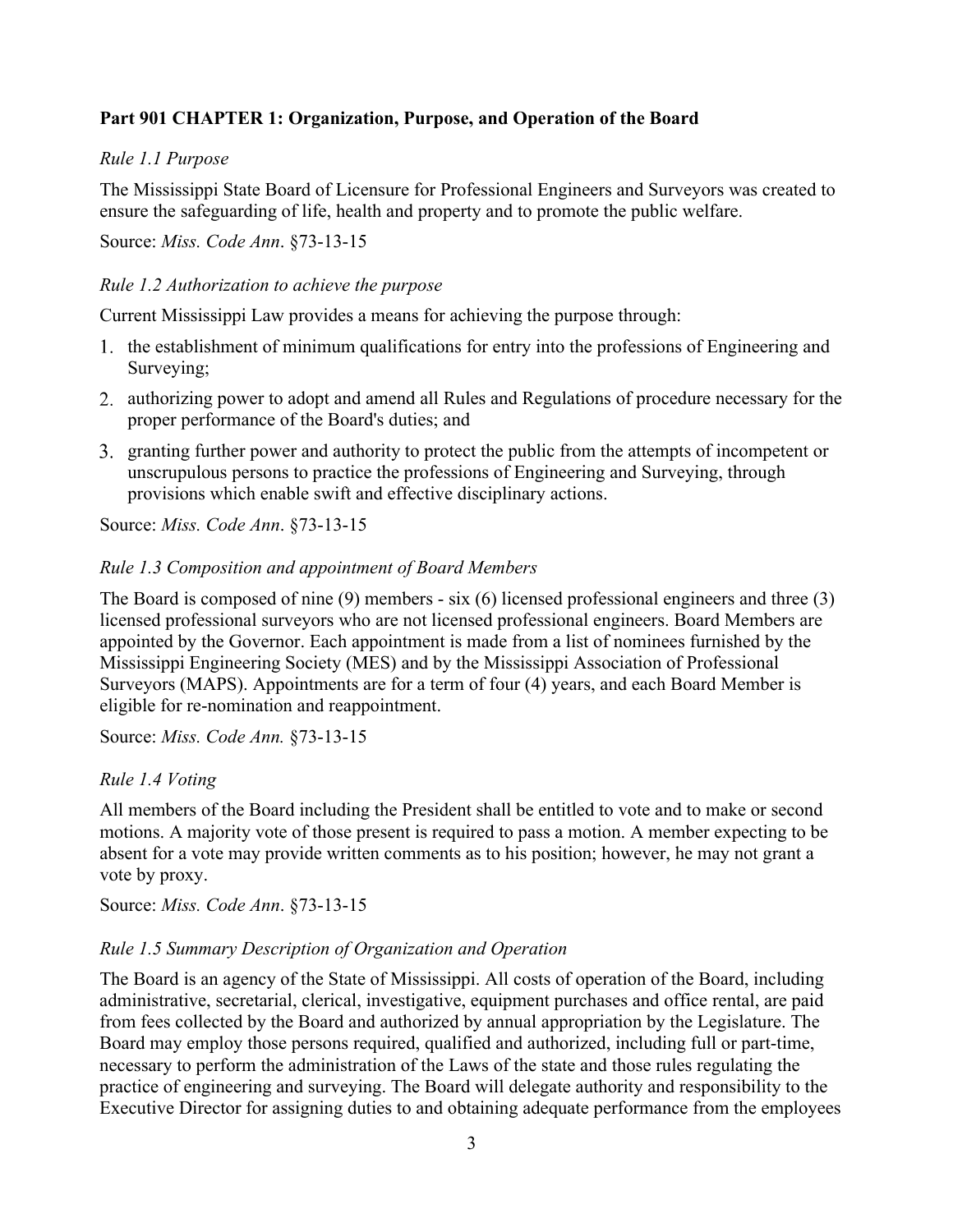of the Board.

Source: *Miss. Code Ann.* §73-13-15

*Rule 1.6 Election*

The Board shall annually elect the following officers: President, Vice President and Secretary.

Source: *Miss. Code Ann.* §73-13-15

*Rule 1.7 Term of Office*

The term of office shall coincide with the Fiscal Year of the State of Mississippi, July 1 through June 30.

Source: *Miss. Code Ann*. §73-13-15

# *Rule 1.8 Duties of Officers*

- President of the Board The President shall be the executive officer of the Board. When present he shall preside at all meetings. He shall appoint such committees as the Board may authorize from time to time. He shall cast one (1) vote on all roll calls. He shall sign all certificates, the Annual Report to the Governor, and all other official documents. He shall, in the absence of a Secretary or Executive Director, sign checks. He shall perform all other duties usually pertaining to the office of President and permitted by Law.
- Vice-President The Vice-President, in the absence of the President, shall perform the duties delegated to the President except that only the President shall sign certificates, checks and the Annual Report to the Governor.
- Secretary The Secretary shall conduct all correspondence in the name of the Board except that performed by the President and that delegated to the Executive Director. The Secretary shall countersign all checks with the Executive Director of the Board. Additionally, he shall exercise supervisory authority over the Executive Director's administration of Board policy and the processing of its routine operations. He shall perform those other duties as prescribed by the statute.

Source: *Miss. Code Ann*. §73-13-15

# *Rule 1.9 Vacancies*

If, for any reason, a vacancy shall occur in the Board, the President and the Secretary shall prepare a notice to the Governor asking for the appointment of a new member to fill the unexpired term, in accordance with the provisions of the Law. If the vacancy shall occur in the office of the President, the Vice-President and the Secretary shall prepare the notice to the Governor. Such notice shall designate which appointed position is vacant and which society or association is to furnish the list from which the appointee is to be selected.

If a vacancy occurs in any office, or if any officer becomes incapacitated, the Board will elect a new officer in a regular meeting. If the position of Secretary becomes vacant, the President shall appoint a new secretary to fill the remaining portion of the term.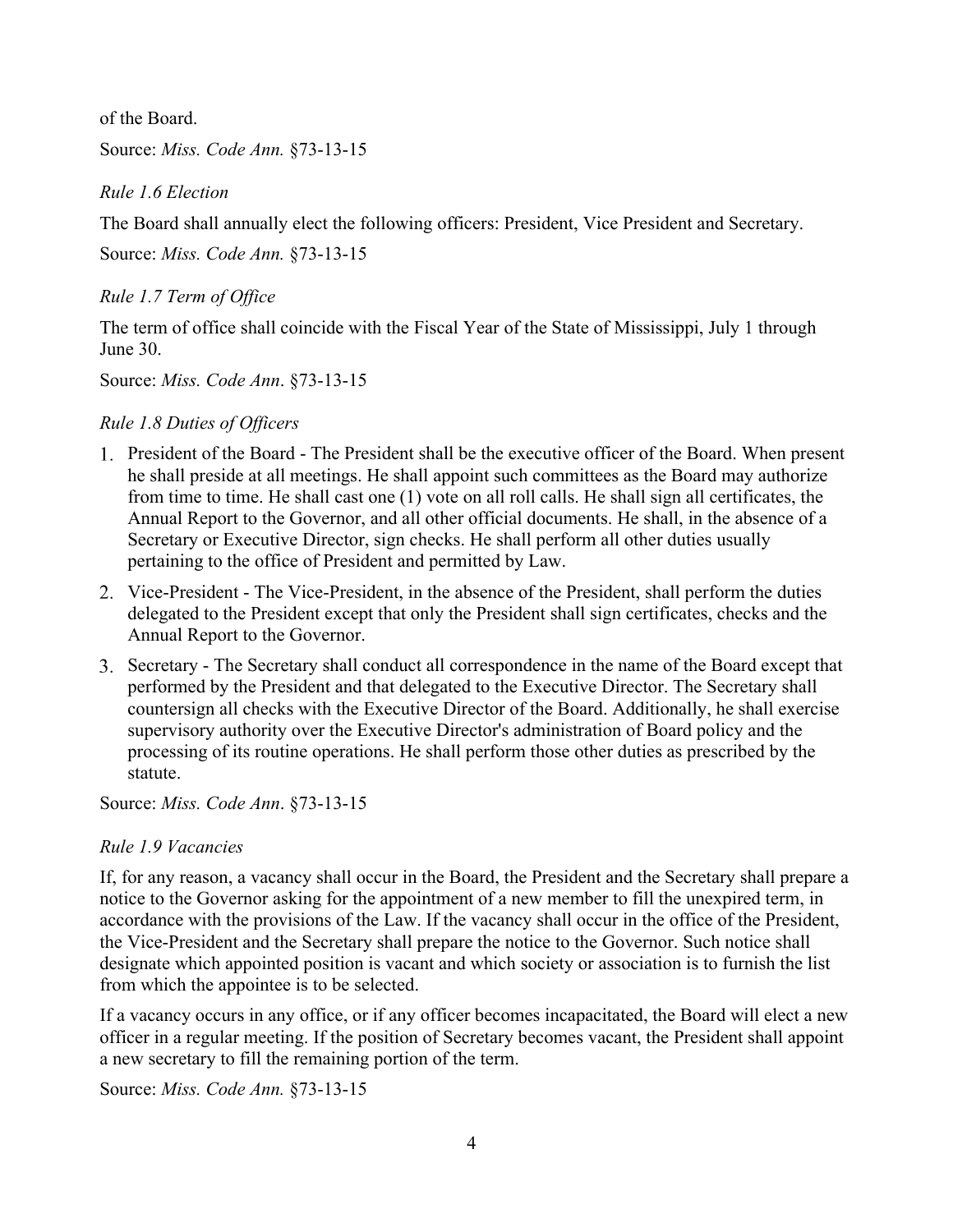### *Rule 1.10 Surety Bonds*

The Executive Director, President and the Secretary shall furnish surety bond to the State of Mississippi in an amount directed by the Board, said bond to be filed with the Secretary of State.

Source: *Miss. Code Ann.* §73-13-15

# *Rule 1.11 Compensation and Expenses*

Board Members shall be compensated on a per diem basis for days actually spent in the performance of their duties attending to the work of the Board or any of its committees, and additionally shall be reimbursed for actual expenses incurred in the performance of their duties. The rates paid shall be in accordance with applicable Law.

Payment for per diem, travel and other expenses incurred by the Board and employees of the Board shall be authorized and approved by the Executive Director, President, or Secretary, in accordance with applicable Law.

Source: *Miss. Code Ann*. §73-13-15

# *Rule 1.12 Executive Director*

The Board shall hire an Executive Director who shall be responsible for the administration of Board Policy and for the processing of its routine operations and is designated as agent for the Board for service of legal process upon the Board. The duties of the Executive Director shall be as determined by the Board.

The Executive Director shall countersign checks with the Secretary of the Board.

- As an executive officer, the Executive Director shall serve at the pleasure of the Board. In the absence of an Executive Director, the Secretary shall assume the duties of the Executive Director, as necessary.
- All correspondence to the Board, including requests for information and all submissions and other requests should be addressed to the Executive Director at the Board's office as follows:

Executive Director Mississippi State Board of Licensure for Professional Engineers and Surveyors 660 North Street, Suite 400 Jackson, Mississippi 39202

Source: *Miss. Code Ann.* §73-13-15

### *Rule 1.13 Principal Office*

The principal office of the Board shall be at Jackson, Mississippi. The statue states that, "It shall not be considered the duty of the State of Mississippi to provide office space and office equipment for the Board herein created."

Source: *Miss. Code Ann.* §73-13-15

### *Rule 1.14 Regular Meetings and Attendance*

The Board shall schedule at least two (2) regular meetings each year, one (1) in the first and third calendar quarters.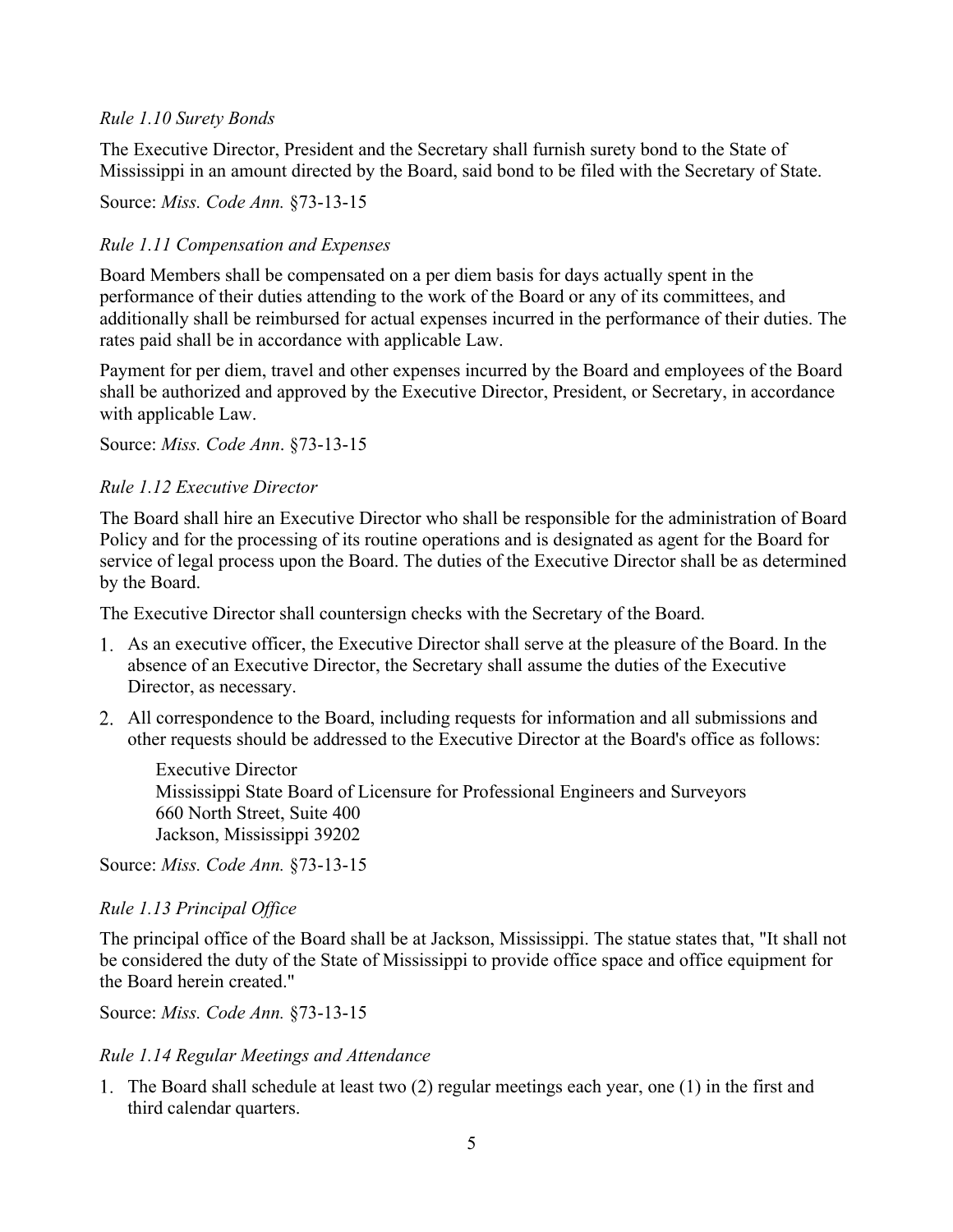- 2. Board members shall attend all regular or special meetings unless prevented from doing so by reason of court order, subpoena, or business with a court which has the sole prerogative of setting the date of such business, death of a family member, or illness of the Board member, or illness of the member's immediate family. An absence for any other reason constitutes an unexcused absence.
- No Board member may be absent from three (3) consecutive meetings or be absent from more than three (3) meetings during a single fiscal year unless the absence is excused for one (1) of the reasons stated in subsection 2a of this rule. In the event a Board member has three (3) consecutive unexcused absences or has unexcused absences for more than three (3) meetings during a fiscal year, the Board shall petition the Governor to remove said member and to appoint a successor.
- In the event of an unexcused absence from a Board meeting, NCEES meeting or other authorized meeting or seminar, a Board member shall reimburse the Board for expenses incurred by the Board such as meeting registration fees, hotel room deposits, and airline tickets.
	- a. "Family" consists of immediate family, nieces, nephews, aunts, uncles, cousins, and in-laws.
	- b. "Immediate family" consists of spouse, children, parents, parents-in-Law, siblings, grandchildren, and grandparents.

Source: *Miss. Code Ann.* §73-13-15

### *Rule 1.15 Special Meetings*

Special meetings may be held as needed or as called by any officer or a quorum of the Board.

Source: *Miss. Code Ann.* §73-13-15

### *Rule 1.16 Notice of Meeting*

- The last item of business at each meeting will be to agree upon and schedule the dates and place of the next meeting. The Executive Director shall furnish written notice of any meeting to the media.
- A call for a special meeting under emergency conditions may be issued by email or telephone by the Executive Director.

Source: *Miss. Code Ann.* §73-13-15

### *Rule 1.17 Order of Business*

The order of business at all regular and special meetings shall normally be as recommended by the Executive Director and at the pleasure of the President.

Source: *Miss. Code Ann*. §73-13-15

*Rule 1.18 Quorum*

Five (5) or more members present shall be a quorum.

Source: *Miss. Code Ann.* §73-13-15

*Rule 1.19 Robert's Rules of Order*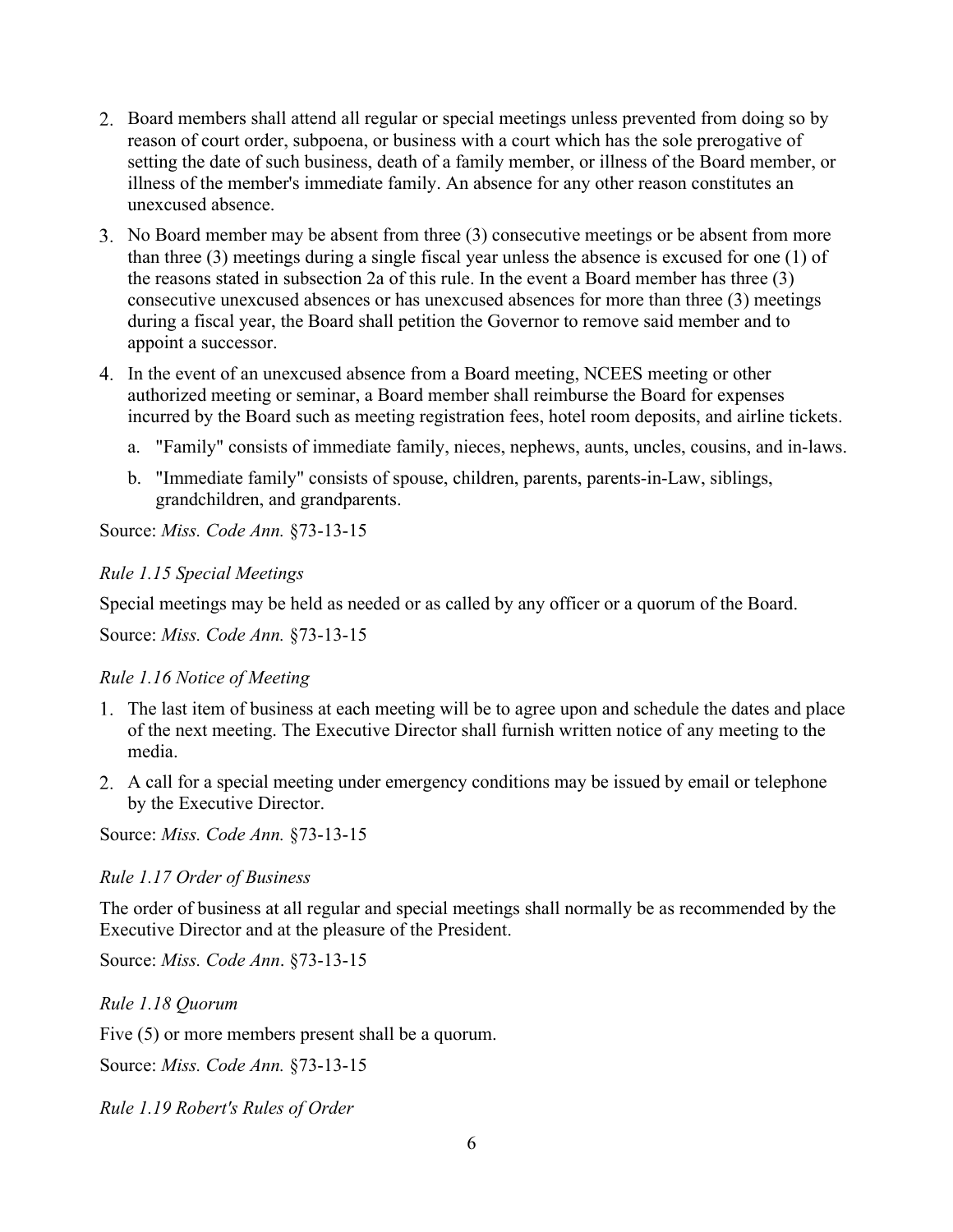Robert's Rules of Order Newly Revised shall govern the proceedings of the Board except as otherwise provided herein or by statute.

Source: *Miss. Code Ann.* §73-13-15

# *Rule 1.20 Open Meetings*

In compliance with Open Meeting Laws of the State of Mississippi, members of the general public are welcome to attend meetings of the Board. The Board has adopted the following rules of conduct for members of the general public attending meetings of the Board.

- Members of the public are requested to register with the Executive Director. Organized groups must have one (1) spokesperson.
- Upon request, an individual or a spokesperson will be allowed to address the Board. Speaking time is limited to ten (10) minutes, unless extended by the presiding officer.
- When the Board votes to go into Executive Session, all members of the general public must leave the meeting room; they will be advised when they may re-enter.
- Members of the general public will behave in a calm, professional manner.
- Failure to comply with these rules will be grounds for dismissal from the meeting.
- If members of the public require special provisions accommodating a qualifying temporary or permanent disability in order to attend a Board meeting, a written request identifying the disability and accommodations needed must be submitted to the Executive Director thirty (30) days before the meeting. If this request is not submitted in advance, the availability of on-site accommodations is not guaranteed.

Source: *Miss. Code Ann*. §73-13-15

*Rule 1.21 Adoption of Rules and Regulations*

The Board shall promulgate and adopt Rules and Regulations.

Source: *Miss. Code Ann.* §73-13-15

*Rule 1.22 Seal of the Board*

The Board shall adopt a seal to be used where required or as appropriate.

Source: *Miss. Code Ann.* §73-13-15

# *Rule 1.23 National Council*

The Board shall affiliate with the National Council of Examiners for Engineers and Surveyors (NCEES). The President shall be, ex-officio, the delegate of the Board to the Council. If the President is unable to attend, the President may appoint any other Board Member as the delegate. Other members of the Board and the Executive Director may attend meetings as shall be determined by the Board. Additionally, the Board may authorize the attendance by the Assistant Attorney General, who is the legal advisor to the Board, and the Board Investigator.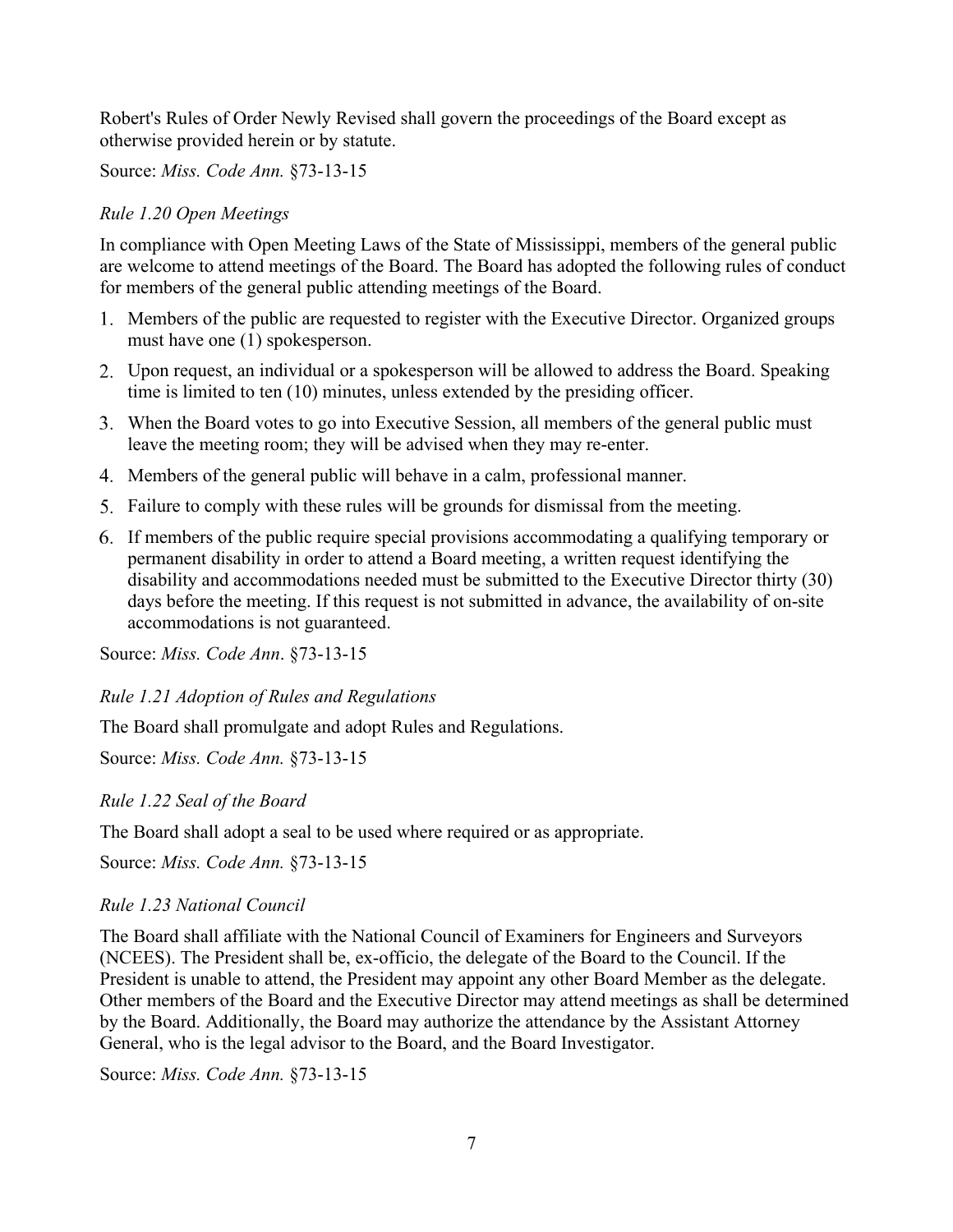# *Rule 1.24 Procedures for Inspection and Copying of Public Records*

All non-exempt public records used, prepared, possessed or retained by this Board in the performance of its function as a public body will be made available to any person for the purpose of inspection, copying or mechanical reproduction of same in accordance with the Mississippi Public Records Act of 1983 and the following procedures as duly adopted by this Board.

- All requests shall be made in writing to the Executive Director of the Board, preferably upon the standard form provided by the Board. Each item of the request shall be concise, clear, specific, and dated and signed by the requesting party.
- 2. The Board will respond to such request no later than fourteen (14) government workdays from the date of the receipt of the request.
- After the Board's response, non-exempt public records will be made available to the requesting party. The records may be reviewed Monday through Friday from 9:00 a.m. until 5:00 p.m. except on government holidays and any period during which the Board is in session. All such production of records shall be accomplished with a minimum of disruption of the on-going business of the Board and its employees.
- The cost, to be pre-paid by the requesting party, for the mechanical reproduction of records will be calculated on the basis of fifty (50) cents per copy, with a minimum fee set at fifteen dollars (\$15.00).
- Any postage costs in excess of one dollar (\$1.00) will be pre-paid by the requesting party.
- The cost of labor to be pre-paid by the requesting party for the search, review and mechanical reproduction of records will be the actual cost to the Board.
- No copies of records will be released to the requesting party until full payment in advance has been made hereunder.
- The Board or its employees reserve the right to postpone copying or mechanically reproducing any records pending receipt of satisfactory prepayment covering the above- mentioned labor, reproduction and postage costs.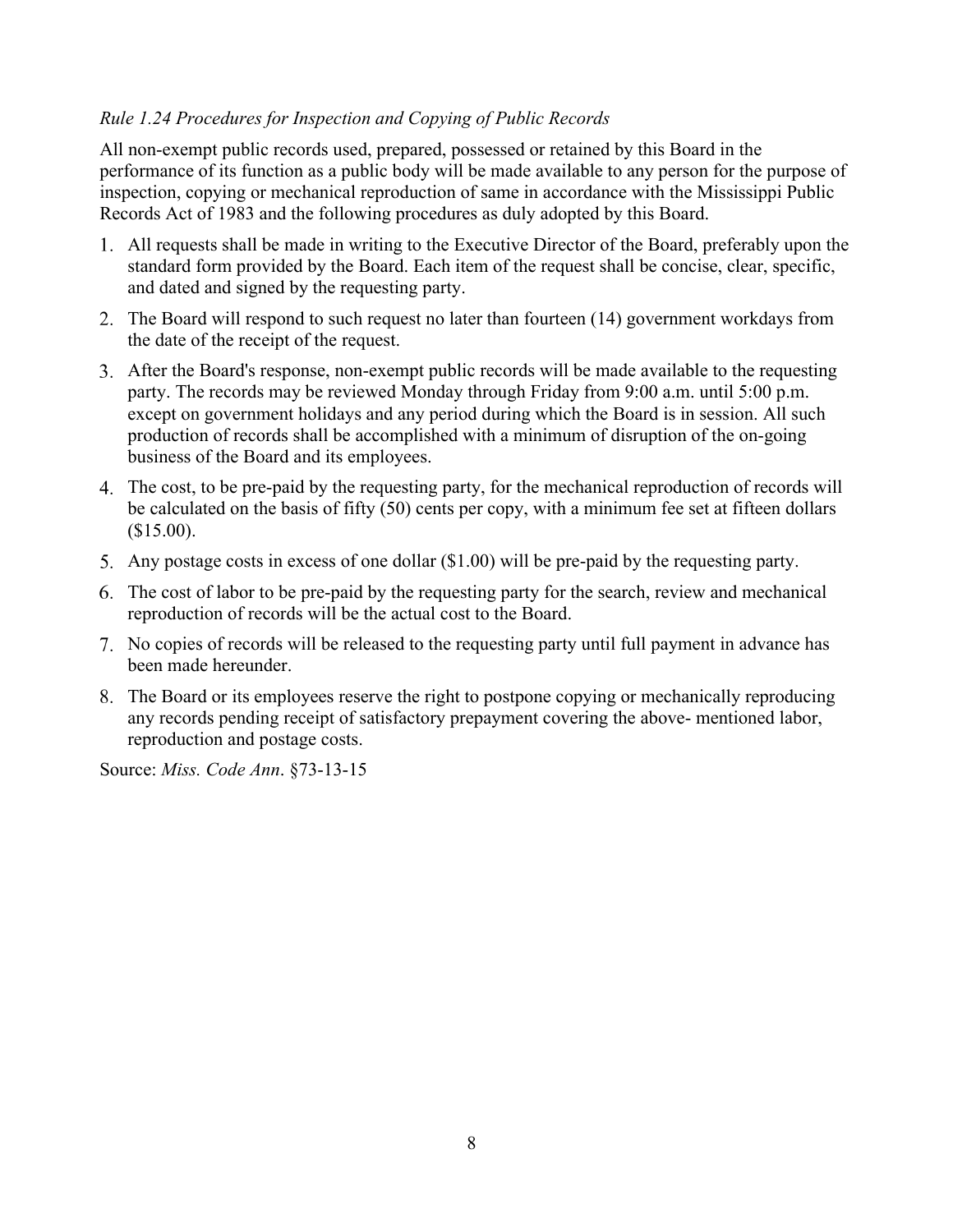# <span id="page-9-0"></span>**Part 901 CHAPTER 2: Definitions**

# *Rule 2.1 Definitions in Law*

Applicable Mississippi Law provides for definitions of the following terms:

- Board
- Engineer or Professional Engineer
- Engineer Intern
- 4. Practice of Engineering
- 5. Professional Surveyor
- 6. Surveyor Intern
- 7. Surveying
- 8. Practice of Surveying

Source: *Miss. Code Ann*. §73-13-15

## *Rule 2.2 Terms*

The terms "licensure" and "enrollment" as set forth in the Law, shall be defined as:

- Enrollment is the official recognition by the Board of the applicant's successful completion of requirements to become an engineer intern or surveyor intern.
- Licensure is the official recognition by the Board of the applicant's successful completion of requirements to practice the professions of engineering or surveying.

Source: *Miss. Code Ann*. §73-13-15

### *Rule 2.3 Retired Licensee*

The term Retired shall mean a person who meets the requirements of Rule 7.1.

Source: *Miss. Code Ann.* §73-13-15

### *Rule 2.4 Consultation, Investigation and Evaluation*

The terms "consultation, investigation and evaluation" as used in the definition of the practice of engineering set forth in the Law, shall include, but are not limited to the following:

- services involving the selection of proper tests to be performed for the purpose of developing design criteria;
- 2. forensic engineering services;
- 3. services for the purpose of determining causes of failures; and
- analyses to provide recommendations for materials to be used in design, or judgment which relates to the acceptability of construction.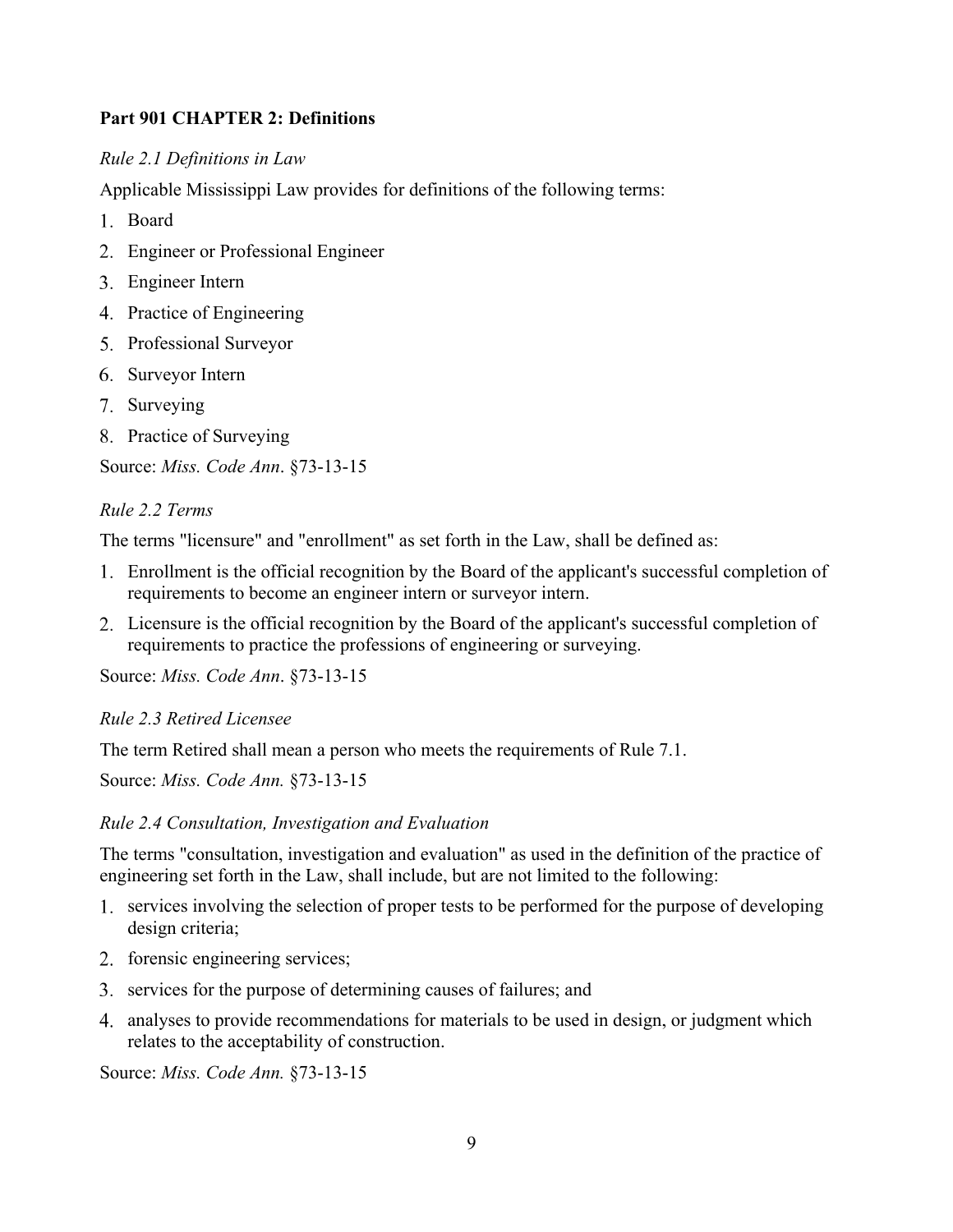### *Rule 2.5 Gross Negligence*

The term "gross negligence" as used in the Law shall mean the practice of engineering or surveying by a licensee characterized by reckless disregard for the rights, safety, or welfare of others, which could result in injury or damage to life or property or financial loss.

Source: *Miss. Code Ann.* §73-13-15

## *Rule 2.6 Incompetency*

The term "incompetency" as used in the Law shall mean the practice of engineering or surveying by a licensee who is either incapable of exercising ordinary care and diligence or who lacks the ability and skill necessary to properly perform the duties undertaken.

Source: *Miss. Code Ann.* §73-13-15

## *Rule 2.7 Misconduct*

The term "misconduct" as used in the Law shall mean the practice of engineering or surveying by a licensee who performs any acts, causes omissions or makes any assertions or representations which are fraudulent, deceitful, or misleading, or which in any manner whatsoever discredits or tends to discredit the profession of engineering or surveying.

Source: *Miss. Code Ann. §73-13-15*

## *Rule 2.8 Supervision*

The terms "under his direction"...,"under the direction" and the terms "under his direct supervision" and "under his responsible supervisory control" will be construed by this Board to mean that the professional engineer or professional surveyor providing such supervision shall have made the decision on technical matters of policy and design and shall have exercised his professional judgment in all engineering and surveying matters that are embodied in the design and the plans, specifications, or other documents involved in the work. The term "supervision of construction" as it relates to an engineer shall mean the general oversight of an engineering project as it relates to the implementation of a design during construction. By applying his seal or signature to the final documents he signifies that he has complied with the requirements of these definitions, these Rules and Regulations, and applicable state Law and that he accepts responsibility therefore.

Source: *Miss. Code Ann.* §73-13-15

# *Rule 2.9 Responsible Charge*

The term "responsible charge" shall mean direct control and personal supervision of engineering work or surveying work done by oneself or by others over which the professional engineer or surveyor exercises supervisory authority under an employer-employee relationship.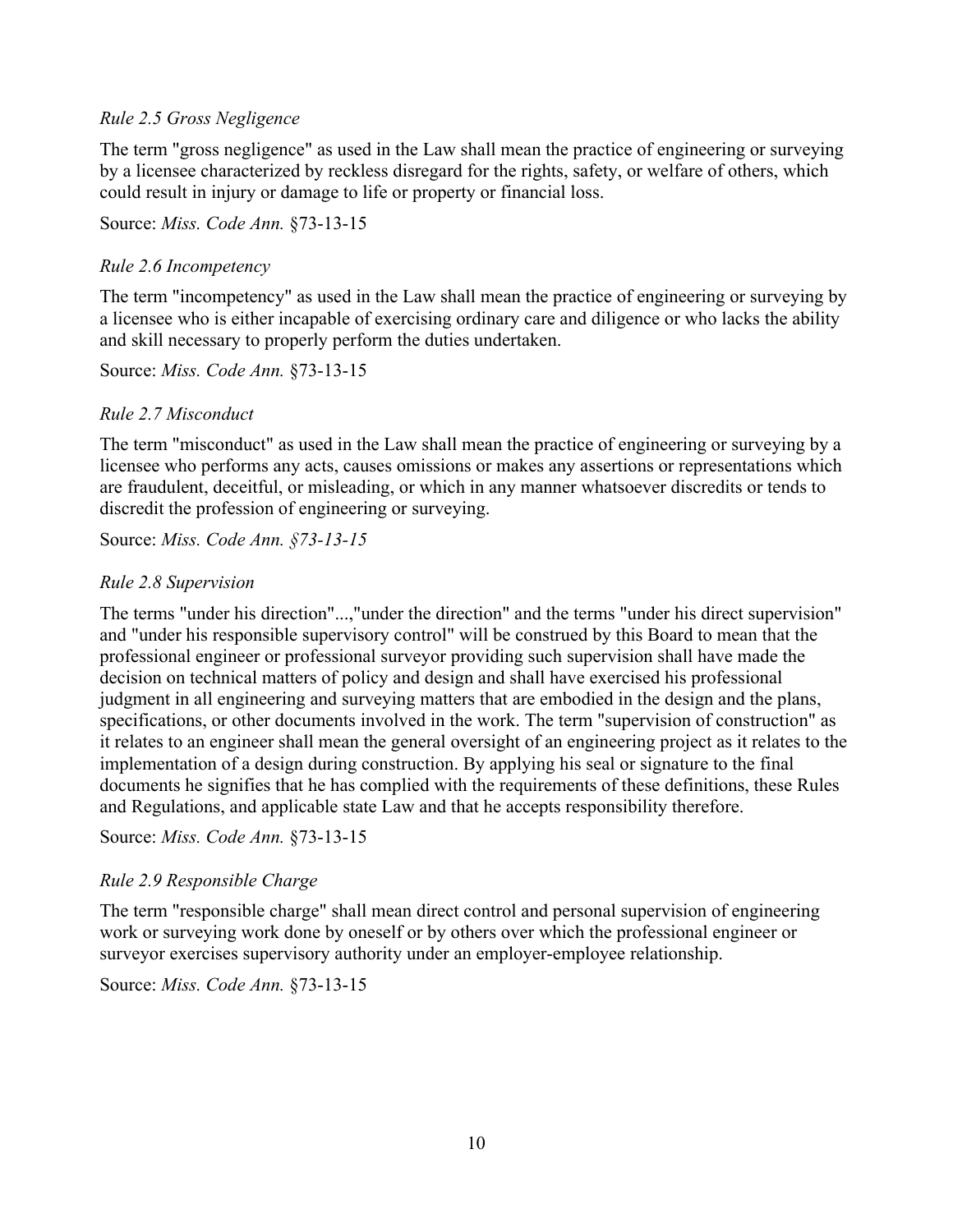# <span id="page-11-0"></span>**Part 901 CHAPTER 3: Applications**

# *Rule 3.1 Form of Application*

- All applications for examination or licensure shall be made on forms provided by the Board. Applications must be clearly typewritten in black suitable for copying and scanning.
- All questions must be answered, except as otherwise specified.
- An application not properly completed, not containing all of the required information, or not accompanied by the required fee will be deemed incomplete with a statement of the reason for nonapproval.
- A recognizable photograph shall be included with the application. The photograph shall be not more than six (6) months old and shall be passport size (2 inches by 2 inches, or at least 600 by 600 pixels) with the face not less than 3/4 inches wide.
- Applications shall be subscribed and sworn to before a Notary Public or other persons qualified to administer oath. Applications of students who take the examination while enrolled at Mississippi State University, the University of Mississippi, or Jackson State University may be signed by the Dean or the Dean's authorized representative.
- The conditions set out in the application shall be construed to be a part of the Rules and Regulations.

Source: *Miss. Code Ann.* §73-13-15

## *Rule 3.2 Acceptance of Applications*

- Withholding of information, misrepresentations, or untrue statements will be cause for denial of an application.
- Persons who have been previously disciplined by the Board shall appear before the Board and show cause why they should be accepted as an applicant for licensure or enrollment.
- No person shall be eligible for licensure or enrollment who is not of good character and reputation.

Source: *Miss. Code Ann.* §73-13-15

# *Rule 3.3 Deadline to Submit Applications*

For paper-and-pencil examinations, all applications shall be filed with the Board by December 15 for examinations administered April and by June 15 for the October examination administration. Applications received after these dates will be processed for the next scheduled examination.

Furthermore, all required documentation supporting the application must be submitted by the application deadline. Applications that are incomplete, that are not fully documented, will be considered for examinations administered after all documentation has been received.

Applications for computer-based examinations may be submitted at any time. Applicants for computer- based examinations should allow at least ninety (90) days after the application is completed with all required documentation for the Board to review and officially act upon the application.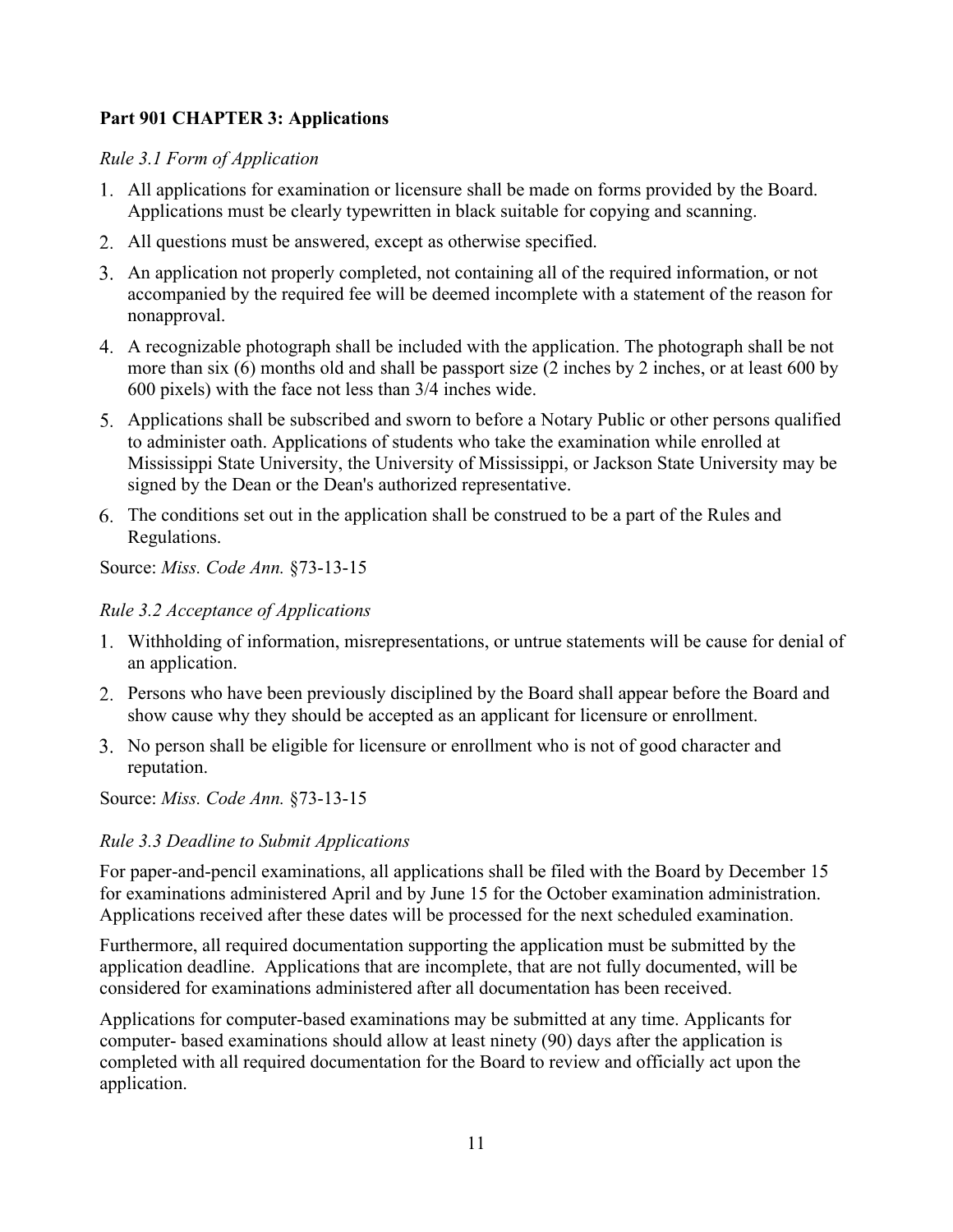Applications for comity licensure may be submitted at any time. Applicants for comity licensure should allow at least ninety (90) days after the application is completed, with all required documentation submitted, for the Board to review and officially act upon the application.

Source: *Miss. Code Ann.* §73-13-15

# *Rule 3.4 Transcript*

When the Board requires a transcript showing subjects and grades of all scholastic work which the applicant wishes to claim, this transcript should also show degree issued, and date of issuance. It is the responsibility of the applicant to see that such record is sent directly from the institution to the Board office. No action will be taken by the Board until such information is received.

Source: *Miss. Code Ann.* §73-13-15

## *Rule 3.5 Experience Record*

In relating experience, an applicant must account for the entire period of time which has elapsed since the beginning of the experience record.

Source: *Miss. Code Ann. §73-13-15*

## *Rule 3.6 Applications Filed at State Universities*

Undergraduate students and graduate students enrolled in an ABET/EAC accredited Engineering curriculum at the University of Mississippi, Mississippi State University or Jackson State University shall apply for the FE examination in accordance with the process established by the Board and the university.

Source: *Miss. Code Ann.* §73-13-15

### *Rule 3.7 Applications from Non-Residents*

- Only applicants who are residents of Mississippi may apply for initial enrollment as an Engineer Intern or Surveyor Intern or for initial licensure as a Professional Engineer or Professional Surveyor. Initial PE applicants applying in accordance with the MOU between the Board and the Japan PE/FE Examiners Council (JPEC) are exempted from this rule requiring Mississippi residency.
- The Board may require the applicant to furnish proof that he is a legal resident of Mississippi. For the purposes of this rule, "legal resident" shall mean a natural person whose domicile is within the state of Mississippi. "Domicile" shall likewise mean the place where such person actually resides with the intention of remaining there indefinitely or of returning there permanently when temporarily absent. Proof of legal residency may be shown by producing a valid Mississippi driver's license, a valid voter licensure card, or a certificate evidencing homestead exemption status.
- Military personnel who are otherwise qualified to sit for examinations, but whose legal residence is located outside the State of Mississippi, may apply if sufficient proof is produced showing permanent party or temporary duty assignment to a military installation located within this state.
- An applicant for engineer intern currently enrolled as an undergraduate or graduate student in an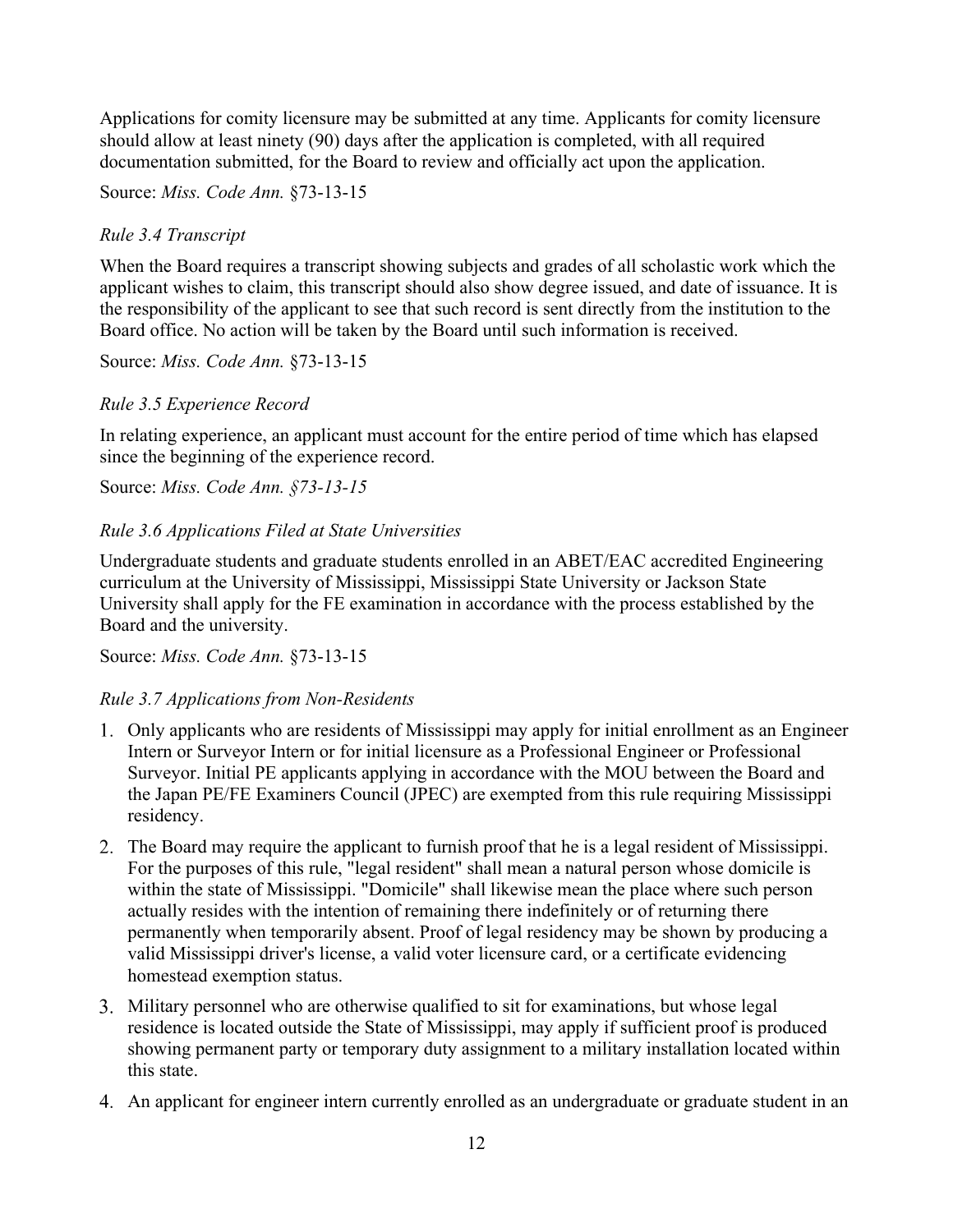ABET/EAC accredited engineering curriculum at Mississippi State University, the University of Mississippi or Jackson State University is excluded from this rule.

Source: *Miss. Code Ann.* §73-13-15

*Rule 3.8 Applications from Applicants with Degrees from Foreign Schools*

- Degrees recognized by the Canadian Engineering Accreditation Board (CEAB) An applicant with an engineering degree in a curriculum recognized by the Canadian Engineering Accreditation Board (CEAB) will be considered to hold a degree equivalent to the ABET/EAC accredited degree.
- 2. Non-ABET or Foreign Degrees Undergraduate engineering degrees from universities that are not ABET accredited must be evaluated by the Board-approved evaluation service(s). If the evaluation finds that a degree meets the NCEES Engineering Education Standard, the applicant will be allowed to apply. If the evaluation finds that a degree does not meet the NCEES Engineering Education Standard, the applicant will not be allowed to apply, but will be advised of the courses necessary to cure the deficiency. An applicant with an undergraduate non-ABET or foreign degree plus a graduate degree from a university in a curriculum which is ABET accredited at the undergraduate level will qualify for application; the undergraduate degree will not need to be evaluated.
- Language Comprehension An initial applicant for licensure as a professional engineer or surveyor whose primary language is other than English, shall submit to the Board a TOEFL (test of English), certificate with a score of five hundred fifty (550) or higher. This test shall have been taken within two years of the application date. An applicant who has received a degree from an institution in an English-speaking country will be exempt from this requirement.

Source: *Miss. Code Ann.* §73-13-15

# *Rule 3.9 Reconsideration of Action on an Application*

- Reconsideration request An applicant may request reconsideration of a denial of application if request is based on additional information or evidence which could affect the Board's decision.
- 2. Time limit for reconsideration A reconsideration request must be made within sixty (60) days after notice of denial has been mailed.
- Personal appearance An applicant may file a written request to appear before the Board to support the presentation of the additional information or evidence. Such additional information or evidence must be filed at the Board office at least thirty (30) days before the scheduled date of appearance.

Source: *Miss. Code Ann.* §73-13-15

# *Rule 3.10 Disposition of Applications*

Applications may be approved; deferred for more experience or additional references or other reasons; closed; or denied.

- Approved applications
	- a. When an application is approved by the Board for citation to an examination, the applicant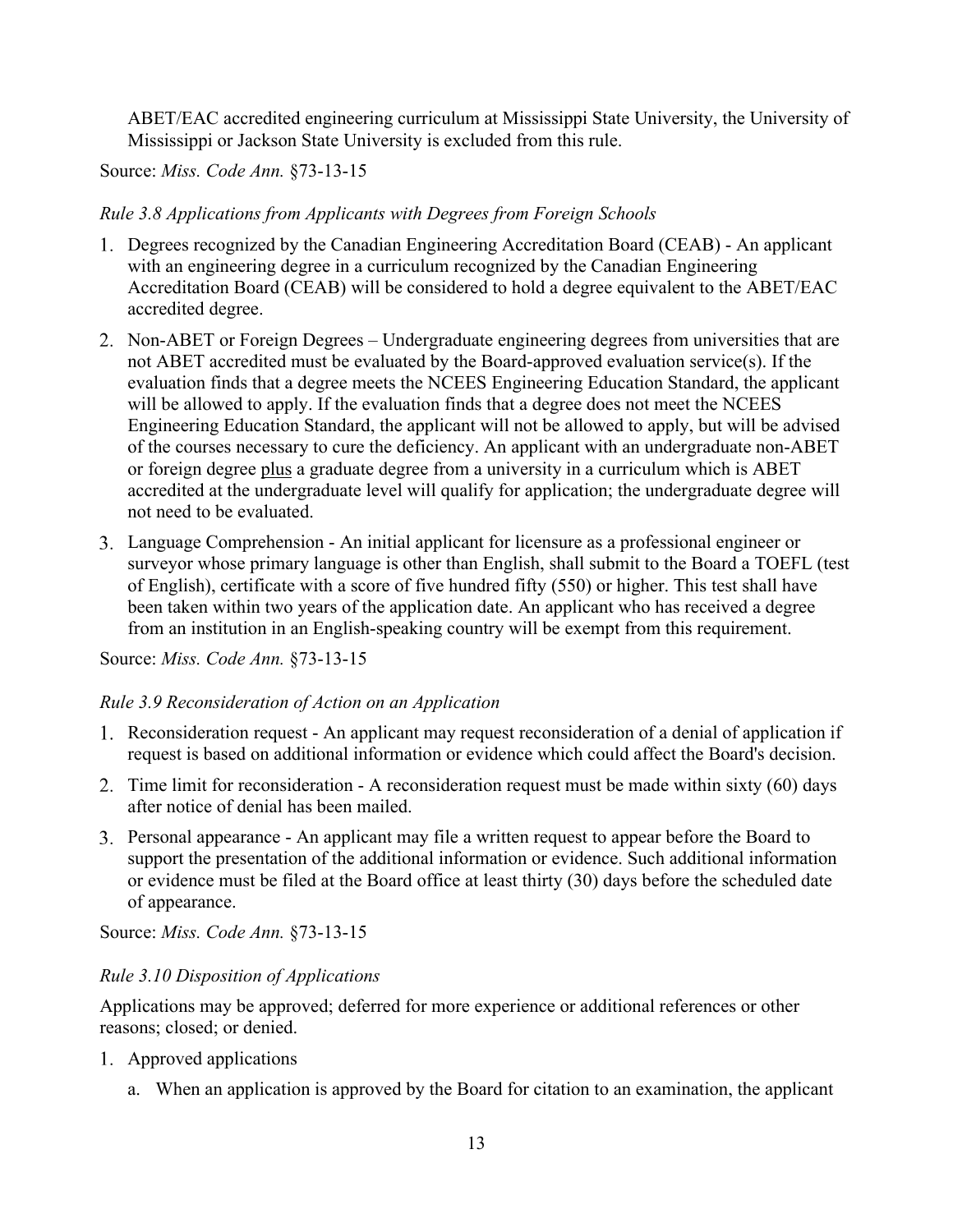shall be notified by the Executive Director. The action of the Board shall be spread on the minutes.

- b. When an applicant has met the qualifications for licensure, the applicant shall be notified of licensure and the action of the Board shall be spread on the minutes.
- Deferred applications Deferred applications shall remain on file for one (1) year from date of deferment. If the reason for deferment is not removed within this time, the application will be closed.

Source: *Miss. Code Ann.* §73-13-15

### *Rule 3.11 Reapplication*

An applicant not otherwise prohibited by the Board may reapply

Source: *Miss. Code Ann.* §73-13-15

### *Rule 3.12 Retention of Applications*

- 1. Retention Schedule In accordance with the following retention schedule, records will be retained on file in the Board office for the period indicated:
	- a. Professional Engineer or Surveyor seventy-five (75) years or until seven (7) years after the death of the licensee, whichever occurs first
	- b. Engineer or Surveyor Intern seventy-five (75) years or until seven (7) years after the death of the licensee, whichever occurs first
	- c. Closed or denied two  $(2)$  years
- Any application that involved disciplinary action or violations will be retained indefinitely.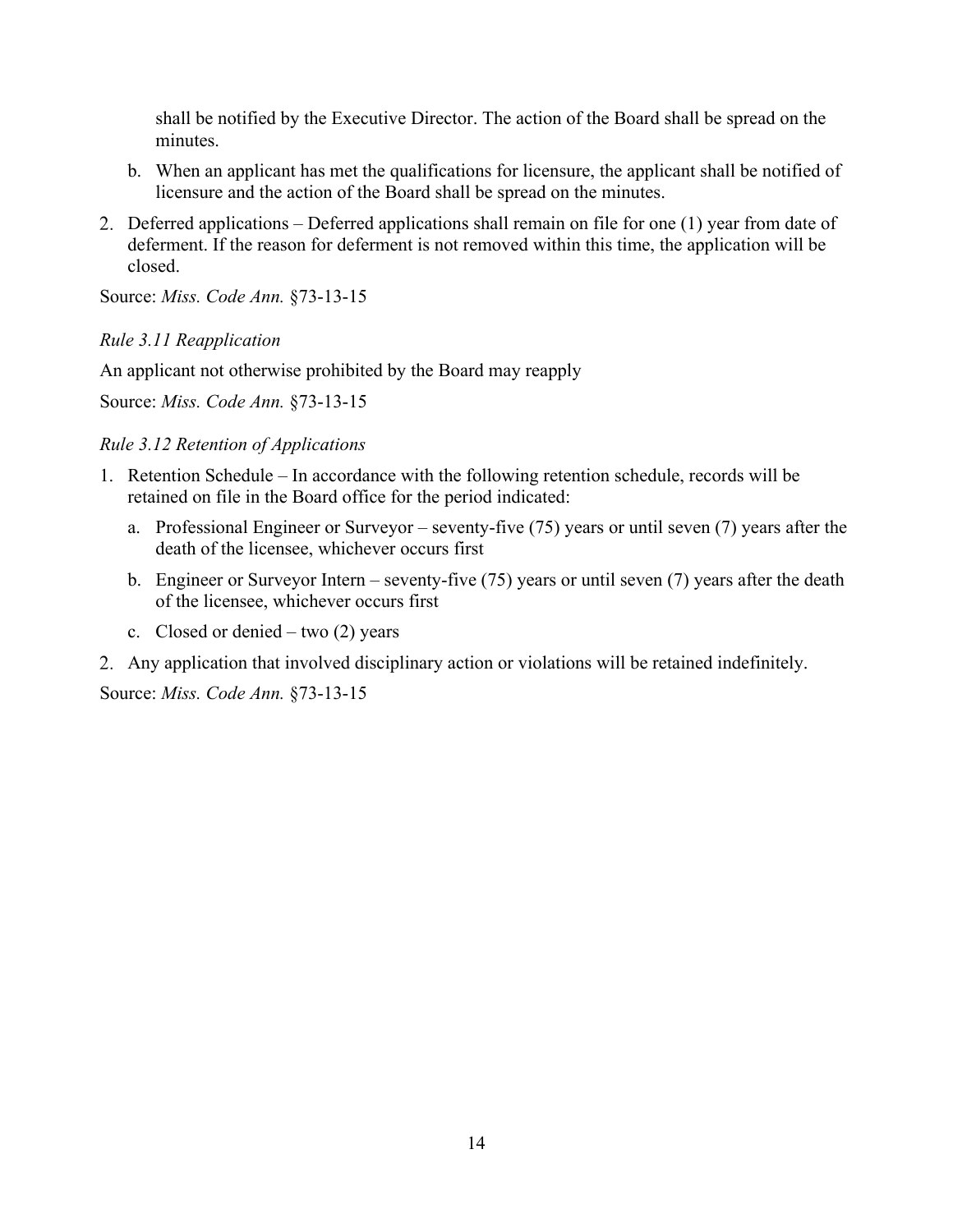# <span id="page-15-0"></span>**Part 901 CHAPTER 4: Comity Licensure**

# *Rule 4.1 Requirements*

Licensure as Professional Engineer or Professional Surveyor by comity will be granted provided the applicant is currently licensed and in good standing with other NCEES member Boards and meets all current Mississippi requirements. A PE comity applicant licensed prior to 1970 by examination requirements differing from those specified in Rule 11.0 may be deemed to meet current Mississippi examination requirements if the Board determines that the examinations actually completed are equivalent to those required by Rule 11.0.

The Board may recognize examinations passed before the applicant had accrued sufficient qualifying experience according to Mississippi experience requirements, if: 1) the applicant was a resident of the state in which he was examined, and the examinations were passed in accordance with that state's regulations in effect at the time, and, 2) the experience requirements according to Mississippi experience requirements have been met.

Source: *Miss. Code Ann.* §73-13-15

# *Rule 4.2 Surveyor Requirements*

Licensure as a Professional Surveyor by comity will be granted only to applicants who are licensed by fourteen (14) hours of NCEES examinations, or its equivalency as determined by the Board. The Mississippi Section examination (2 hours) will be required of all applicants for licensure by comity.

Source: *Miss. Code Ann*. §73-13-15

# *Rule 4.3 NCEES Record*

If a properly executed NCEES Record, prepared by the NCEES Records office, is provided with certified copies verifying applicant's educational qualifications, experience record, responses from references and licensure in another state or states where the sixteen (16) hour examination was passed, the applicant will be required to complete only those sections of the application form dealing with General Information, Licensure in other states, and the Affidavit.

Source: *Miss. Code Ann.* §73-13-15

# *Rule 4.4 Certificate of Licensure*

The certificate of licensure for a Professional Engineer comity licensee will bear the date the application is approved by the Board in accordance with Board procedures. The certificate of licensure for a Professional Surveyor comity licensee will bear the date the Mississippi Section examination is successfully completed.

Source: *Miss. Code Ann.* §73-13-15

# *Rule 4.5 Limited Licensure for Expert Technical Testimony*

Subject to the provisions of item 2 below, any person not licensed to practice engineering in this state and who desires to provide expert testimony in the field of engineering in the form of an opinion or otherwise in any judicial or administrative proceeding, must apply to the Board for a limited license. Said license shall be administratively granted, provide that each such person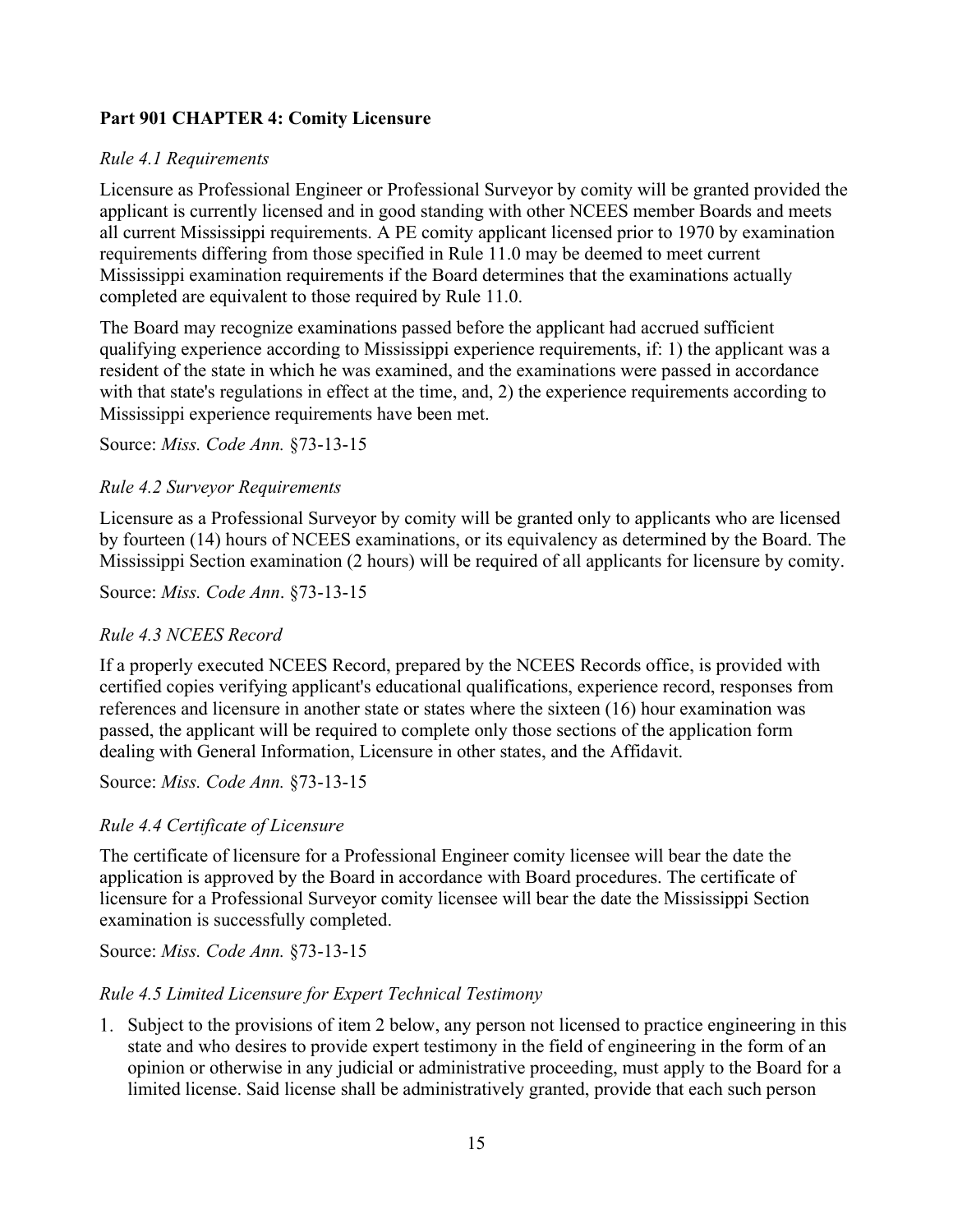shall:

- a. provide his or her full name, residence address, office address, voice and facsimile telephone numbers, and email address;
- b. provide the full name, office address, voice and facsimile telephone numbers, and email address for each firm, practice group of other entity with which he or she is associated in the practice of engineering;
- c. provide evidence that he or she is licensed to practice engineering in another jurisdiction and is in good standing in that jurisdiction;
- d. bind himself or herself to adhere to the principles of ethics and professional responsibility general applicable to persons licensed to practice engineering in Mississippi;
- e. give notice to the board of the fact of his or her initial appearance as aforesaid, in substantial compliance with a form to be made available by the Board prior to or within thirty (30) days after providing such testimony, as may be prescribed by the Board (no notice is required for subsequent appearances if the limited license is still current and in good standing);
- f. pay the current application fee for the initial appearance and, if desired, renew the limited license when it expires;
- g. submit himself or herself to the jurisdiction of the Board of Licensure for the application, administration and enforcement of this rule.
- This rule does not apply to any practice, work or service exempt from Miss. Code Ann. Sections 73-13-1 through 73-13-45 by Miss. Code Ann. Section 73-13-41, and shall not be construed to prevent or affect the right of any person to provide testimony concerning any such practice, work or service. By way of example, and not of limitation, a person, who provides work or service "under the responsibility, checking and supervision" of a licensee, may, without the limited license required by Section 1, testify fully in any judicial or administrative proceeding in this state concerning such work or services, including his or her opinions, other findings, and the grounds therefore relating to such work or services, including expert testimony in the field of engineering to the extent permitted or required by the court or agency within whose jurisdiction the testimony is provided and the judicial or administrative processes pertaining thereto.
- Nothing contained in this rule or in the Board's administration thereof may unreasonably burden any state or federal court or any administrative agency in the administration of rules governing the permissibility of, and admissibility of, testimony by expert witnesses in the form of an opinion or otherwise.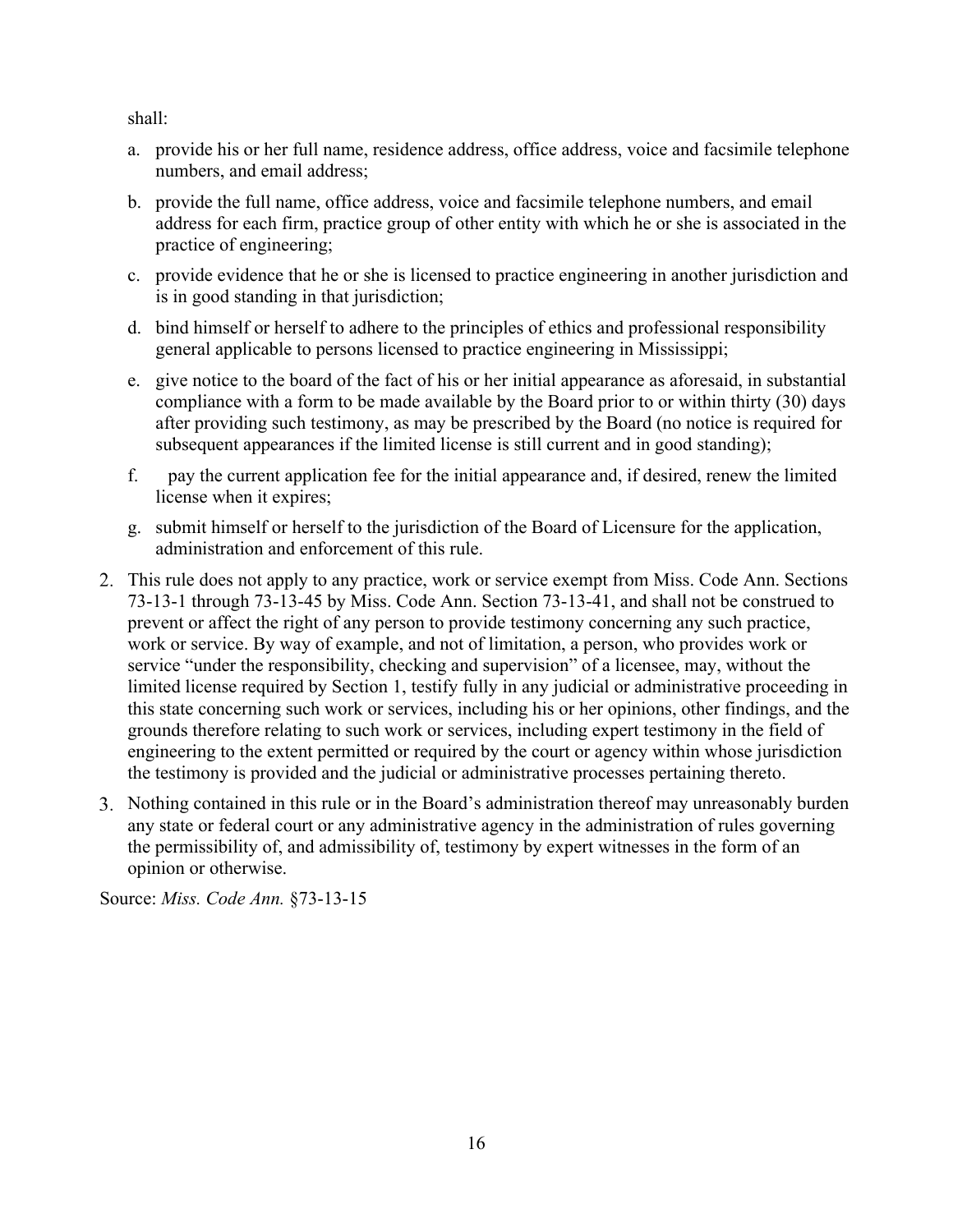# <span id="page-17-0"></span>**Part 901 CHAPTER 5: Fees**

# *Rule 5.1 Method of Payment*

Fees are payable to Mississippi State Board of Licensure for Professional Engineers and Surveyors, 660 North Street, Suite 400, Jackson, MS 39202. Payment of fees must be made by check or money order and upon availability, by credit card or echeck online at the Board's website. Checks returned for insufficient funds will result in an additional charge of forty dollars (\$40.00). Applications received without the proper fee will be returned to the applicant.

Source: *Miss. Code Ann.* §73-13-15

## *Rule 5.2 Fee Schedule*

Fees shall be in accordance with the current Fee Schedule, available upon request. The Board has adopted fees for the following items:

- Applications
- Examinations
- Verification Fee
- 4. Reproduction Fee
- 5. Renewal of licensure
- Renewal of dual licensures
- Roster
- 8. Processing Fee
- Mailing List
- 10. Replacement or Duplicate Certificate
- 11. Insufficient funds checks

Source: *Miss. Code Ann.* §73-13-15

*Rule 5.3 Refunds*

Once an application has been accepted for processing, there will be no refund of the application fee. Source: *Miss. Code Ann.* §73-13-15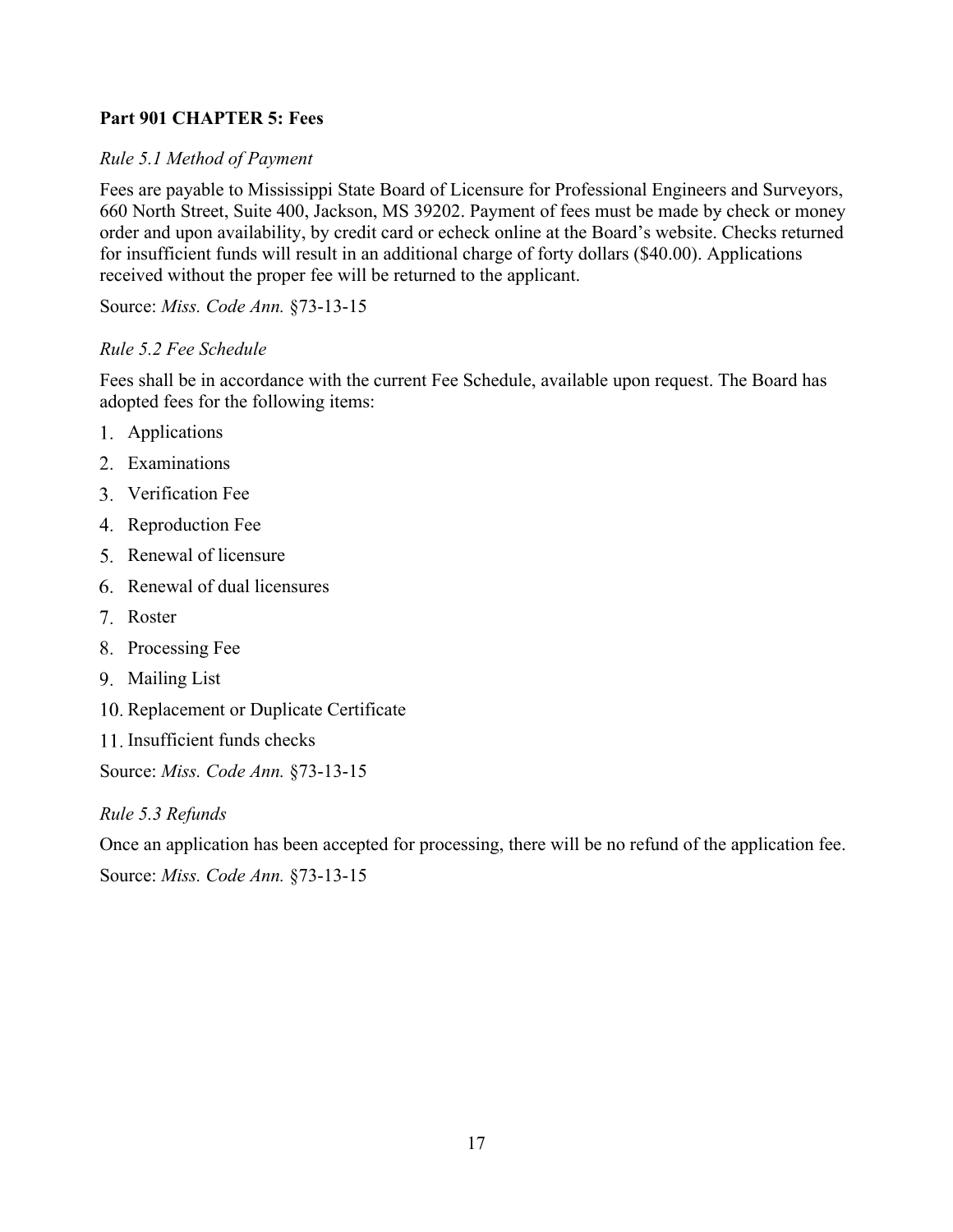# <span id="page-18-0"></span>**Part 901 CHAPTER 6: Roster**

# *Rule 6.1 Schedule of Printing*

The roster will be available electronically to the Governor, the Secretary of State, and the chancery clerks. It is available to all others on the Board's web site at no cost. At the Board's discretion, a biennial roster *may* be printed in a limited quantity, and available for a fee set by the Board.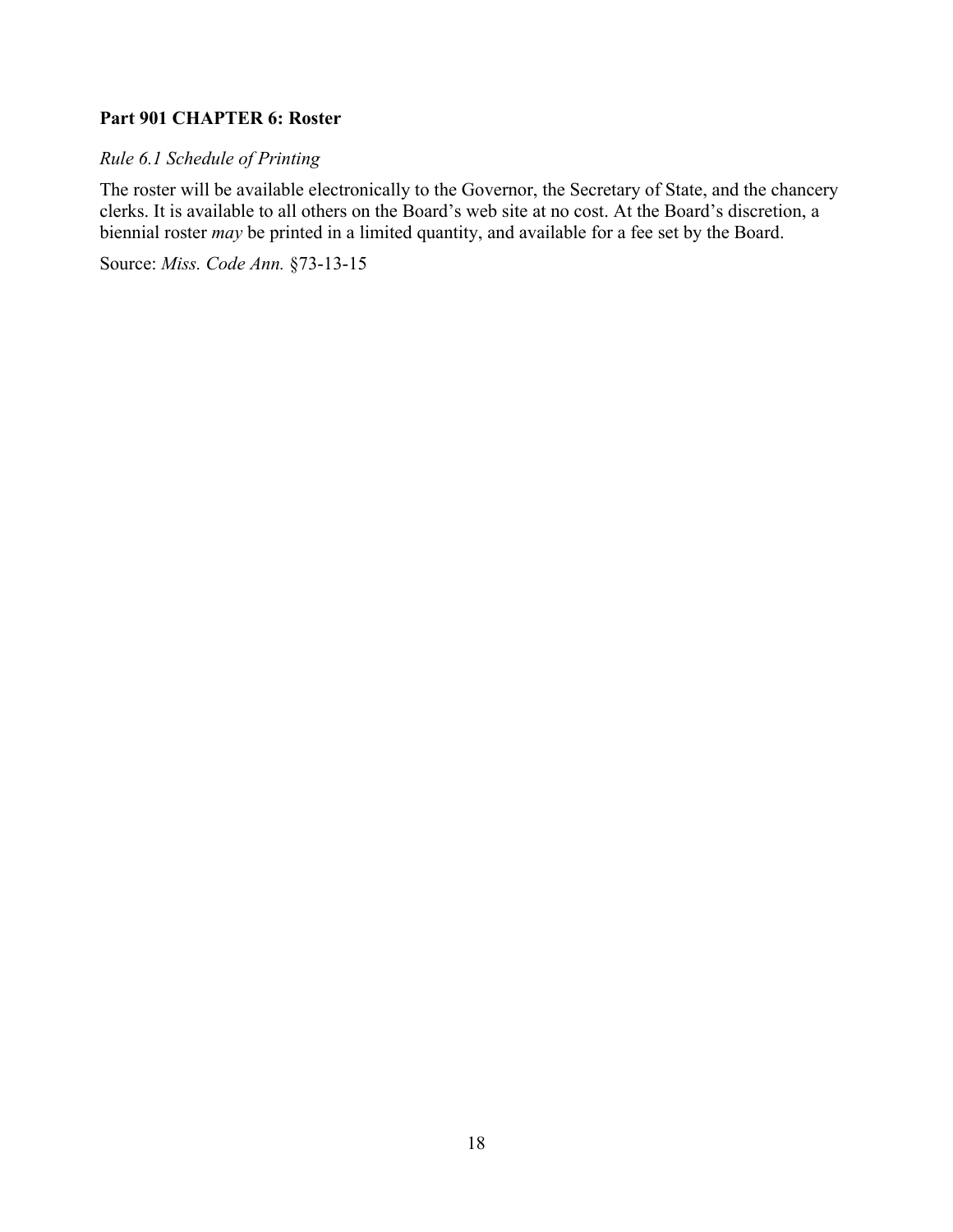# <span id="page-19-0"></span>**Part 901 CHAPTER 7: Retired Licensees**

# *Rule 7.1 Qualifications*

- A Professional Engineer who chooses not to practice or offer to practice engineering in the State of Mississippi and is at least sixty (60) years of age and having twenty (20) years of aggregate practice may request Retired Status on the annual licensure renewal form. The annual renewal fee for the Retired Status shall be ten dollars (\$10.00). A licensee in a Retired Status can represent themselves to the public as PE, Retired but cannot otherwise practice or offer to practice engineering in the State of Mississippi.
- A Professional Surveyor who chooses not to practice or offer to practice surveying in the State of Mississippi and is at least sixty (60) years of age and having twenty (20) years of aggregate practice may request Retired Status on the annual licensure renewal form. The annual renewal fee for the Retired Status shall be ten dollars (\$10.00). A licensee in a Retired Status can represent themselves to the public as PS, Retired but cannot otherwise practice or offer to practice surveying in the State of Mississippi.

Source: *Miss. Code Ann.* §73-13-15

## *Rule 7.2 Listing in Roster*

Licensees in Retired Status will be listed in the Roster as PE, Retired or PS, Retired.

Source: *Miss. Code Ann.* §73-13-15

## *Rule 7.3 Reinstatement after Retirement*

Retired licensees wishing to be reinstated to Active Status shall be required to:

- 1. Submit an application to the Board.
- 2. Provide proof they have obtained the PDH requirements for one renewal period as defined in Chapter 23: Continuing Professional Competency for the current renewal period, which must include one (1) PDH of Ethics. Dual Licensees bringing only one (1) license to Active Status are required to obtain the PDH units required for the license to be reinstated. If the license being brought to Active Status is a Professional Surveyor license, one (1) PDH unit of Standards of Practice for Surveying in Mississippi must be obtained. All PDH units being claimed for reinstatement must have been acquired within the previous renewal period.
- Submit payment for the annual renewal fee of an active license as set by the Board.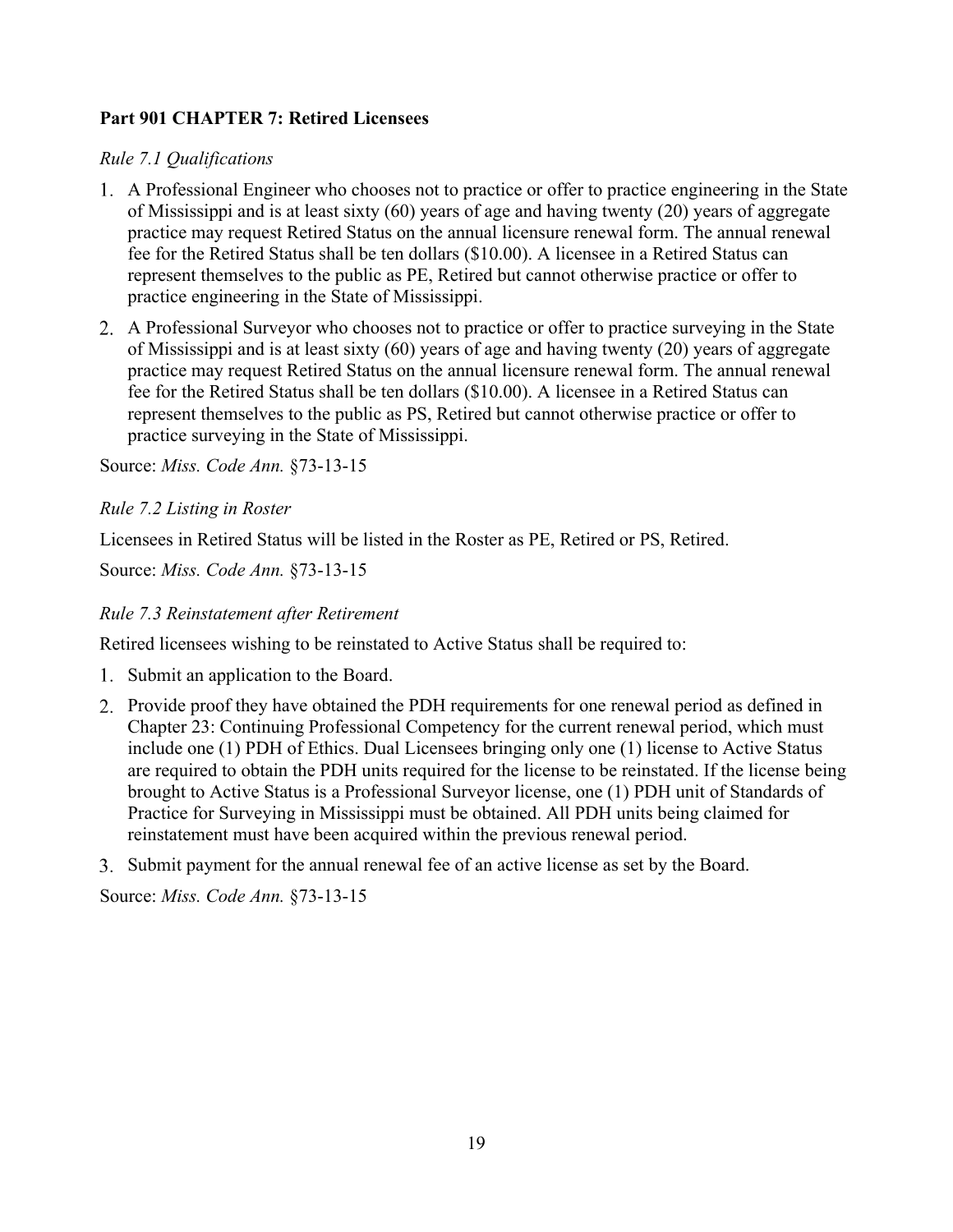# <span id="page-20-0"></span>**Part 901 CHAPTER 8: Curricula Approved by the Board**

# *Rule 8.1 Engineering Curricula*

The phrase "engineering curriculum of four (4) years or more from a school or college approved by the Board as of satisfactory standing" or "graduation in an accredited engineering curriculum of four (4) scholastic years or more from a school or college approved by the Board as of satisfactory standing" as used in the Law, is interpreted by the Board to mean:

- 1. Baccalaureate Degree Accredited by  $EAC/ABET A$  baccalaureate degree accredited by the Engineering Accreditation Commission (EAC) of the Accreditation Board for Engineering and Technology (ABET) or its equivalent.
- Degrees recognized by the Canadian Engineering Accreditation Board (CEAB) An applicant with an engineering degree in a curriculum recognized by the Canadian Engineering Accreditation Board (CEAB) will be considered to hold a degree equivalent to the EAC/ABET accredited degree.
- Foreign Degrees accredited by the EAC/ABET Degrees from foreign universities that are evaluated and accredited by the Engineering Accreditation Commission (EAC) of the Accreditation Board for Engineering and Technology (ABET).
- Degrees evaluated as meeting the NCEES Engineering Education Standard Degrees from universities that are evaluated by the Board-approved evaluation service and found to meet the NCEES Engineering Education Standard. The evaluation must be completed prior to submitting the application to the Board office.
	- a. If the evaluation finds deficiencies in humanities, social sciences, or general education, and the applicant is applying for the FE examination or the PE examination, or the applicant is a comity applicant who has been licensed less than five (5) years, then the deficiencies must be remediated by taking additional coursework. The Board must approve the additional coursework proposed by the applicant, prior to beginning the course(s).
	- b. If the evaluation finds deficiencies in humanities, social sciences, or general education, and the applicant is a comity applicant who has been licensed five (5) years or longer, then additional coursework will not be required.
	- c. If the evaluation finds deficiencies in areas other than humanities, social sciences, or general education, the deficiencies must be remediated by taking additional coursework, regardless of whether the applicant is a comity applicant or an applicant for the FE or PE examinations. The Board must approve the additional coursework proposed by the applicant, prior to beginning the course(s).

Source: *Miss. Code Ann.* §73-13-15

# *Rule 8.2 Surveying Curricula Approved by the Board*

The phrase "successful completion of a curriculum of two (2) scholastic years or more" is interpreted by the Board to mean completion of a minimum of sixty-two (62) semester hours from a school or college approved by the Board. For all courses taken to satisfy the list below, a grade point average of 2.00 or higher on a 4.00 point scale is required. The courses taken must include: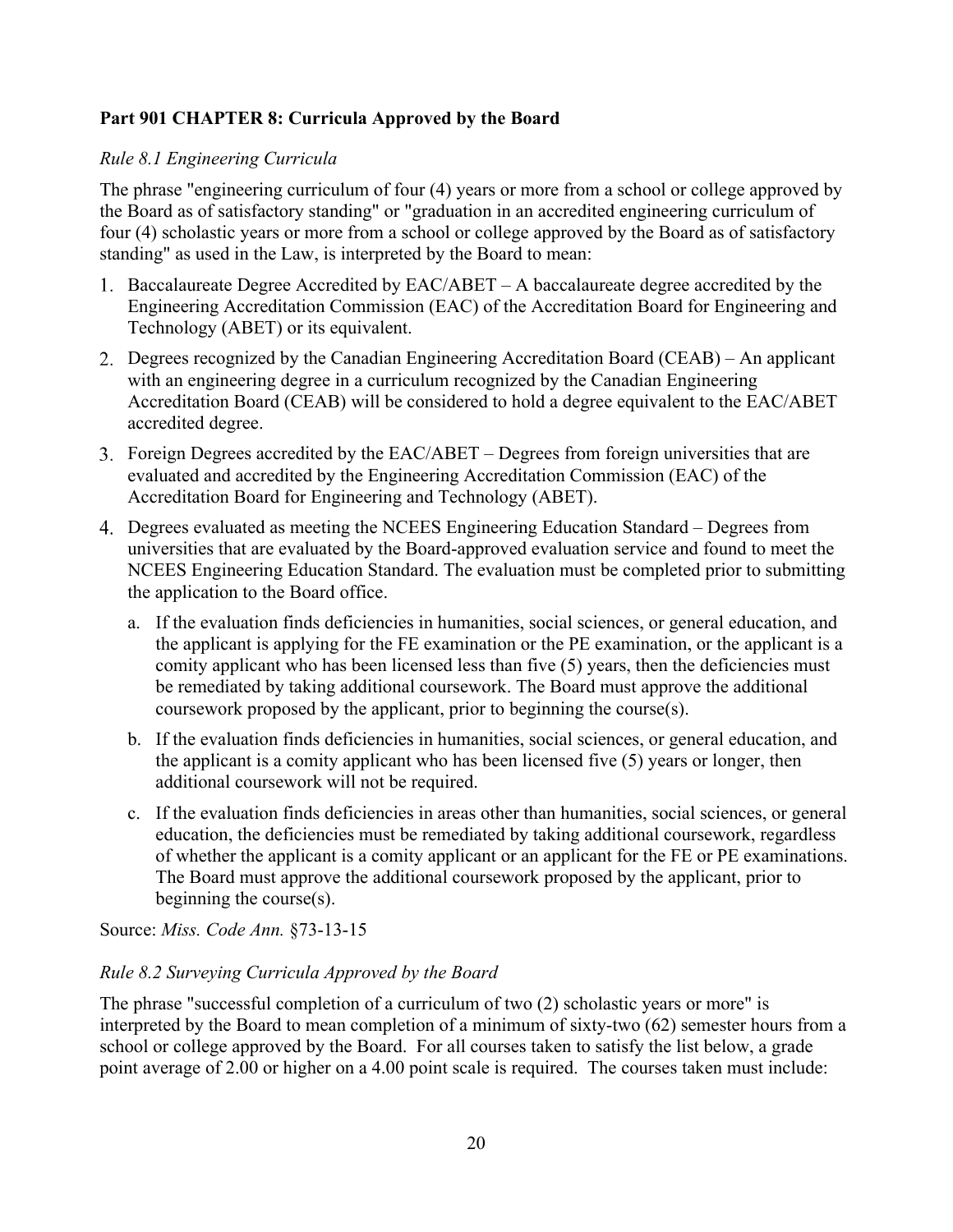| <b>Subject</b>                                 | <b>Required Minimum</b><br><b>Semester Hours</b> |
|------------------------------------------------|--------------------------------------------------|
| Surveying                                      | 12                                               |
| Mathematics (Algebra, Trigonometry, Calculus)  | 6                                                |
| Technical Courses (Advance Mathematics,        | 6                                                |
| Advanced Surveying, Statistic)                 |                                                  |
| Graphics (CAD, Computer Science, Drawing, GIS) | 6                                                |
| English (Composition, Oral Communication,      | 6                                                |
| <b>Technical Writing</b> )                     |                                                  |
| Electives*                                     | 26                                               |
| <b>Minimum Total Hours</b>                     | 62                                               |

\* Recommended Electives include: Accounting, Astronomy, Business Law, Dendrology, General Business, Land Law, Legal Research, Public Policy, Real Estate Law, and Urban Planning.

### Source: *Miss. Code Ann.* §73-13-15

### *Rule 8.3 Related Science*

- For Engineer Intern or Professional Engineer applicants, a related science curriculum, in order to be approved by the board, must be a four-year curriculum leading to a bachelor of science degree in chemistry, biology, geology, physics, mathematics, computer science, or a similar science curriculum deemed acceptable to the board.
- For Surveyor Intern or Professional Surveyor applicants, a related science curriculum, in order to be approved by the board, must be a four-year curriculum leading to a bachelor of science degree in engineering, mathematics, forestry, GIS, cartography, or a similar science curriculum deemed acceptable to the board.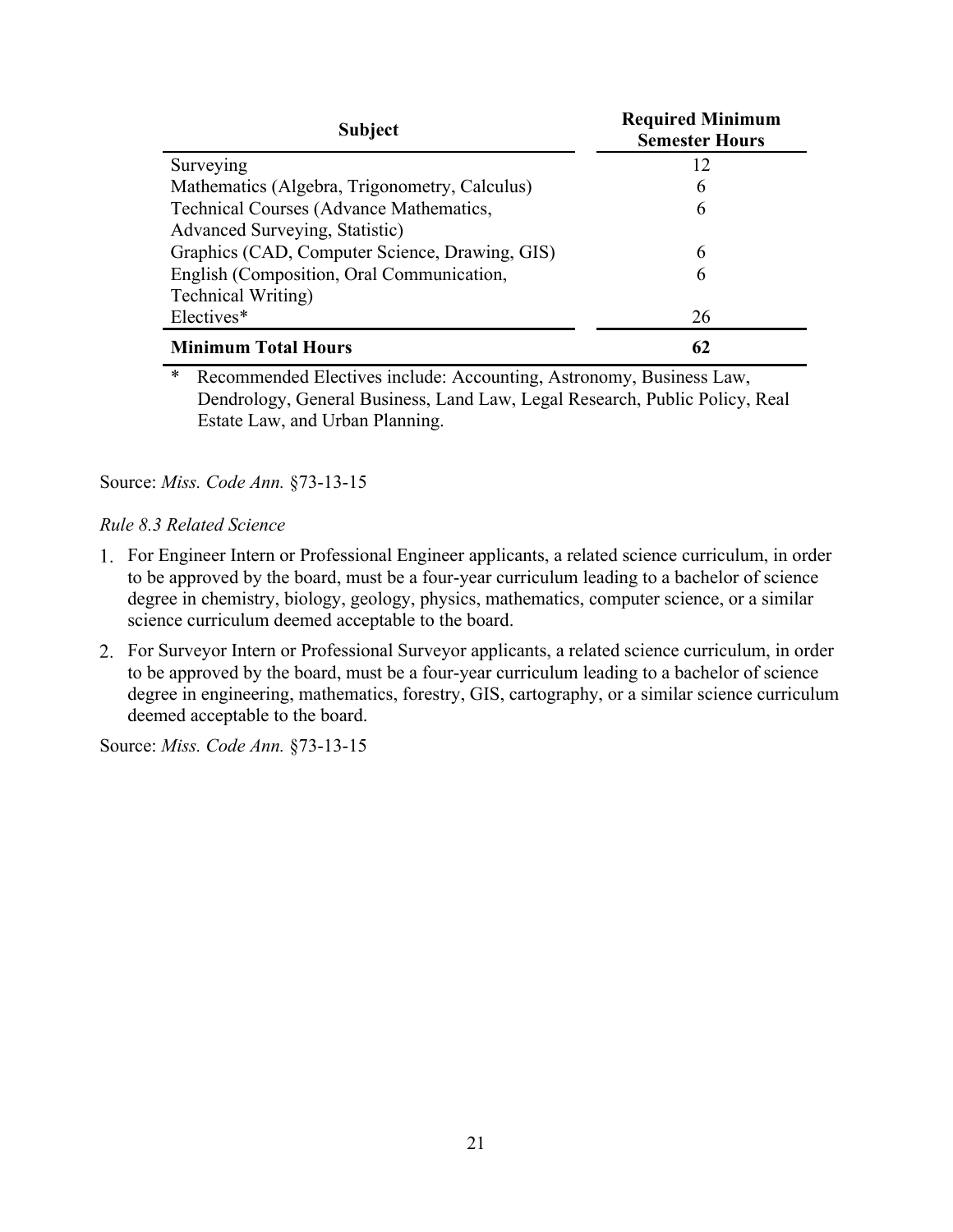# <span id="page-22-0"></span>**Part 901 CHAPTER 9: Experience**

## *Rule 9.1 Evaluation of Experience*

*General, All Licensure Applicants -* The Board will take the following criteria into consideration when evaluating experience:

- Concurrent Time Concurrent time, that is, time spent in engineering or surveying work while attending school, will be credited either as education experience or work experience, but not as both; provided, however, engineering students who complete a formal cooperative engineering education (ABET accredited) program of fifty-two (52) weeks or more will be granted six (6) months of experience credit. Engineering students who complete a formal cooperative engineering (ABET accredited) education program of at least twenty-six (26) weeks, but less than fifty-two (52) weeks, will be granted three (3) months of experience credit. No experience credit of less than three (3) months will be granted.
- Military Experience Military experience, to be creditable, must have been spent in engineering or surveying and of a character equivalent to that required in the civilian sector in like work.
- 3. Actual Work Experience for Initial (first time) Licensure Applicants
	- a. Qualifying professional engineering experience must be obtained under the supervision of a licensed professional engineer.
	- b. Qualifying professional surveying experience must be obtained under the supervision of a licensed professional surveyor.
	- c. With reference to Mississippi statutes 73-13-23 and 73-13-77 and Rule 11.18, applicants seeking dual licensure (both Professional Engineer and Professional Surveyor) must meet the experience requirements for each license.
	- d. If the experience was not obtained under the direct supervision of a licensed professional engineer or professional surveyor, then the indirect supervision must be satisfactorily explained with respect to the degree and type of supervision received.
- 4. Actual Work Experience for Comity Licensure Applicants
	- a. Professional Engineer applicants for comity licensure who have been licensed and practicing for ten (10) years or more should submit experience verification forms from prior supervisors. If these cannot be obtained, the Board will consider experience verification forms or character reference forms from Professional Engineers who are familiar with the applicant's work.
	- b. Professional Engineer applicants for comity licensure who have been licensed and practicing for less than ten (10) years must submit experience verification forms from Professional Engineer supervisors who had review and approval authority over the applicant's work.
	- c. Professional Surveyor applicants for comity licensure who have been licensed and practicing for ten (10) years or more should submit experience verification forms from prior supervisor. If these cannot be obtained, the applicant should provide a written explanation or justification for why experience verification forms from prior supervisors cannot be obtained. In such circumstances, the Board will consider experience verification forms or character reference from Professional Engineers who are familiar with the applicant's work.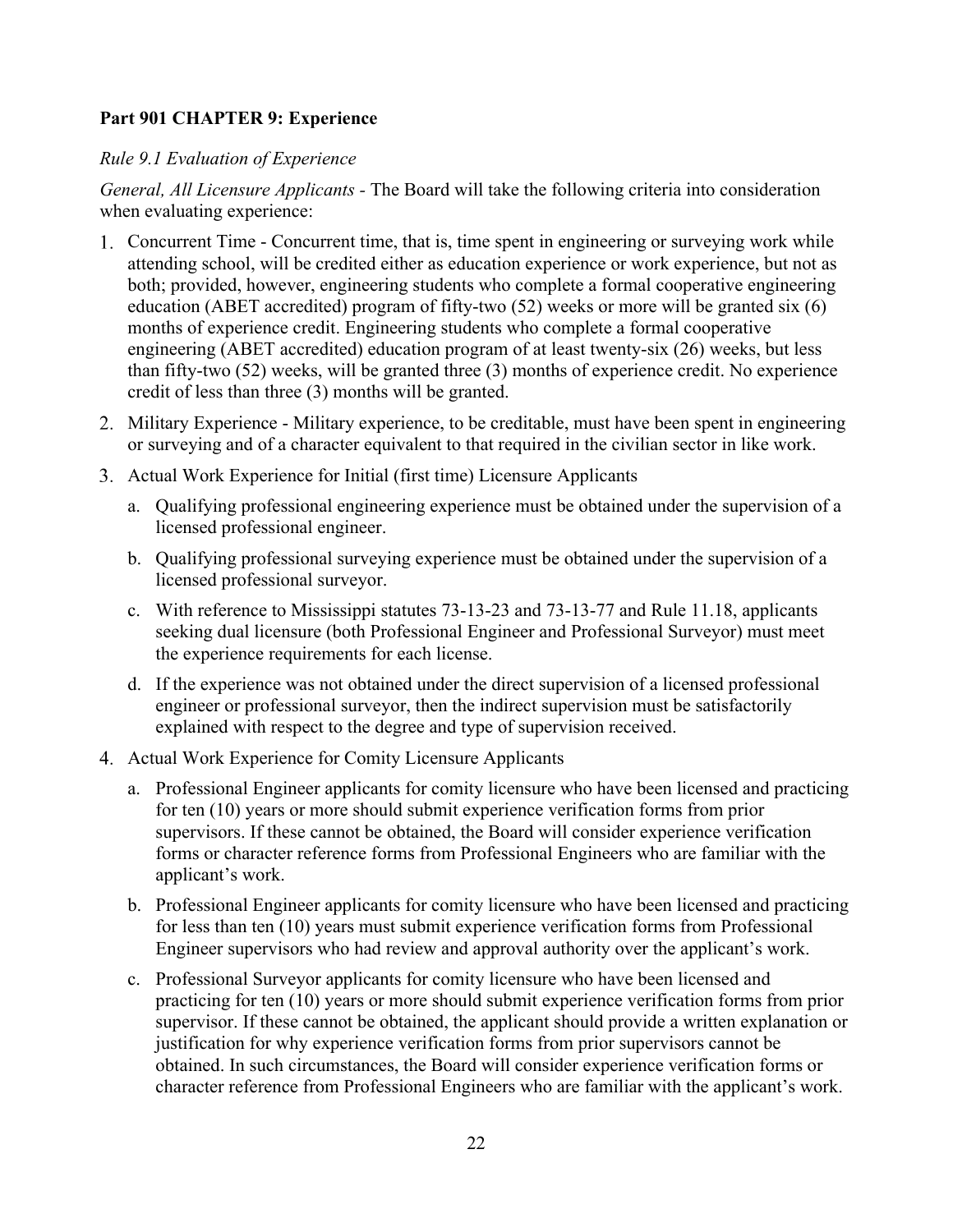- d. Professional Surveyor applicants for comity licensure who have been licensed and practicing for less than ten (10) years must submit experience verification forms from Professional Surveyor supervisors who had review and approval authority over the applicant's work.
- e. If the comity licensure applicant's experience cannot be verified and documented in accordance with the four (4) procedures listed above, the Board may deny licensure, or, in the alternative, may require substantial additional documentation to verify the applicant's qualifying experience to the Board's satisfaction.
- Anticipated Work Experience for Licensure Applicants Experience must have been completed at the time the application is submitted. Experience which is anticipated to be obtained after the submission of the application will not be considered in the evaluation. Furthermore, postdating of the application so that anticipated experience can be included is not permitted and the application will not be evaluated.

Source: *Miss. Code Ann.* §73-13-15

### *Rule 9.2 Evaluation of Experience – Engineering*

Work experience must be progressive and of an increasing standard of quality and responsibility and must follow graduation, except for the experience credit granted for completion of a formal cooperative engineering education program as provided in Rule 9.01 above.

Source: *Miss. Code Ann.* §73-13-15

### *Rule 9.3 Sales Experience*

For sales experience to be creditable, it must be demonstrated conclusively that engineering principles and engineering knowledge were actually employed. The mere selection of data or equipment from a company catalogue or a similar publication will not be considered engineering experience.

Source: *Miss. Code Ann.* §73-13-15

### *Rule 9.4 Undergraduate Degree Credit*

In no case shall an applicant receive more than four (4) years of experience credit for undergraduate education.

Source: *Miss. Code Ann*. §73-13-15

### *Rule 9.5 Graduate Degree Credit*

Successful completion of a master's degree will be credited as one (1) year of engineering experience. Completion of a Ph.D. will be credited as three (3) years of experience. No more than a total of three (3) years of experience may be credited through advance study. Graduate degrees must be in a curriculum that has an undergraduate EAC/ABET accredited program. Experience credit for graduate degrees shall not be allowed when the graduate degree is used to satisfy the education requirements of Mississippi Statute 73-13-23.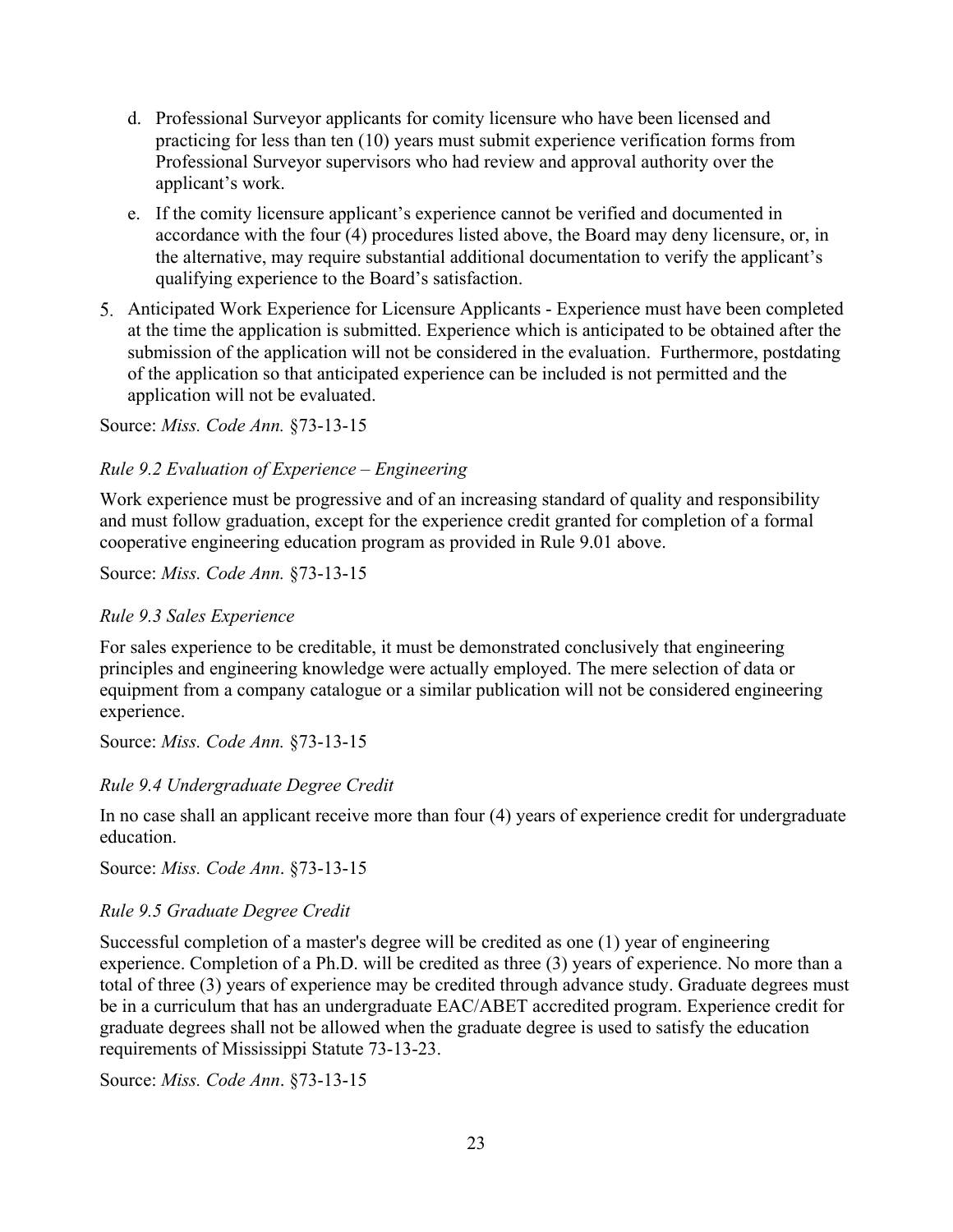## *Rule 9.6 Teaching Experience*

For teaching experience to be creditable, the engineer applicant must have taught in an engineering curriculum accredited by EAC/ABET and must have been employed in the rank of assistant professor or higher.

Source: *Miss. Code Ann.* §73-13-15

# *Rule 9.7 Industrial Experience*

Industrial engineering experience should be directed toward the identification and solution of practical problems in the applicant's area of engineering specialization. This experience should include engineering analysis of existing physical systems and the design of new physical systems.

Source: *Miss. Code Ann*. §73-13-15

# *Rule 9.8 Design Experience*

The Board gives particular attention to design experience. The applicant should have meaningful experience under the supervision of a licensed professional engineer in designing systems, components, or processes that meet public need. This experience should include exposure to the formation of design problem statements and specifications, consideration of alternative solutions, feasibility considerations, and detailed systems descriptions.

# Source: *Miss. Code Ann.* §73-13-15

# *Rule 9.9 Construction Experience*

Experience in construction supervision must include use of engineering skills in assuring compliance with specifications and design.

Source: *Miss. Code Ann. §73-13-15*

# *Rule 9.10 Evaluation of Experience – Surveying*

Work experience must be progressive and of an increasing standard of quality and responsibility. It should include field assignments, office assignments, researching records and property line surveying. An applicant for initial PS licensure (first licensure in any state) must have property line surveying experience for at least fifty percent (50%) of the minimum required experience.

Surveyor Intern applicants qualifying based solely on education shall not be required to submit experience verification documentation. Surveyor Intern applicants qualifying based on experience, or a combination of education and experience, will be required to submit experience verification form(s) from a Professional Surveyor supervisor sufficient to verify the required amount of qualifying experience; a minimum of one (1) experience verification form is required.

Source: *Miss. Code Ann.* §73-13-15

# *Rule 9.11 Mentoring*

An applicant may acquire qualifying engineering experience through a mentoring arrangement. Two (2) years of qualifying mentoring experience acquired through a Board-approved mentoring arrangement equates to one (1) year of qualifying engineering experience.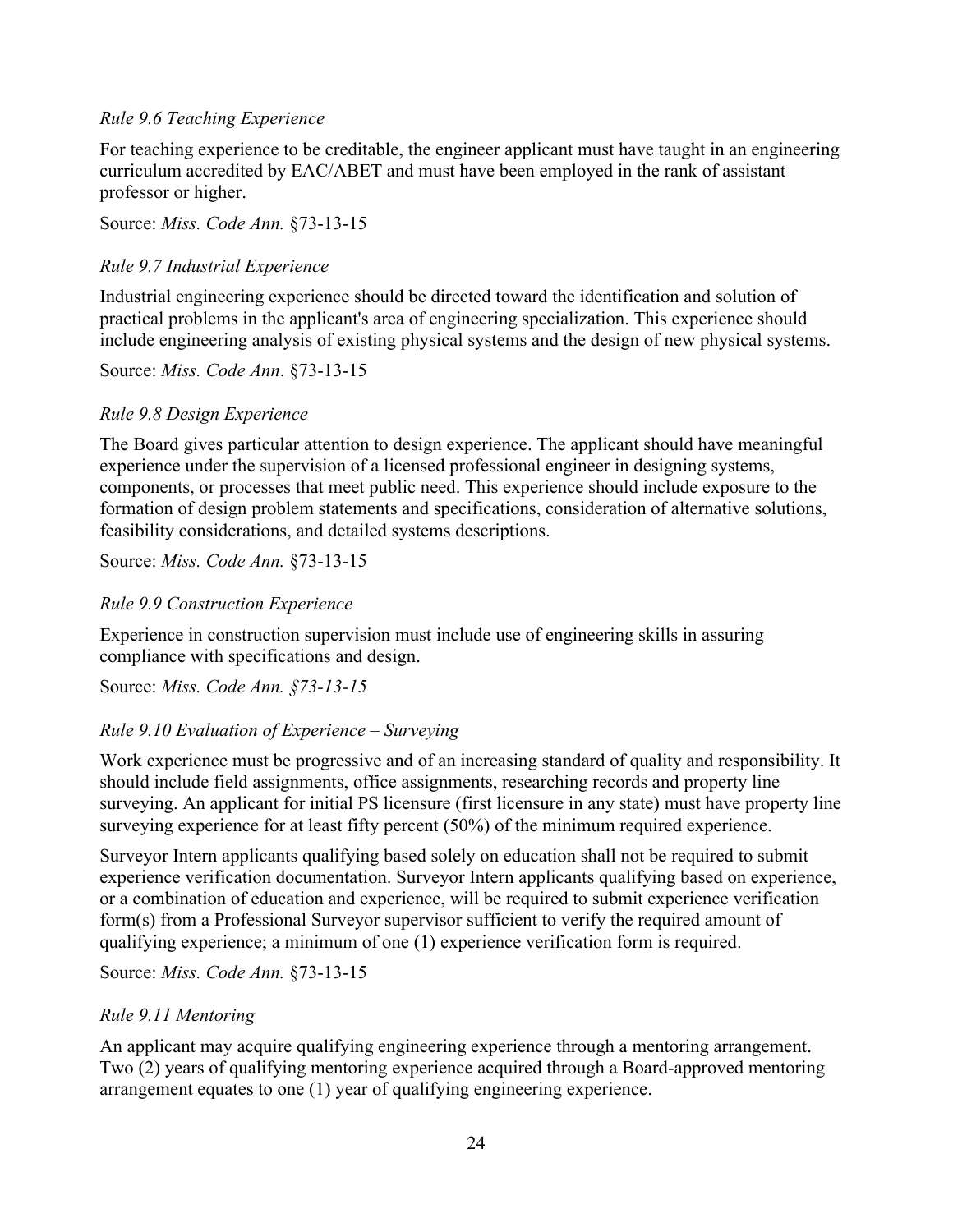The mentoring arrangement must have pre-approval by the Board. The applicant must submit a written proposal for a mentoring arrangement to the Board describing: the applicant's current employment status, description of job responsibilities, qualifications of the non-licensee supervising the applicant on a daily basis, biographical data of the mentoring PE, written certification from the mentoring PE agreeing to serve, proposed format of meetings. Meetings between the applicant and the mentoring PE must occur at least monthly.

Once the mentoring arrangement has been approved by the Board, it may begin. The applicant shall prepare a report of each meeting, a statement indicating whether or not it was responsible charge work and if the work was performed according to industry standards, and the mentoring PE's seal and signature. A copy of this monthly report shall be sent to the Board.

At the conclusion of the mentoring relationship, the mentoring PE shall provide a statement bearing his seal and signature recommending the applicant for licensure.

When the applicant submits his PE application, he shall submit in a separate binder a compilation of all the monthly reports, any notes, drawings, and miscellaneous items, and the original final statement of recommendation from the mentoring PE.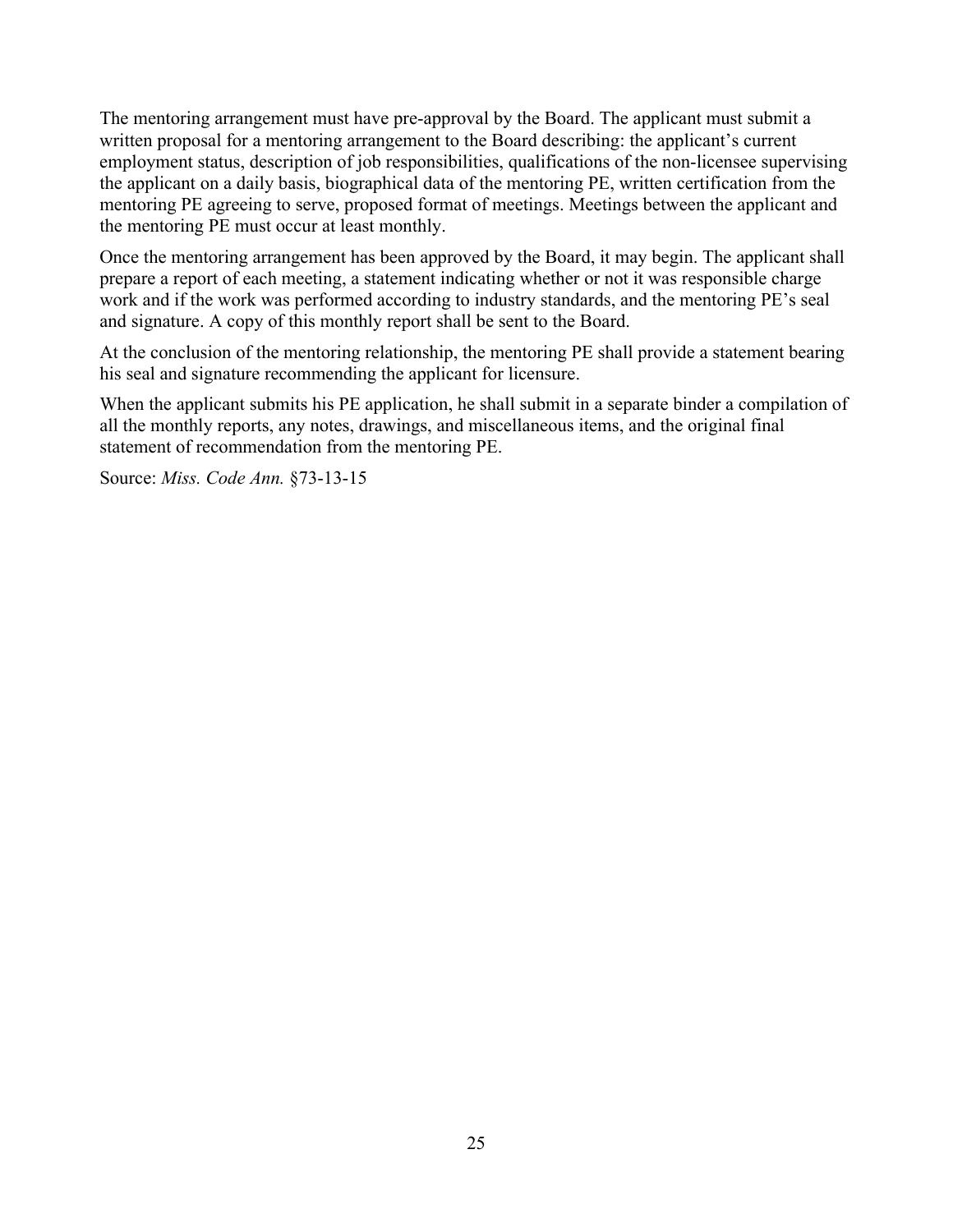# <span id="page-26-0"></span>**Part 901 CHAPTER 10: References**

### *Rule 10.1 Responsibility of Applicant for References*

The applicant shall furnish on his application the names, addresses, and if applicable, the states in which references are licensed as professional engineers or professional surveyors. It is the sole responsibility of the applicant to provide all reference information.

Reference forms which are signed and dated within the previous two (2) years may be transferred from a closed application to a new application at the applicant's request. However, applicants seeking initial licensure must submit at least one (1) reference form from their licensed supervisor dated within the past (6) six months, comity applicants submitting an NCEES Record must submit at least one reference form dated within the past twelve (12) months from another licensee who has knowledge of the applicant's experience during the most recent twelve (12) months, and comity applicants who are not submitting an NCEES Record must submit at least one (1) reference form dated within the past six (6) months, from another licensee who has knowledge of the applicant's experience during the most recent six (6) months.

Source: *Miss. Code Ann.* §73-13-15

### *Rule 10.2 References' Qualifications*

At least three (3) of the five (5) references must be currently licensed; however, it is desirable that all the references be qualified to evaluate the applicant's training and experience. All references should know the applicant personally. A "referencing" Professional Engineer may be licensed in any state in the United States or in Canada or by the Japan PE/FE Examiners Council (JPEC), or other national licensing authorities as approved by the Board.

Source: *Miss. Code Ann.* §73-13-15

### *Rule 10.3 Reference Information Provided to the Board is Confidential*

The Mississippi Public Records Act of 1983 exempts recommendations respecting applications for a professional certificate; therefore, except for the amount of verified experience, all reference information is confidential and available only to the Board.

Source: *Miss. Code Ann.* §73-13-15

### *Rule 10.4 Reference Responsibility*

It is the responsibility of the licensee to provide an honest appraisal of applicants considered for enrollment or licensure.

Source: *Miss. Code Ann.* §73-13-15

### *Rule 10.5 Failure of a Reference to Respond*

The Board may find it necessary to correspond directly with a reference to seek clarification of the reference's statements. If any reference fails or declines to cooperate with the Board within a reasonable time, all information submitted by the reference may be disregarded.

Note: References are considered by the Board to include the Professional Engineer and Professional Surveyor who bore the responsibility for actual work experience.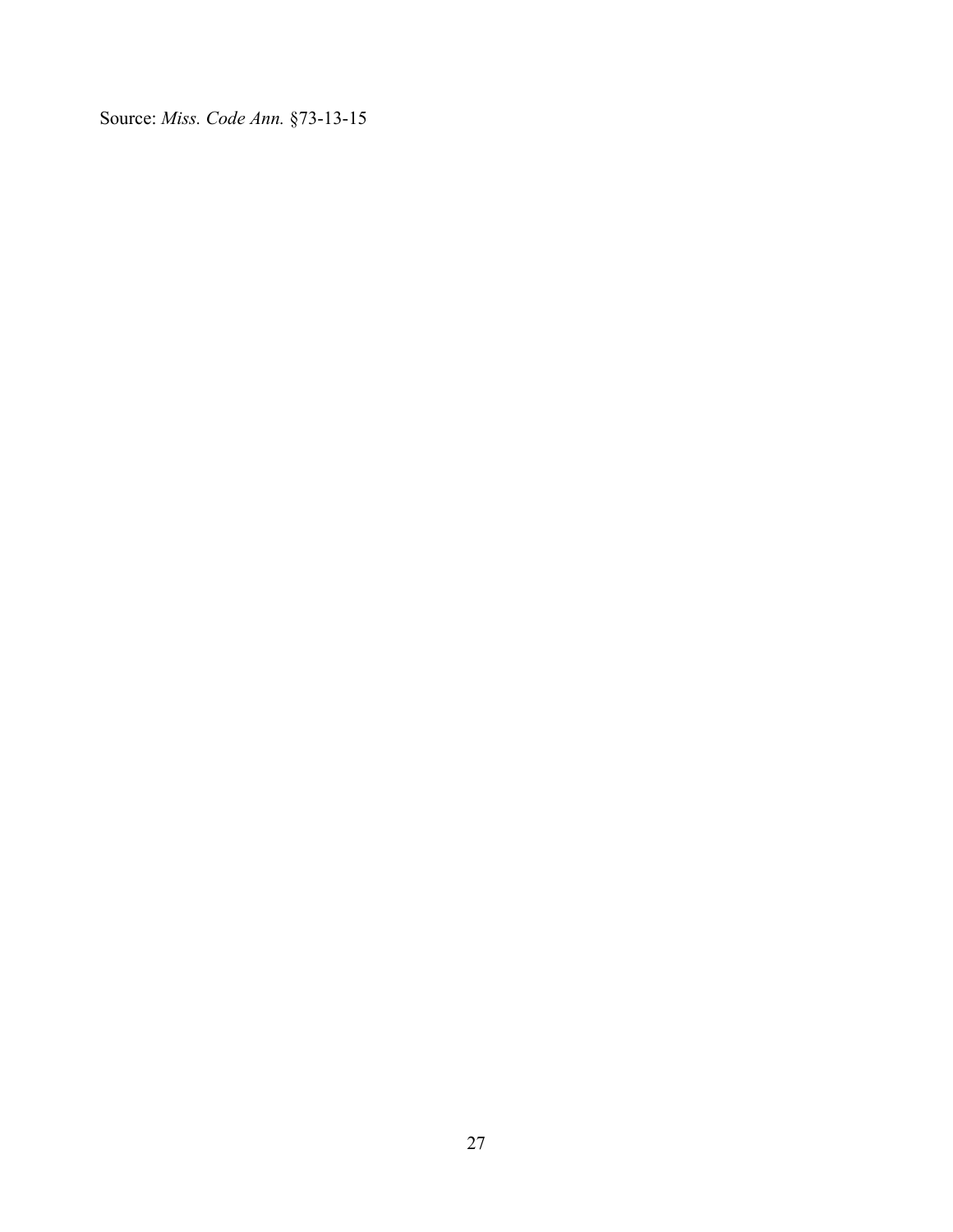# <span id="page-28-0"></span>**Part 901 CHAPTER 11: Examinations**

## *Rule 11.1 Uniform National Examinations*

The Board uses examinations offered by the National Council of Examiners for Engineers and Surveyors (NCEES). These examinations have been developed by appropriate committees of NCEES, staffed by experienced, mature licensees under the guidance of a nationally recognized evaluation organization and professional psychometricians. Each examination has been validated with regard to content, relevancy of problems, and scoring. The phrase "written examination" as used in the Law, is interpreted to include computer-based format examinations.

Source: *Miss. Code Ann.* §73-13-15

## *Rule 11.2 Benefits of Using Uniform National Examinations*

- To draw upon the knowledge and proficiency of professional engineers in all branches of engineering, and of surveyors in the responsibilities relevant to the practice of surveying.
- To help assure that Mississippi licensees are given equal consideration when seeking licensure in other states.
- To establish and maintain greater public confidence in the administration of the examinations.

Source: *Miss. Code Ann.* §73-13-15

## *Rule 11.3 Classification of Engineering Examinations*

- Fundamentals of Engineering This is known as the FE examination. An applicant for enrollment as an Engineer Intern will be permitted to sit for the FE examination only after the Board has established that all requirements of the Law and Rules and Regulations have been met.
- 2. Principles and Practice of Engineering This examination is known as the PPE examination and is offered by discipline. An applicant will be permitted to sit for the PPE examination only after the only after the Board has established that all requirements of the Law and Rules and Regulations have been met.

Source: *Miss. Code Ann.* §73-13-15

### *Rule 11.4 Classification of Surveying Examinations*

- Fundamentals of Surveying This examination is known as the FS examination. An applicant for enrollment as a Surveyor Intern will be permitted to sit for the FS examination only after the Board has established that all requirements of the Law and Rules and Regulations have been met.
- 2. Principles and Practice of Surveying This examination is known as the PPS examination. An applicant for licensure as a Professional Surveyor will be permitted to sit for the PPS examination only after the FS examination has been passed and the experience requirements and other requirements of the Law and Rules and Regulations have been met.
- Mississippi Section This examination is closed book examination prepared by the Board. It is offered to applicants in January, May, and September.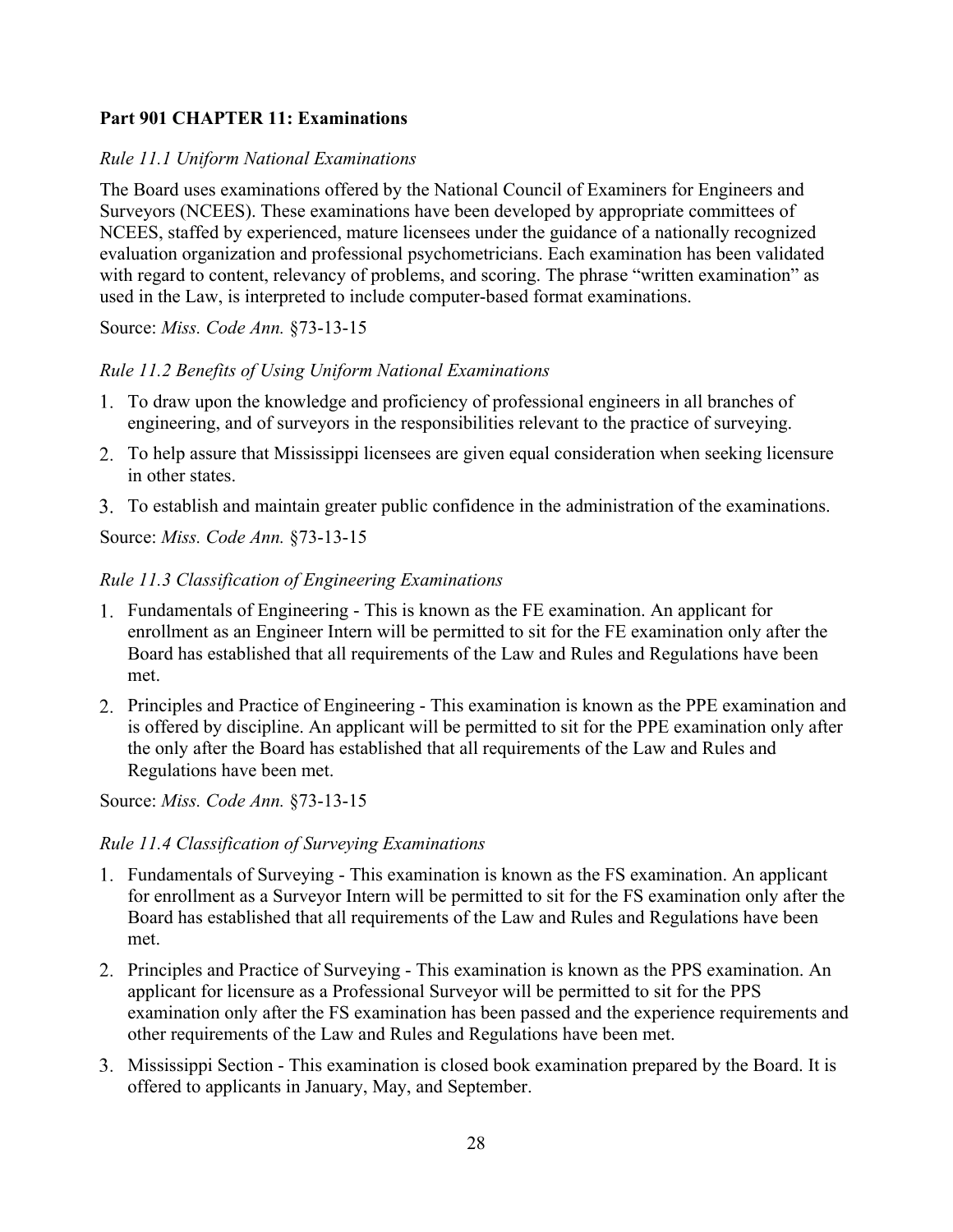Source: *Miss. Code Ann.* §73-13-15

## *Rule 11.5 Dates*

Dates offered – Computer-based examinations are offered throughout the year while paper-andpencil examinations are offered in April and October on dates set by NCEES. Dates are available from the Board office.

Source: *Miss. Code Ann.* §73-13-15

## *Rule 11.6 Disciplines offered*

The Principles and Practices of Engineering will be offered in all disciplines on the same schedule for which examinations are prepared and furnished by NCEES.

Source: *Miss. Code Ann.* §73-13-15

### *Rule 11.7 Language of the Examination*

The language of the examination will be English.

Source: *Miss. Code Ann.* §73-13-15

### *Rule 11.8 Study Information*

The Board does not distribute copies of questions used on prior examinations. NCEES does offer for sale books and booklets containing typical questions used on prior examinations which may be purchased directly from the National Council of Examiners for Engineering and Surveying. The address is:

National Council of Examiners for Engineering and Surveying (NCEES) Post Office Box 1686 Clemson, South Carolina 29633-1686

Source: *Miss. Code Ann.* §73-13-15

### *Rule 11.9 Instructions for Examinees*

Instructions provided during the citation process prior to each examination will declare an examination to be open or closed book.

Source: *Miss. Code Ann.* §73-13-15

### *Rule 11.10 Authorized Materials in Examination Room*

With reference to authorized materials and devices in the examination room, current NCEES guidelines will be followed

Source: *Miss. Code Ann.* §73-13-15

### *Rule 11.11 Compliance with Examination Policies and Procedures*

Examinees shall abide by the examination administrator's published examination policies and procedures. An examinee who does not fully comply with the examination administrator's requirements may, in addition to any action by the Board, be subject to dismissal from the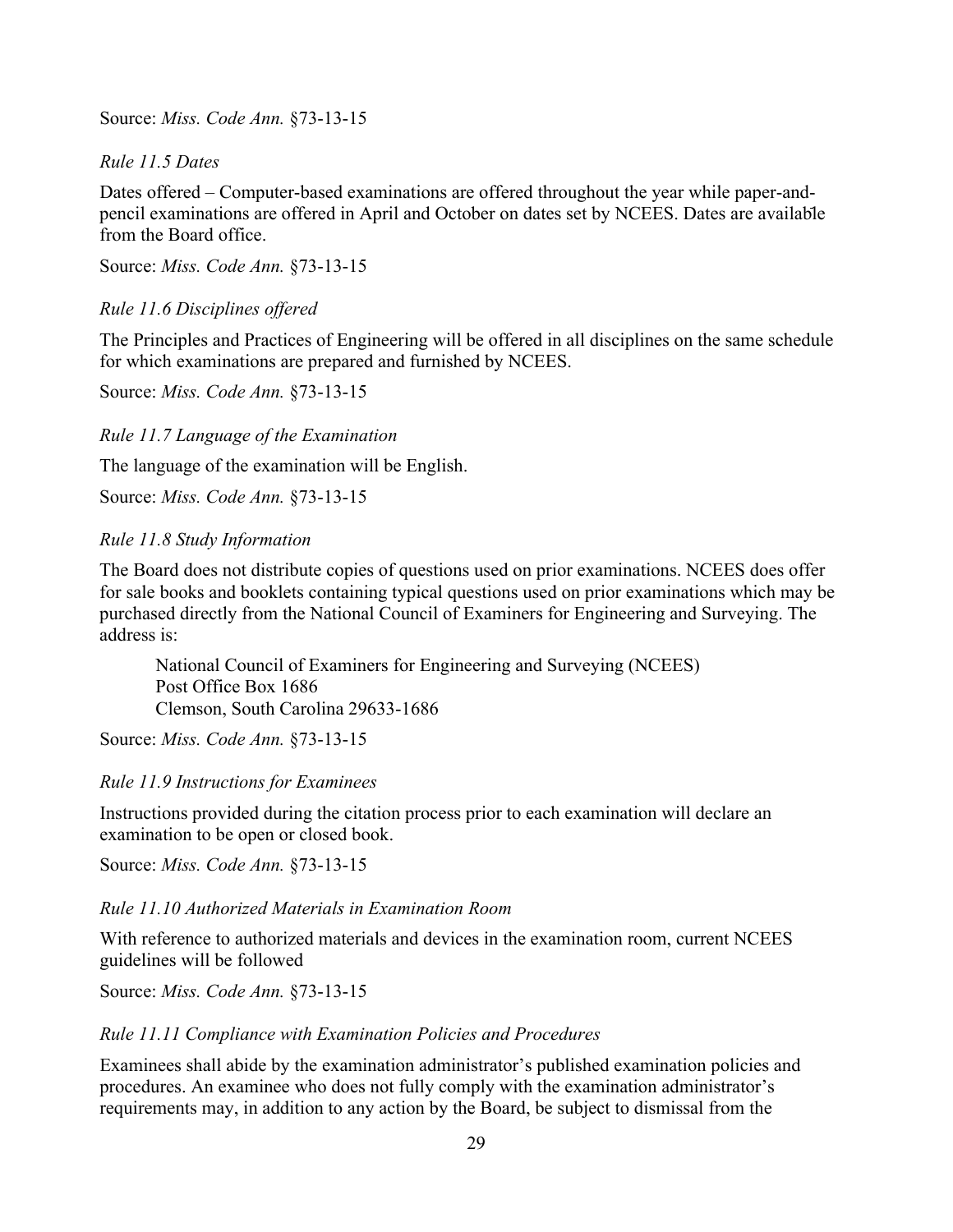remainder of the examination.

- 1. Noncompliant Conduct in Association with Examinations. An examinee may be dismissed from the examination and subject to disciplinary or other Board action for conduct including, but not limited to:
	- a. Cheating on the examination;
	- b. Giving assistance to, or receiving assistance from, another person;
	- c. Compromising the integrity of the examination;
	- d. Disruptive or abusive behavior;
	- e. Participating in any form of violation of examination policies or procedures during an examination.
- Consequences of Noncompliant Conduct with Examination Policies and Procedures. Evidence of failing to comply with the examination administrator's policies and procedures subsequent to an examination may also be a cause for action by the Board. An examinee who does not fully comply with the examination administrator's policies and procedures during and after an examination will be subject to having their examination results invalidated and being prohibited from taking the examination(s) for a period of time as determined by the Board.
- 3. Pending, Approved and Endorsement Applications for Noncompliant Examinees. Any application for licensure pending or approved for examination may be denied and evaluated or re-evaluated pursuant to Board rules. Any licensure examination taken and passed in another state while barred from taking an examination in Mississippi will not be acceptable for licensure purposes in Mississippi.

Source: *Miss. Code Ann.* §73-13-15

# *Rule 11.12 Examination Opportunities*

- *Examination opportunities for computer-based examinations –* For each application, the Board's official "approval" to take the examination expires after two (2) years. The applicant is allowed up to three (3) citations (opportunities) during each year to take and pass the examination. If the applicant is not successful by the end of the second year, the application is closed, and a new application must be submitted for Board approval.
- *Examination opportunities for paper-and-pencil examinations except the Structural PE examination* – For the initial application, the applicant is allowed three (3) consecutive citations, that is, three (3) consecutive opportunities, to take the examination. The citations "count", whether the applicant actually takes the examination or not. If the applicant is not successful by the third citation, the initial application is closed.

To attempt the examination again, the applicant must submit a new application to be approved by the Board, and will be allowed only one (1) citation per application, subject to the restrictions below. For paper-and-pencil examinations, this one (1) citation "counts", whether the applicant actually takes the examination or not at the next offering of the examination.

An applicant having three (3) or more unsuccessful attempts of the same examination, regardless of the jurisdiction in which the examination is administered, must submit an application to be readmitted to future administrations of the same examination. If readmitted by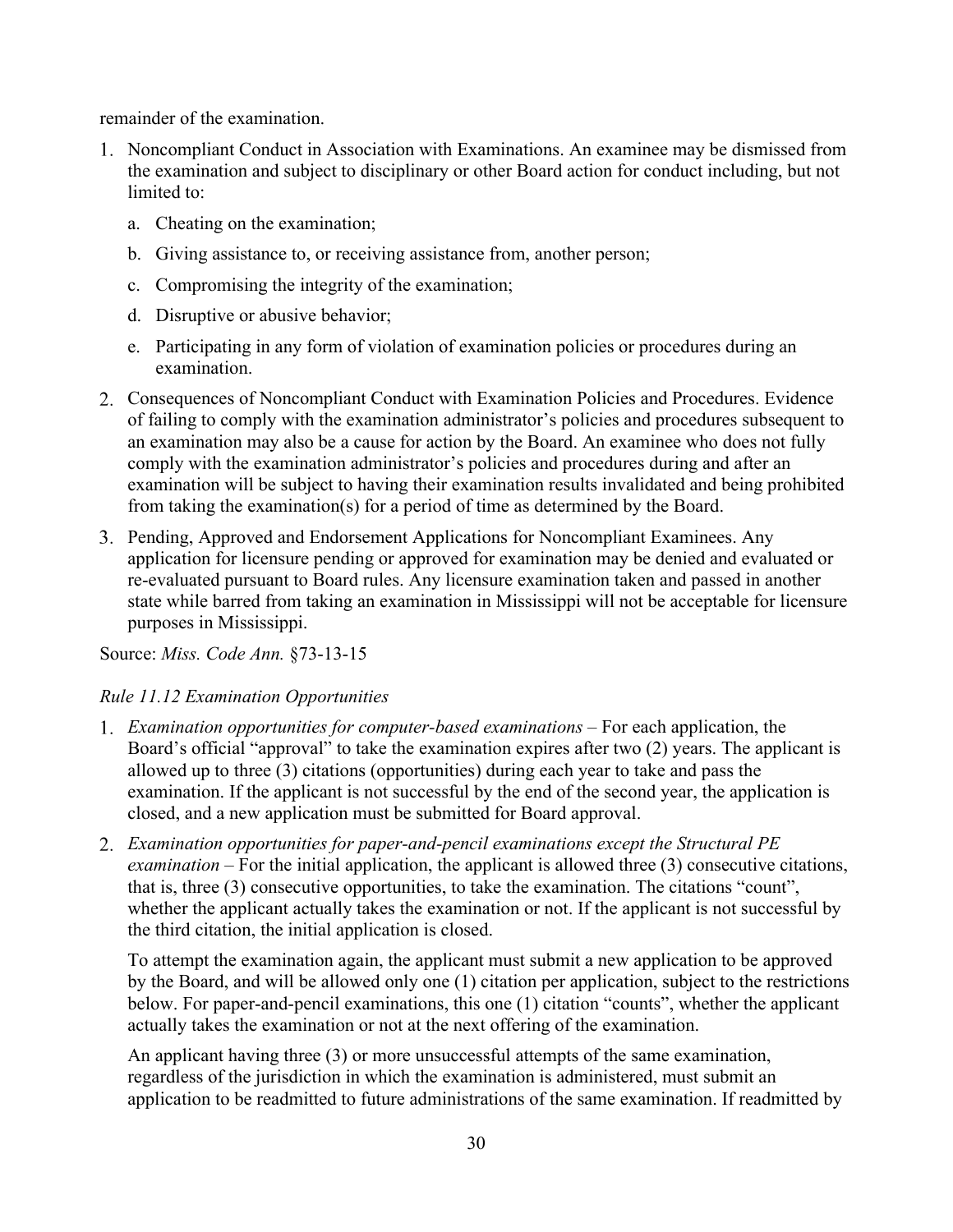the Board, the applicant may take the examination no sooner than eleven (11) months following the most recent attempt.

With reference to the two (2) hour Mississippi Section PS examination, an applicant who cancels an examination which he has previously agreed to attend or who fails to appear on the day of the examination, shall not receive a refund of any examination fee already paid.

Source: *Miss. Code Ann.* §73-13-15

### *Rule 11.13 Examination Results*

Examination results will be supplied by first class mail to the address of record of each examinee.

Source: *Miss. Code Ann.* §73-13-15

### *Rule 11.14 Verification of examination results*

Verification of paper-and-pencil examination results by manual scoring is available by the National Council of Examiners for Engineering and Surveying (NCEES). A request for verification by manual scoring must be made in writing to the Board, accompanied by a seventy-five dollar (\$75.00) check made payable to NCEES, and must be submitted within sixty (60) days of release of the examinee's original results. The Board will review the request and submit it to NCEES. Once a request is received, NCEES will hand score and provide written notification to the Board regarding the results. No specific examinee comments will be addressed. Manual scoring of computer-based examinations is not available.

Source: *Miss. Code Ann.* §73-13-15

### *Rule 11.15 Examination for Record Purposes*

If needed for record purposes, any person already licensed by this Board, or another state board, may take the appropriate examination in the Fundamentals or Principles and Practice upon payment of the established fee and upon approval by the Board. In order for this request to be considered by the Board, a detailed letter of explanation regarding the reasons for taking the examination shall be submitted in accordance with Rule 3.3. Failure to pass an examination by a person licensed and practicing will in no way affect current licensure.

Be advised that the limitation on examination retakes, set in Rule 11.12, applies to "record purposes" applicants as well.

Source: *Miss. Code Ann.* §73-13-15

### *Rule 11.16 Credit for Passing the Principles and Practice of Surveying Examination*

A Surveyor applicant who passes one (1) of the required examinations, PPLS or the Mississippi Section, but fails the other, may retain credit for the examination which was passed indefinitely.

Source: *Miss. Code Ann.* §73-13-15

### *Rule 11.17 Expiration of Enrollment*

Enrollment as engineer intern or surveyor intern does not expire.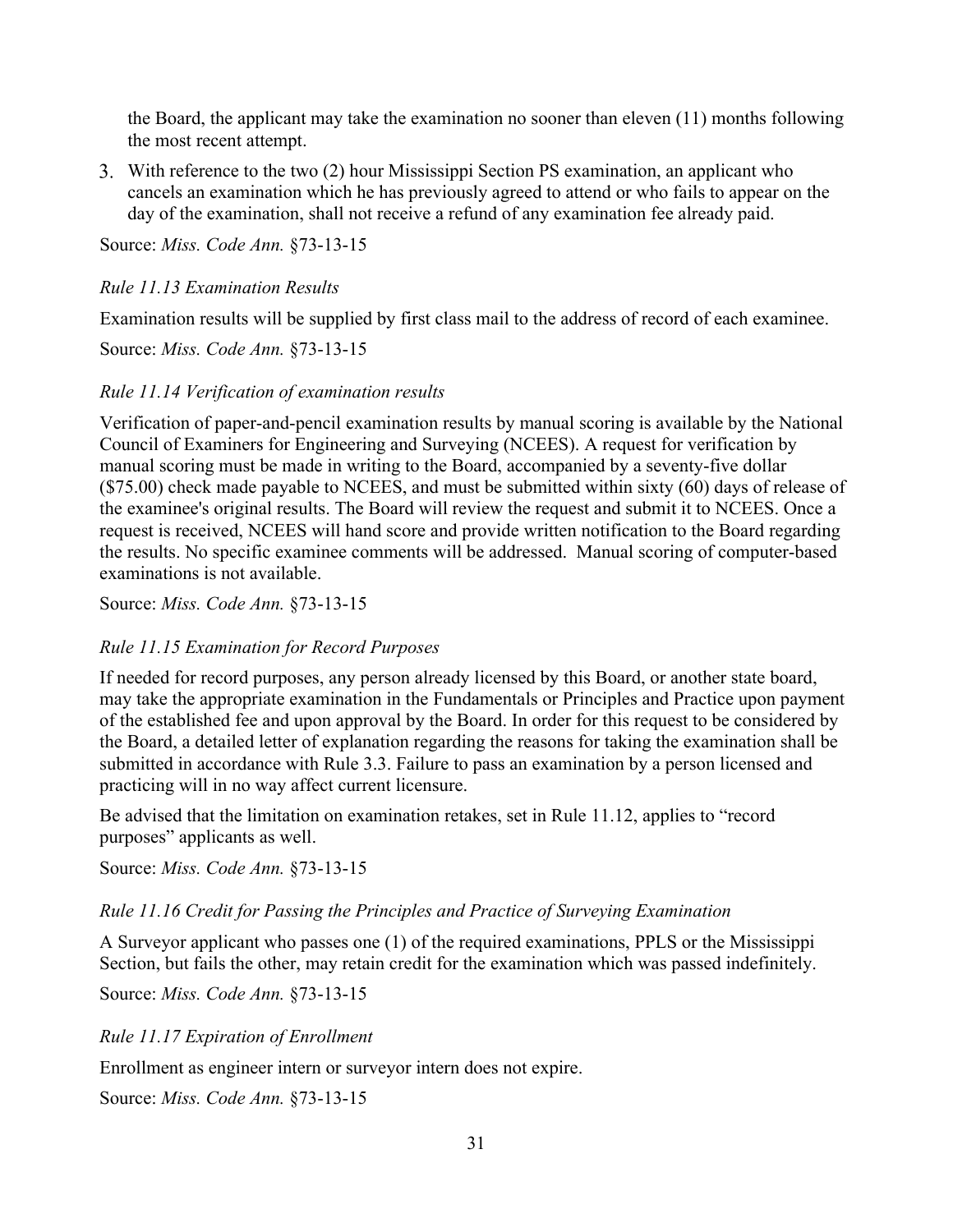# *Rule 11.18 Summary of Licensure Requirements*

- Engineer Intern an applicant must have an ABET accredited B.S. degree in engineering, or a degree evaluated and found to meet the NCEES engineering education standard, or a B.S. degree in engineering, engineering technology, or a related science that is not ABET accredited plus a graduate degree in a curriculum that is ABET accredited at the undergraduate level, pass the Fundamentals of Engineering examination, and meet the other requirements of the Law and Rules and Regulations in order to be enrolled as an Engineer Intern.
- 2. Surveyor Intern
	- a. Education Based: an applicant must have met one of the education options in Section 73-13-  $77(2)(a)(i)$ , (ii), (iii), or (iv) of the Law, passed the Fundamentals of Surveying examination, and met the other requirements of the Law and Rules and Regulations in order to be enrolled as a Surveyor Intern.
	- b. Experience Based: an applicant must have a high school diploma or equivalent, obtained eight (8) years of qualifying surveying experience verified by Professional Surveyor supervisor references, passed the Fundamentals of Surveying examination, and met the other requirements of the Law and Rules and Regulations in order to be enrolled as a Surveyor Intern.
- 3. Professional Engineer an applicant must have met each of the following requirements:
	- a. Obtained an ABET accredited B.S. degree in engineering, or a degree evaluated and found to meet the NCEES engineering education standard, or a B.S. degree in engineering, engineering technology, or a related science that is not ABET accredited *plus* a graduate degree in a curriculum that is ABET accredited at the undergraduate level.
	- b. Passed the Fundamentals of Engineering (FE) examination or earned a Doctor of Philosophy (Ph.D.) degree in engineering from a program that has an ABET accredited B.S. or M.S. degree program.
	- c. Obtained four (4) full year of qualifying engineering experience verified by PE references.
	- d. Passed the Principles and Practices of Engineering (PPE) examination.
	- e. Met all other requirements of the Law and the Rules and Regulations for licensure as a Professional Engineer.
- Professional Surveyor
	- a. Education Based: in accordance with Mississippi law and the Board regulations, an applicant must have met one (1) of the education and associated qualifying experience options in Section 73- 13-77(1)(a)(i), (ii), (iii), or (iv) of the Law, obtained the required amount of qualifying surveying experience verified by Professional Surveyor supervisor references, passed the Fundamentals of Surveying examination, passed the Principles & Practice of Surveying examination, and passed the Mississippi Section examination in order to be licensed as a Professional Surveyor.
	- b. Experience Based: in accordance with Mississippi law and the Board regulations, an applicant must have obtained twelve (12) full years of qualifying surveying experience verified by Professional Surveyor supervisor references, passed the Fundamentals of Surveying examination, passed the Principles & Practice of Surveying examination, and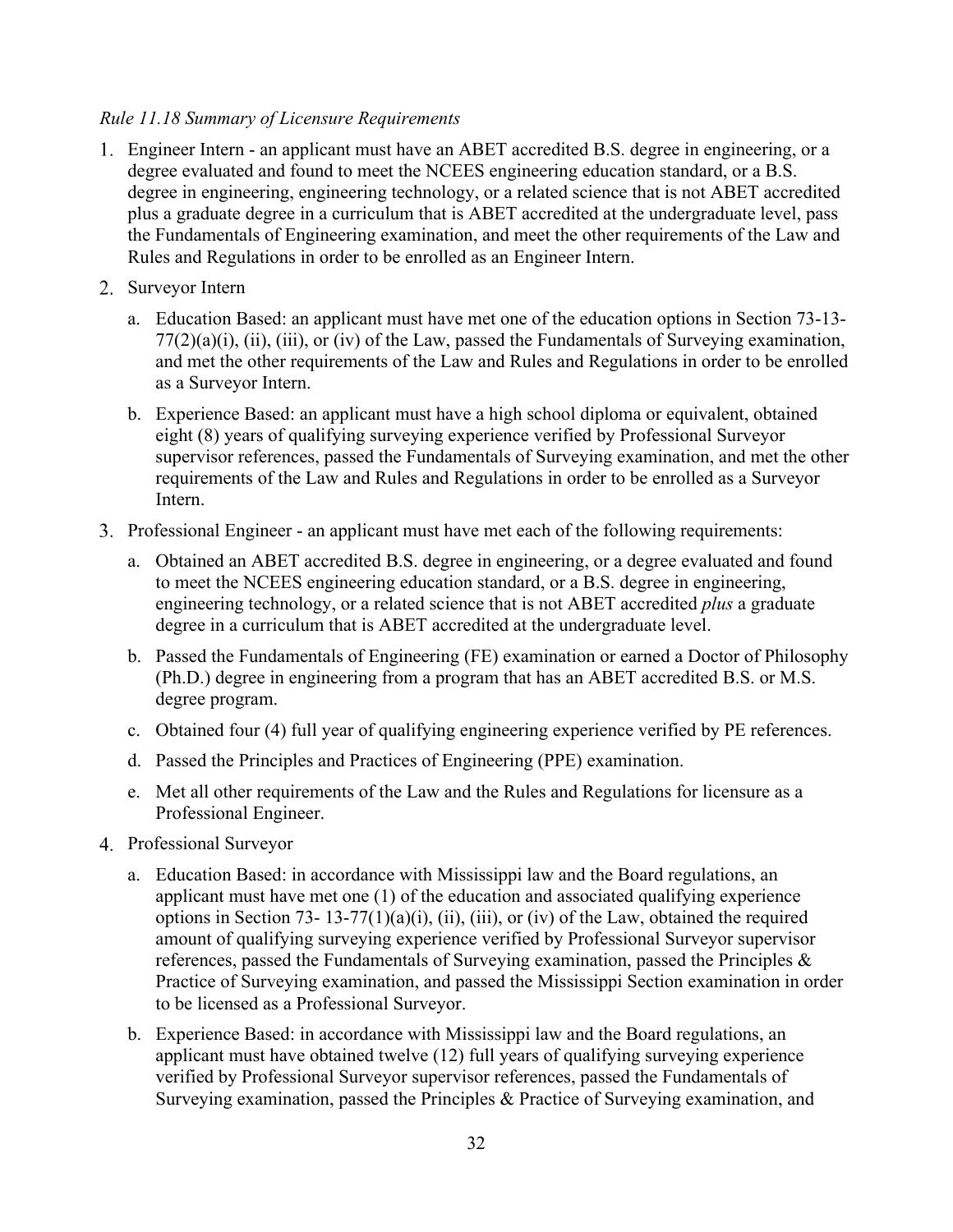passed the Mississippi Section examination in order to be licensed as a Professional Surveyor.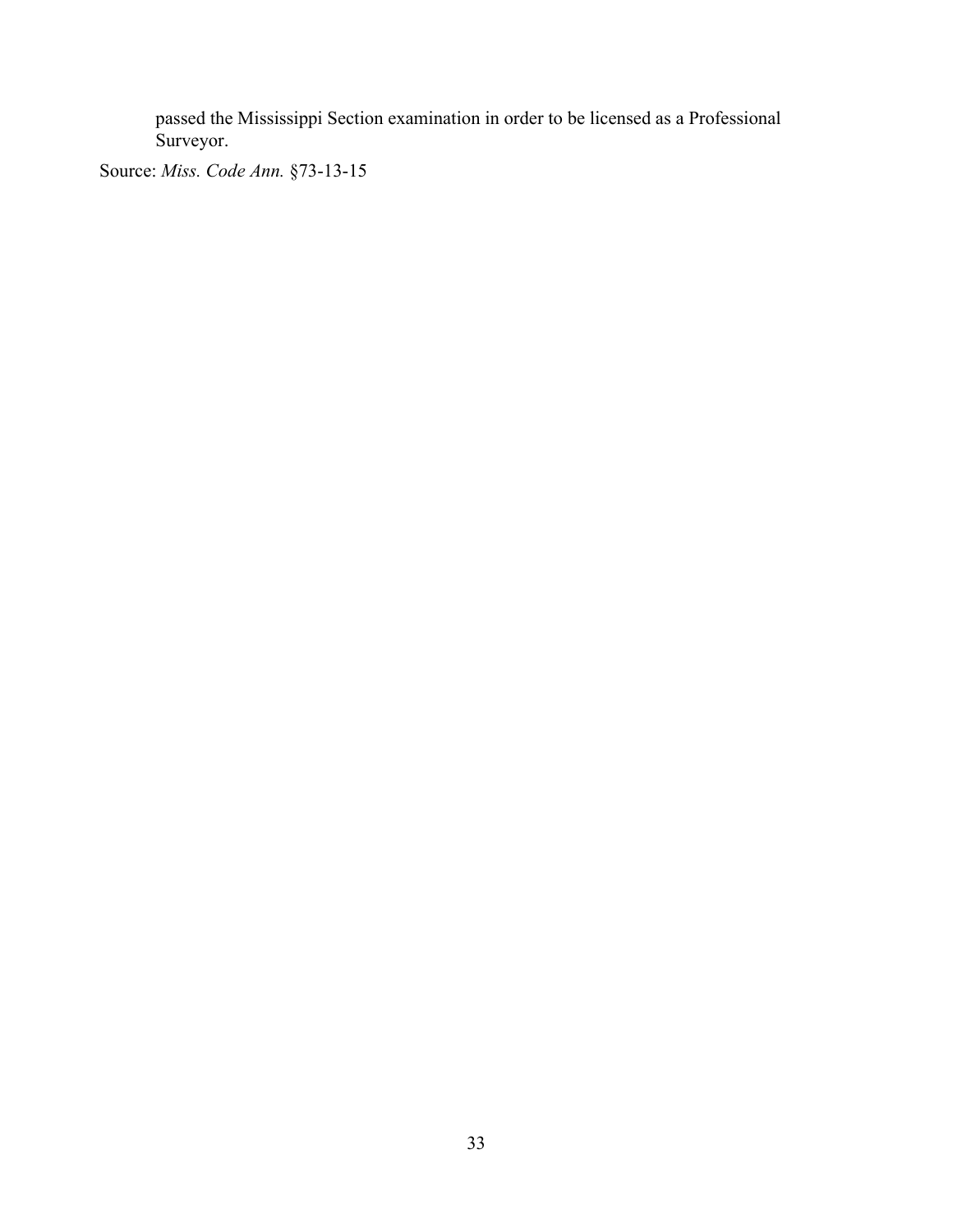# <span id="page-34-0"></span>**Part 901 CHAPTER 12: Classifications**

*Rule 12.1 Classifications of Licensure or Enrollment*

Applicants shall be licensed as "Professional Engineers" or "Professional Surveyors" or enrolled as "Engineer Interns" or "Surveyor Interns."

Source: *Miss. Code Ann.* §73-13-15

*Rule 12.2 Disciplines of Engineering*

Mississippi Law makes no specific designations as to the disciplines of engineering practice for which Certificates of Licensure as Professional Engineer are issued; however, the Code of Professional Conduct provides that a professional engineer shall practice only in the disciplines in which he or she is qualified by education and experience.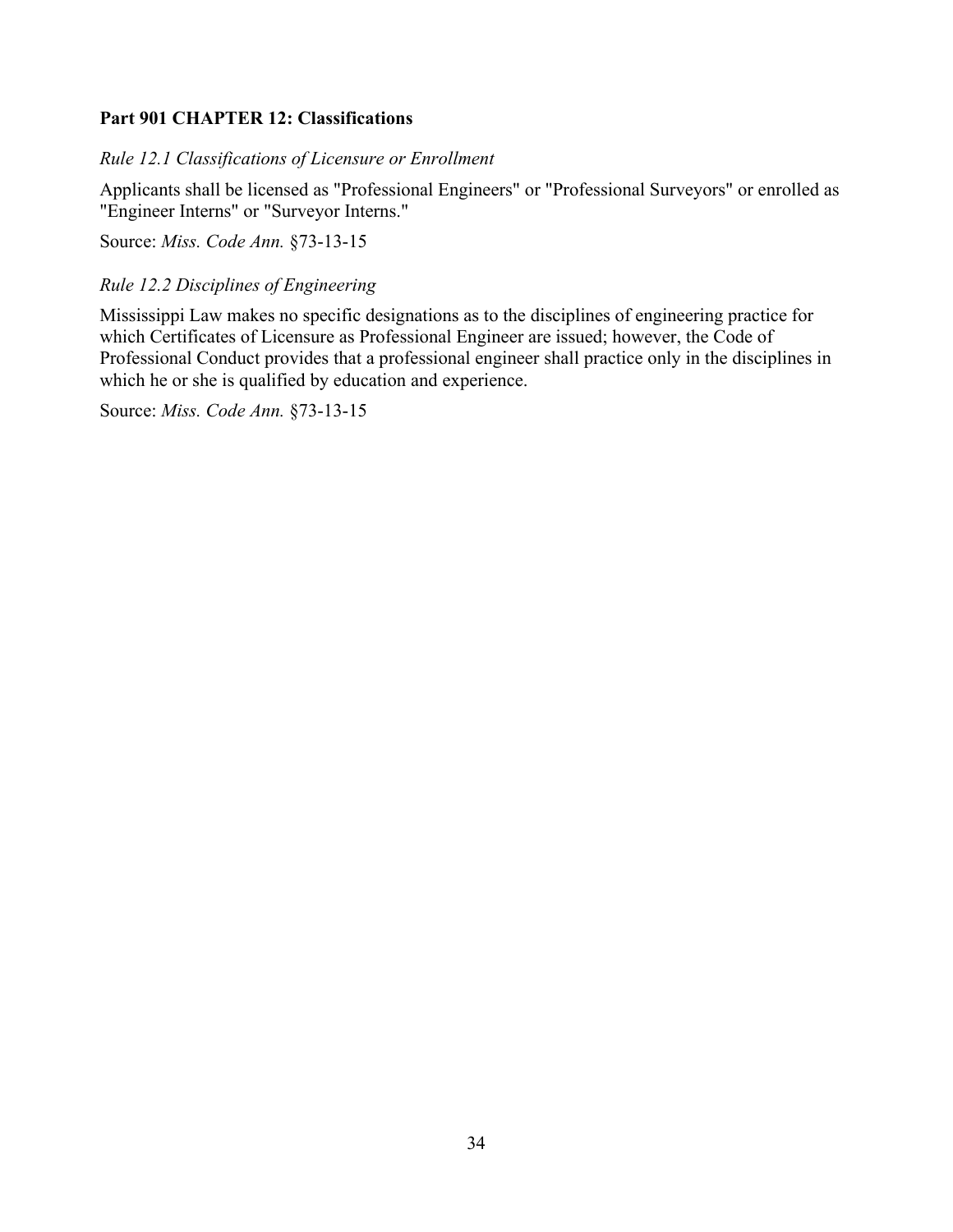# <span id="page-35-0"></span>**Part 901 CHAPTER 13: Licensure or Enrollment**

## *Rule 13.1 Licensure or Enrollment Number*

At the time an applicant is granted licensure or enrollment by the Board, he will be assigned a serial number. These numbers will be issued consecutively.

Source: *Miss. Code Ann.* §73-13-15

# *Rule 13.2 Notification of Licensure*

The Executive Director shall provide each licensee with the following:

- A letter which includes the effective date, basis of licensure, an assigned serial number, and a statement that a certificate will be issued.
- A copy of the Law and the Rules and Regulations of the Board.
- A certificate which will be mailed to each licensee upon receipt of proof of seal.

Source: *Miss. Code Ann.* §73-13-15

# *Rule 13.3 Notification of Enrollment*

The Executive Director will provide each enrollee with the following:

- 1. A letter which includes the effective date, basis of enrollment, an assigned serial number, and the date of expiration of enrollment as an Engineer Intern or Surveyor Intern.
- 2. A Certificate of Enrollment.

Source: *Miss. Code Ann.* §73-13-15

*Rule 13.4 Replacement or Duplication of Certificates*

A licensee in good standing may submit a written request for a new certificate. The payment of a fee is required.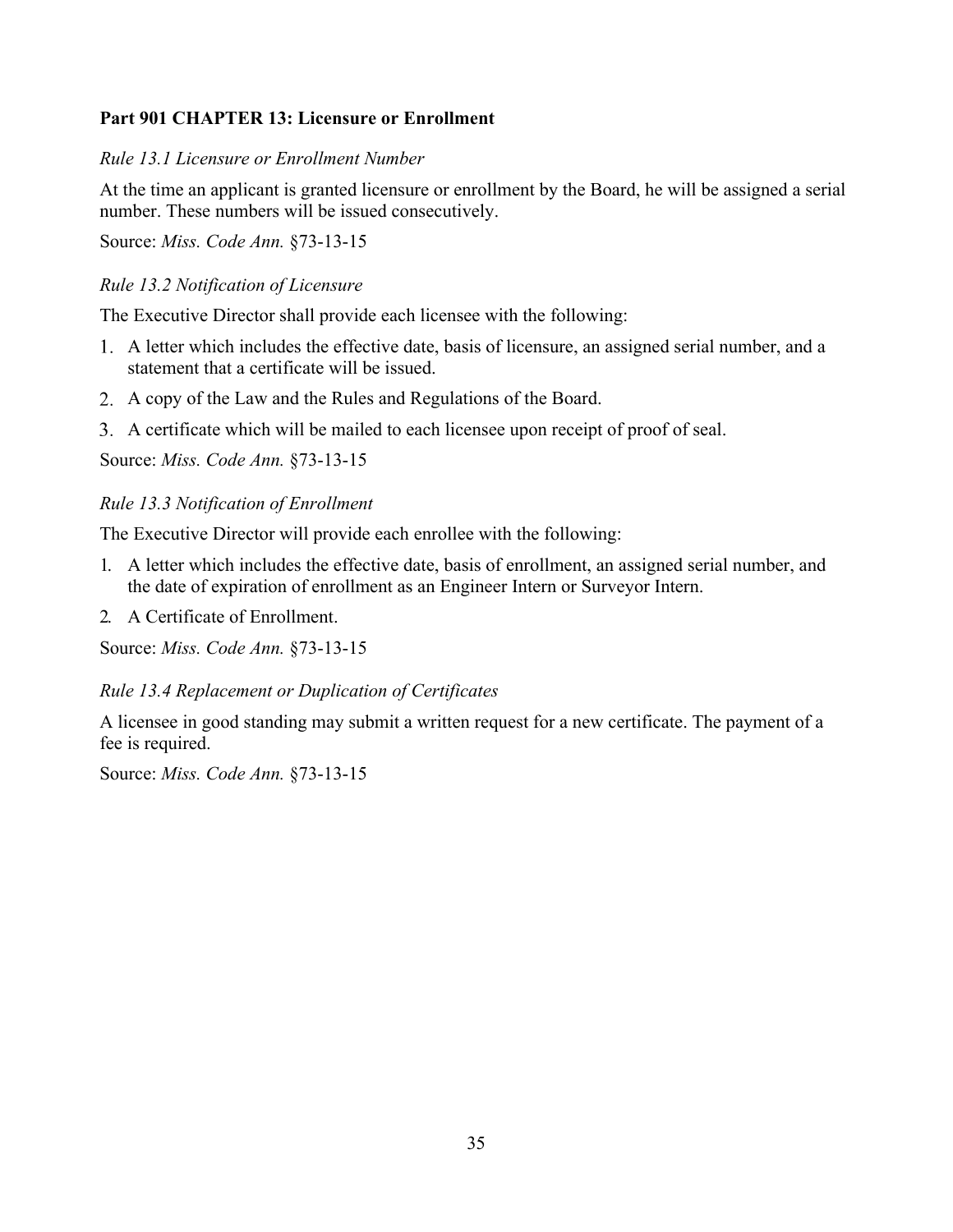# <span id="page-36-0"></span>**Part 901 CHAPTER 14: Seals**

# *Rule 14.1 Seal of the Board*

The seal of the Board shall be circular in form, two (2) inches in diameter and shall be imprinted on all certificates issued by the Board.

Source: *Miss. Code Ann.* §73-13-15

## *Rule 14.2 Seal of the Licensee*

- Upon completion of licensure, the licensee will be advised that he shall secure an official seal which shall be applied to engineering drawings, specifications, reports and other engineering or surveying documents prepared by him or under his responsible supervisory control. A copy of the seal imprint shall be furnished to the Board before the certificate of licensure will be released. Failure to provide proof of seal may result in disciplinary action by the Board.
- The seals to be used by the licensees are to be circular in form and from 1 5/8 to 2 inches in diameter. A copy of the design is included in this publication.
- Seals obtained prior to the adoption of this rule and which are in conformance with prior Board rules are acceptable.
- 4. Rubber stamps, which are identical to the approved seals, in size, design and content may be used by the licensee at his option.

Source: *Miss. Code Ann.* §73-13-15

# *Rule 14.3 Seal on Documents*

- The seal, signature and date on a document constitute a certification that the document was prepared by the licensee or under his direct supervision.
	- a. Each sheet of plans, drawings, documents, specifications and reports for engineering practice and of maps, plats, charts shall be signed, sealed and dated by the licensee preparing them, prepared under his direct supervisory control, or reviewed by him in sufficient depth to fully coordinate and assume responsibility for documents prepared by another professional engineer.
	- b. Each sheet of maps, plats, charts, documents, and reports for land surveying practice shall be signed, sealed, and dated by the licensee preparing them or prepared under his direct supervisory control.
- Where more than one (1) sheet is bound together in one (1) volume, the licensee who prepared such volume, or under whose direction and control such volume was prepared, may sign, seal and date only the title or index sheet, providing that the signed sheet clearly identifies all of the other sheets comprising the bound volume, and provided that any of the other sheets which were prepared by, or under the direction and control of, another licensee, be signed, sealed and dated by said other licensee.
- Additions, deletions or other revisions affecting public health and safety or state and local codes may be made only if they are subsequently signed, sealed and dated by the licensee who made the revisions or under whose direction and control said revisions were made.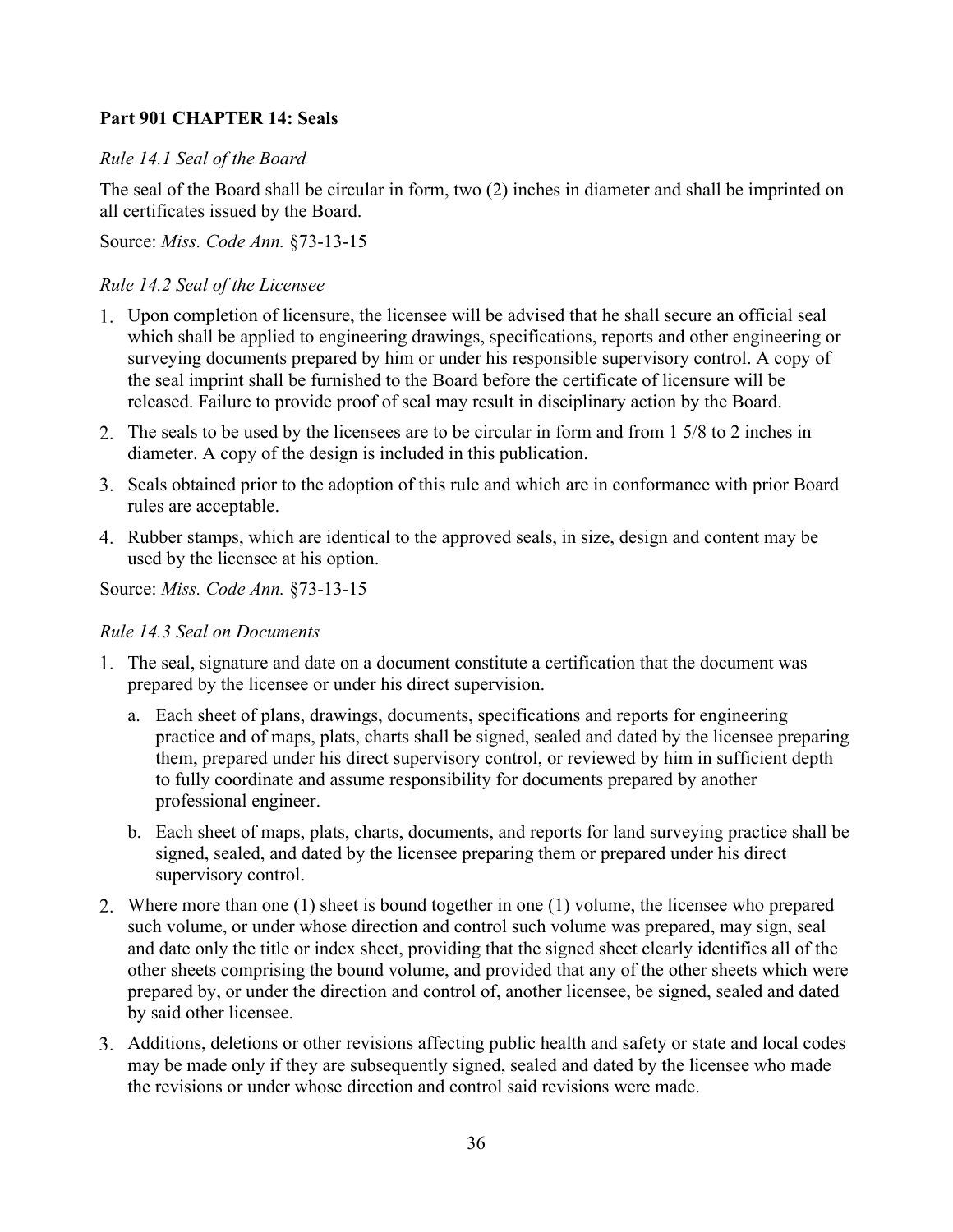Source: *Miss. Code Ann.* §73-13-15

# *Rule 14.4 Prototypical Projects*

Documents prepared for projects that are designed by other engineers to be built in various locations with few changes, except site adaptation, may be sealed by a Mississippi licensee under the following conditions:

- Written permission of the original engineer(s) to adapt the documents.
- Each sheet of plans, drawings, documents, specifications and reports shall be signed, sealed and dated by the engineer who performed the original design and shall also be signed, sealed and dated by the Mississippi licensee who has reviewed the documents in sufficient depth to fully coordinate and assume responsibility.
- Documentation of all changes made to the original documents.
- The following written certification shall accompany the seal and signature on each sheet: "I have reviewed this document in sufficient depth to accept full responsibility for its contents and to assure code compliance and coordination."

Source: *Miss. Code Ann.* §73-13-15



*Rule 14.5 Design of Seal*

Source: *Miss. Code Ann.* §73-13-15

*Rule 14.6 Seal Care and Custody*

The licensee shall exercise due and reasonable care in maintaining physical possession of his seal and its use. The licensee shall not willingly allow others to possess his seal or to use his seal.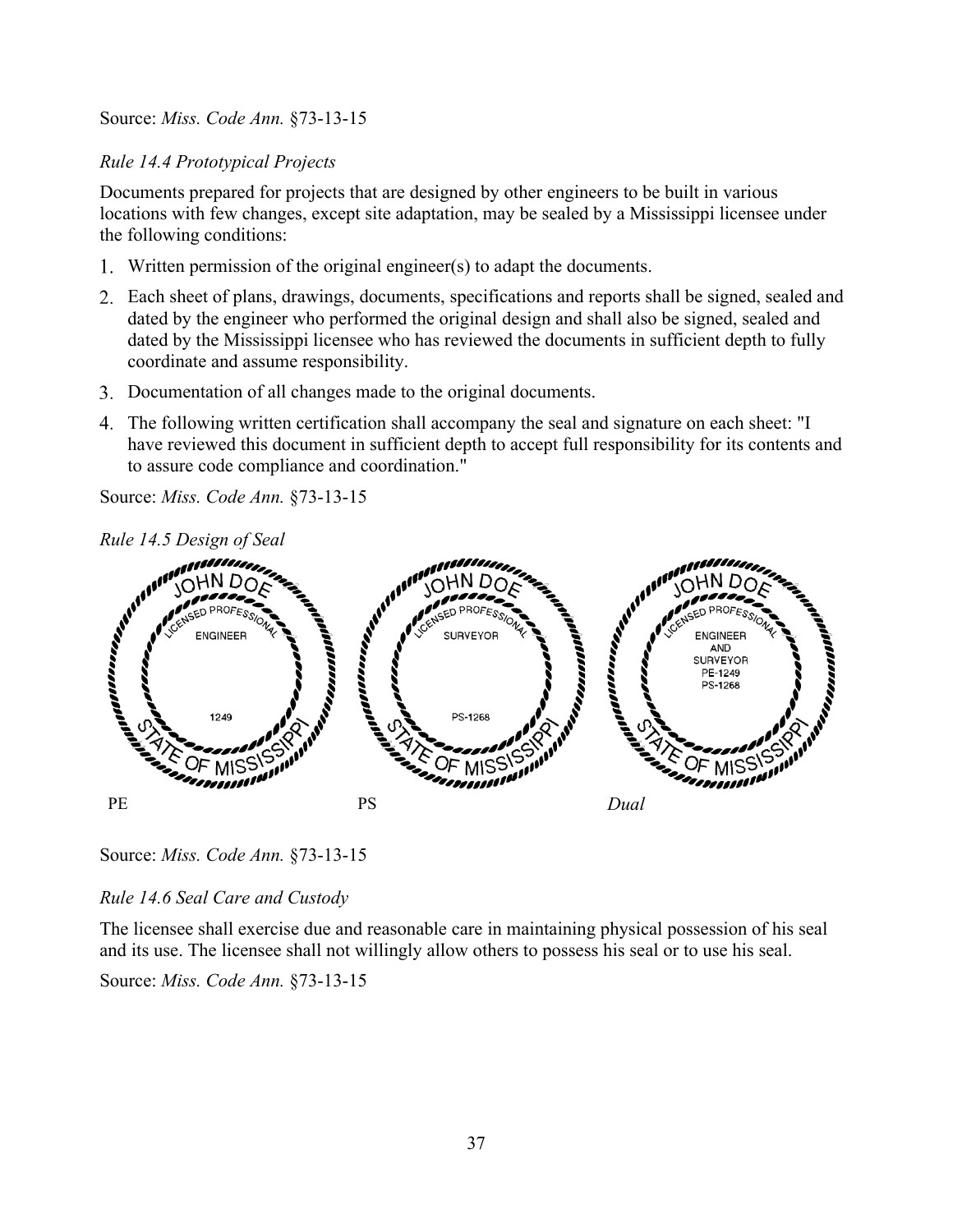# <span id="page-38-0"></span>**Part 901 CHAPTER 15: Expirations and Renewals**

# *Rule 15.1 Expiration Date*

Certificates of licensure expire on the last day of the month of December.

Source: *Miss. Code Ann.* §73-13-15

# *Rule 15.2 Notification of Expiration Certificate Date and Amount of Renewal Fee Required*

Each licensee will be mailed a notice of the expiration date and the amount of the annual renewal fee. Such notice will be sent to the address of record by first class mail at least one (1) month prior to the expiration date.

The renewal fee is set by an order of the Board in accordance with and subject to the limitations of the statute.

Source: *Miss. Code Ann.* §73-13-15

# *Rule 15.3 Annual Responsibility of Renewals*

Certificates of licensure, and therefore the right to practice engineering or surveying, become invalid on the last day of the month of December unless renewed.

The responsibility for the annual renewal of a licensee's certificate rests solely with the individual licensee. Failure to receive a notice does not relieve a licensee from the duty of renewal of his certificate. Returning renewal fees in a timely manner is the responsibility of the licensee.

Source: *Miss. Code Ann.* §73-13-15

# *Rule 15.4 Penalty for Late Renewal*

The failure on the part of any licensee to renew his certificate annually in the month of December as required above, shall not deprive such person of the right of renewal, but the fee to be paid for the renewal of a certificate after the month of December shall be increased ten percent (10%) for each month, or fraction of a month, that payment of renewal is delayed. The maximum fee for delayed renewal shall not exceed five (5) times the normal renewal fee. If a licensee fails to renew his certificate for six (6) months or more, the licensee shall be required to submit a new application, paying back fees and submitting proof of continuing professional competency compliance. If the certificate has expired for five (5) years or more, in addition to submitting a new application and proof of continuing professional competency compliance, re-examination in the Principles and Practice of Engineering or Surveying will be required. The re-examination requirements may be waived by the Board provided the applicant has continued to legally practice in another jurisdiction from the date of expiration of his certificate.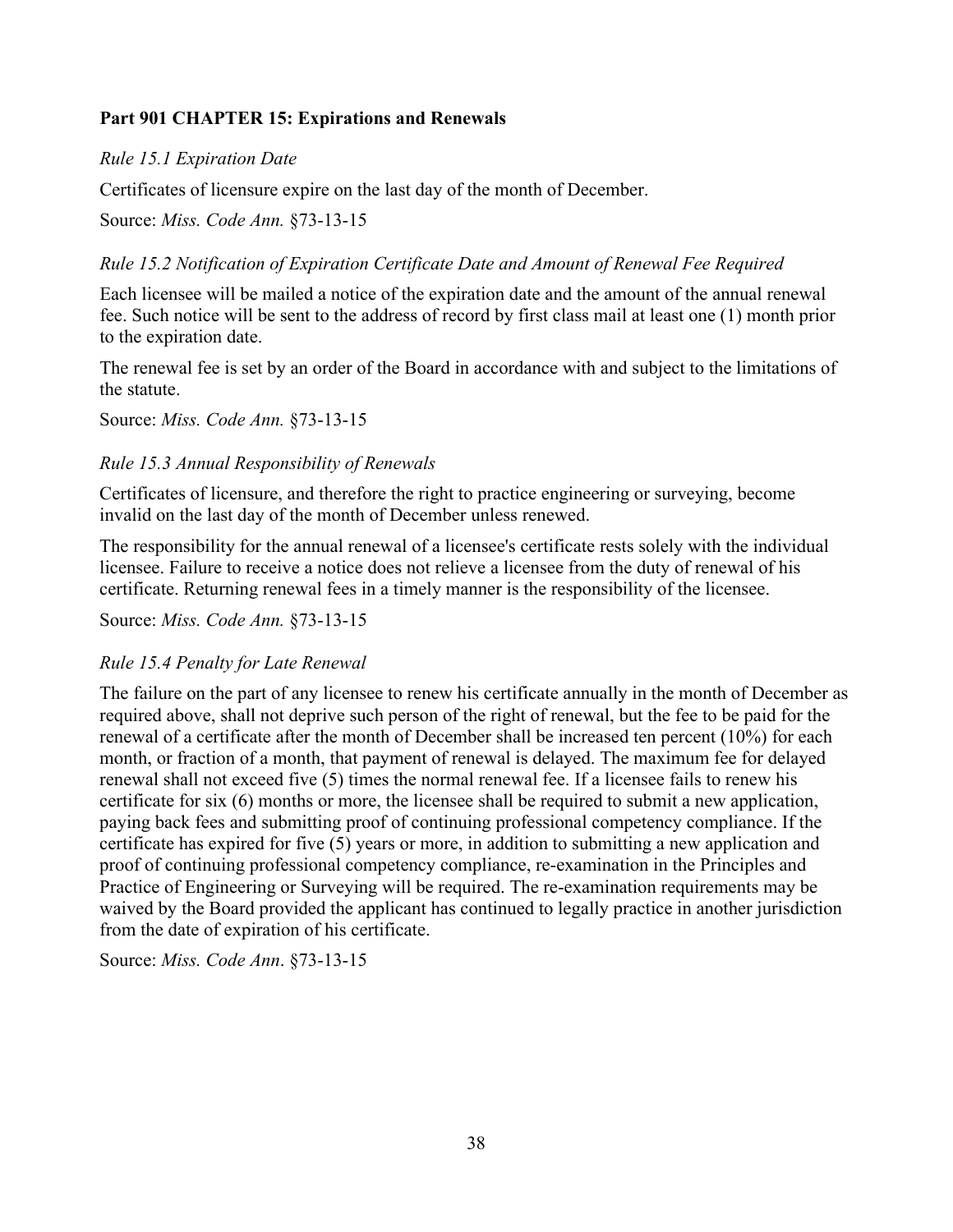# <span id="page-39-0"></span>**Part 901 CHAPTER 16: Certificate of Authority**

# *Rule 16.1 Certificate of Authority required.*

- Any firm, corporation, or partnership practicing or offering to practice engineering or surveying in the state of Mississippi must be licensed to practice with a Certificate of Authority from this Board.
- This shall apply to a professional service corporation, a corporation, a partnership (including limited partnerships and limited liability partnerships), or a limited liability company. An individual licensee practicing in his own name as a sole proprietorship shall not be required to obtain a Certificate of Authority.
- In order to qualify for an Engineering Certificate of Authority, the firm must designate at least one Mississippi-licensed Professional Engineer who is either a principal officer, partner, or the designated principal engineer of the firm with management responsibility for the firm's practice, and who makes significant technical or contractual judgments on behalf of the firm which would affect the firm's professional reputation and liability.
- In order to qualify for a Surveying Certificate of Authority, the firm must designate at least one Mississippi-licensed Professional Surveyor who is either a principal officer or partner of the firm with management responsibility for the firm's practice, and who makes significant technical or contractual judgments on behalf of the firm which would affect the firm's professional reputation and liability.
- A licensee who renders occasional, part-time or consulting services to a firm may not, for the purposes of this rule, be designated as being responsible for the professional services of the firm.
- Application for a Certificate of Authority shall be made on a form prescribed by the Board with payment of the application fee. The Certificate shall be issued when the Board determines that all requirements in compliance with the rules and regulations of the Board have been met.
- All certificates shall expire on December 31 of each year; at that time the certificate shall be renewable at a fee to be set by the Board. Late renewal is subject to a ten percent (10%) penalty per month that payment is delayed. After a certificate has expired for more than six (6) months, an application for re-registration shall be required.
- If any of the information on the initial, or any subsequent renewal, application changes for the firm, the firm shall notify the board in writing within thirty (30) days of the change by filing an amended application.
- The firm, corporation, or partnership shall be responsible for the conduct or acts of its agents, employees, officers, partners, members or managers operating or practicing under the Certificate of Authority. No individual practicing engineering or surveying services shall be relieved of responsibility for those services performed by reason of employment or other relationship with a firm, corporation, or partnership holding a Certificate of Authority.

Source: *Miss. Code Ann.* §73-13-15

# *Rule 16.2 Use of Words Engineer, Engineering, Surveyor, or Surveying*

Any person, firm, partnership, organization, corporation or other entity using the words "Engineer"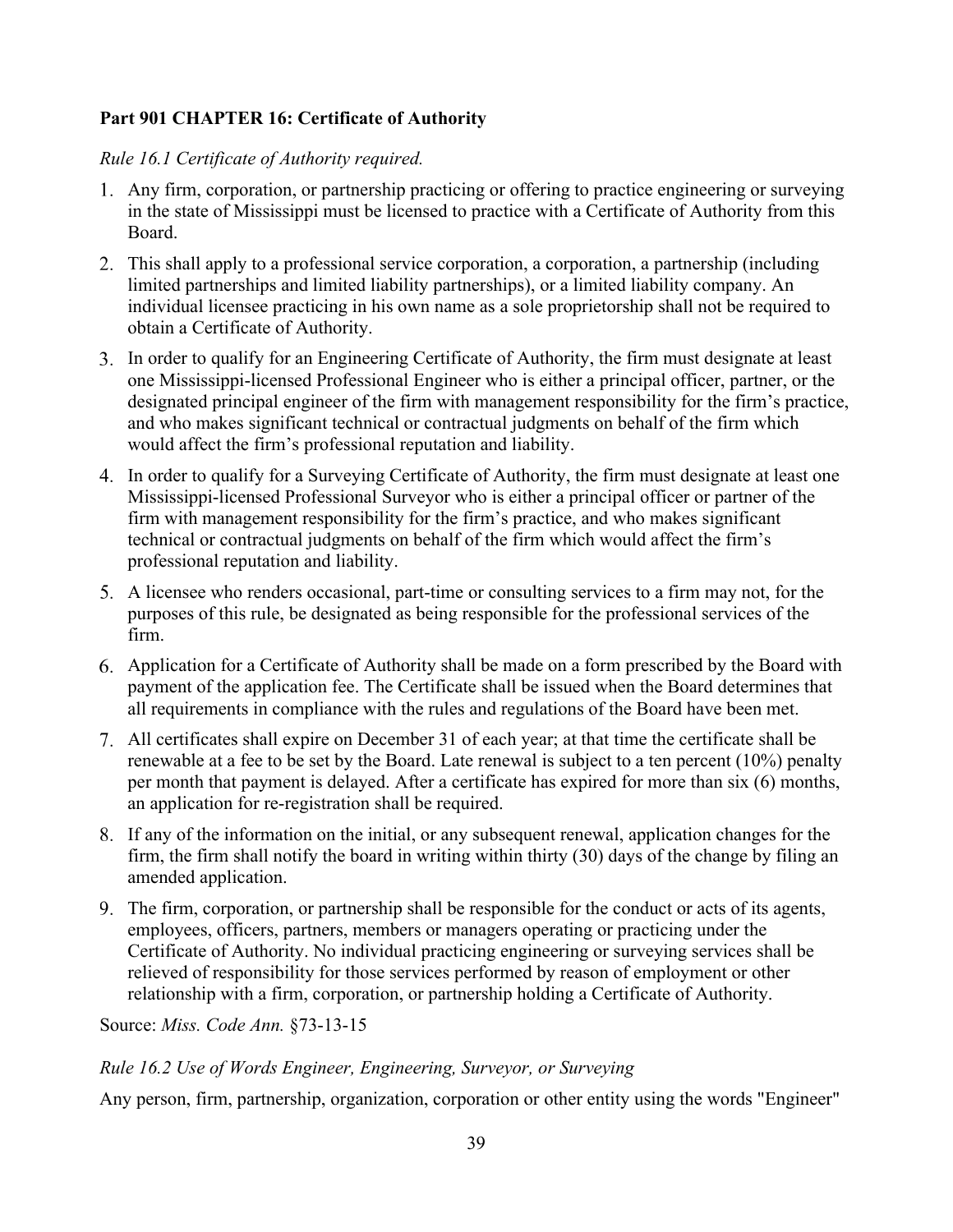or "Engineering" or "Surveyor" or "Surveying" or any modification or derivative thereof in its name or form of business activity except as authorized in the Law, or any person presenting or attempting to use the certificate of licensure or the seal of another, or any person who shall give any false or forged evidence of any kind to the Board or any member thereof in obtaining or attempting to obtain a certificate of licensure, or any person who shall falsely impersonate any other licensee of like or different name, or any person who shall attempt to use an expired or revoked or nonexistent certificate of licensure, or who shall practice or offer to practice when not qualified, or any person who falsely claims that he is licensed under the Law, or any person who shall violate any of the provisions of the Law, shall be guilty of noncompliance with the Law.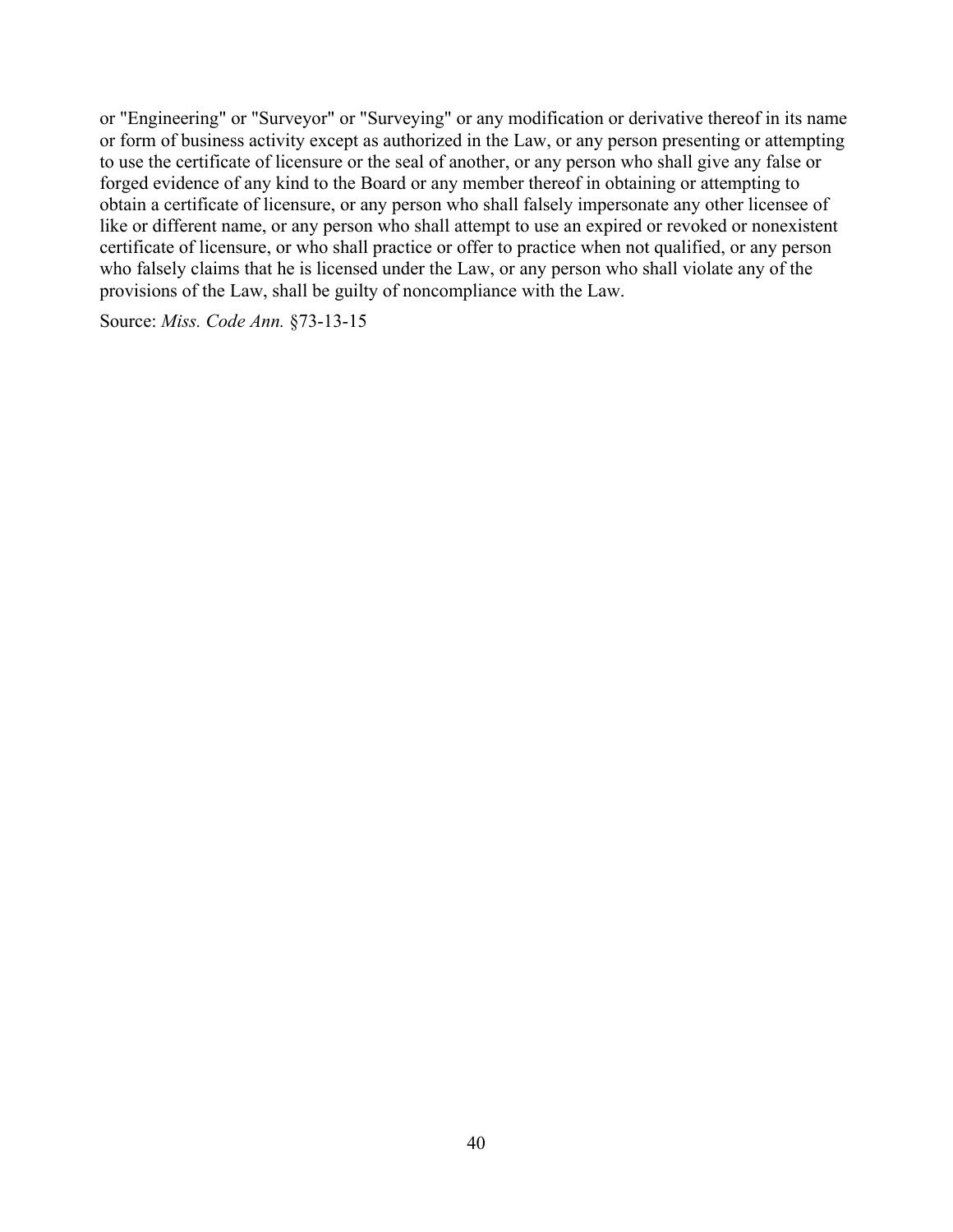# <span id="page-41-0"></span>**Part 901 CHAPTER 17: Code of Professional Conduct**

The licensee shall be forthright and candid in his statements or written responses to the Board or its representatives on matters pertaining to professional conduct.

# *Rule 17.1 Responsibility to the Public*

The licensee shall at all times recognize his primary obligation to protect the safety, health and welfare of the public in the performance of his work. If the licensee's employer or clients overrule his judgment concerning the safety, health and welfare of the public, he shall inform his employer or client of the possible consequences and, where appropriate, notify such other proper authority. It shall be the licensee's duty to report to the Board violations of the Rules and Regulations. Failure to do so may be construed as aiding and abetting the violator. Furthermore, the licensee should remove himself from the situation if, after advising the employer or client, there continues to be a concern regarding the safety, health, and welfare of the public.

Source: *Miss. Code Ann.* §73-13-15

# *Rule 17.2 Competency for Assignments*

- The licensee shall undertake to perform assignments only when qualified by education or experience in the specific discipline involved. The licensee may accept an assignment requiring education or experience outside his area of competence, but only to the extent that his services are restricted to those phases of the project in which he is qualified. All other phases of such projects shall be performed by licensees who may be associates, consultants or employees, qualified in the specific disciplines involved.
- The licensee shall avoid actions and procedures which, in fact, amount to aiding and abetting an unlicensed person to practice the professions.
	- a. The Professional Engineer shall not affix his or her signature, seal, or title block to any plan or document unless said plan or document was prepared by him, prepared under his direct supervisory control, or reviewed by him in sufficient depth to fully coordinate and assume responsibility for plans prepared by another licensed Professional Engineer.
	- b. The Professional Surveyor shall not affix his or her signature. seal, or title block to any plat or document unless said plat or document was prepared by him, prepared under his direct supervisory control, or reviewed by him in sufficient depth to fully coordinate and assume responsibility for plats or documents prepared by another licensed Professional Surveyor.
- A Professional Engineer, if properly qualified by training, education and experience, may perform construction management services without obtaining any additional license or certification, provided that the professional engineer does not perform any construction work on the project being managed.

### Source: *Miss. Code Ann. §73-13-15*

### *Rule 17.3 Public Statements*

The licensee shall be completely objective and truthful in all professional reports, statements or testimony. He shall include all relevant and pertinent information in such reports, statements or testimony.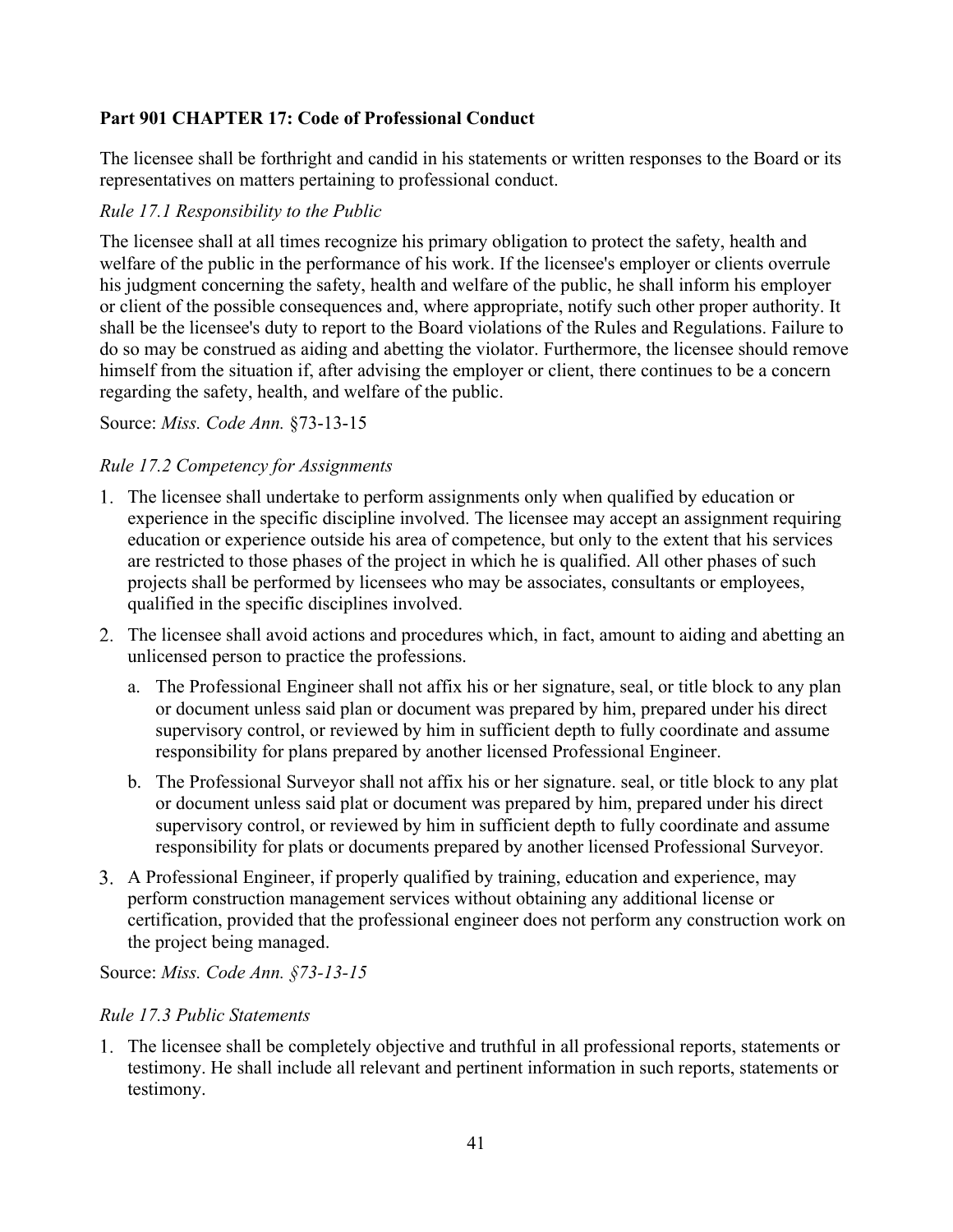- The licensee, when serving as an expert or technical witness before any court, commission or other tribunal, shall express an opinion only when it is founded upon adequate knowledge of the facts in issue, upon a background of technical competence in the subject matter, and upon honest conviction of the accuracy and propriety of his testimony.
- The licensee will issue no statements, or criticisms or arguments on matters connected with public policy which are inspired or paid for by an interested party or parties, unless he has prefaced his comment by explicitly identifying himself, by disclosing the identities of the party or parties, on whose behalf he is speaking, and by revealing the existence of any pecuniary interest he may have in the subject matter.

Source: *Miss. Code Ann.* §73-13-15

## *Rule 17.4 Conflict of Interest*

- A conflict of interest is avoidable. A licensee shall not represent a client if the licensee's ability to consider, recommend, or carry out a course of action on behalf of the client could be adversely affected by the licensee's responsibilities to another client or to a third person or to the licensee's own interest, or the safety, health and welfare of the public.
- The licensee shall not accept compensation, directly or indirectly, financial or otherwise, from more than one (1) party for services on the same project, unless the circumstances are fully disclosed to, and agreed to in writing, by all interested parties.
- The licensee shall not solicit or accept, directly or indirectly, financial or other valuable considerations from material suppliers, equipment suppliers or any other vendors for specifying or recommending their products.
- The licensee shall not solicit or accept gratuities, directly or indirectly, from contractors, their agents or other parties dealing with the licensee's client or employer in connection with work for which he is responsible.
- The licensee shall not solicit or accept a professional services contract which involves a governmental body on which the licensee, a principal, or officer of his organization serves as a member.
- When a licensee is employed or otherwise engaged in a full or part-time position, he shall not use the advantages of his position to compete unfairly with other licensees.
- A licensee serving in any official capacity, either part-time or full-time, as the engineer or surveyor for any county, city or other governmental body, Board or agency, where plans or documents must be submitted to him for review, approval or a recommendation for approval, cannot review, approve or recommend approval of his own plans or documents, or plans or documents prepared by any member of the firm of which he is a member.

Source: *Miss. Code Ann*. §73-13-15

### *Rule 17.5 Solicitation of Work*

The licensee shall not offer to pay, either directly or indirectly, any commission, political contribution, gift, or other consideration in order to secure work, except when the licensee is securing salaried positions through employment agencies.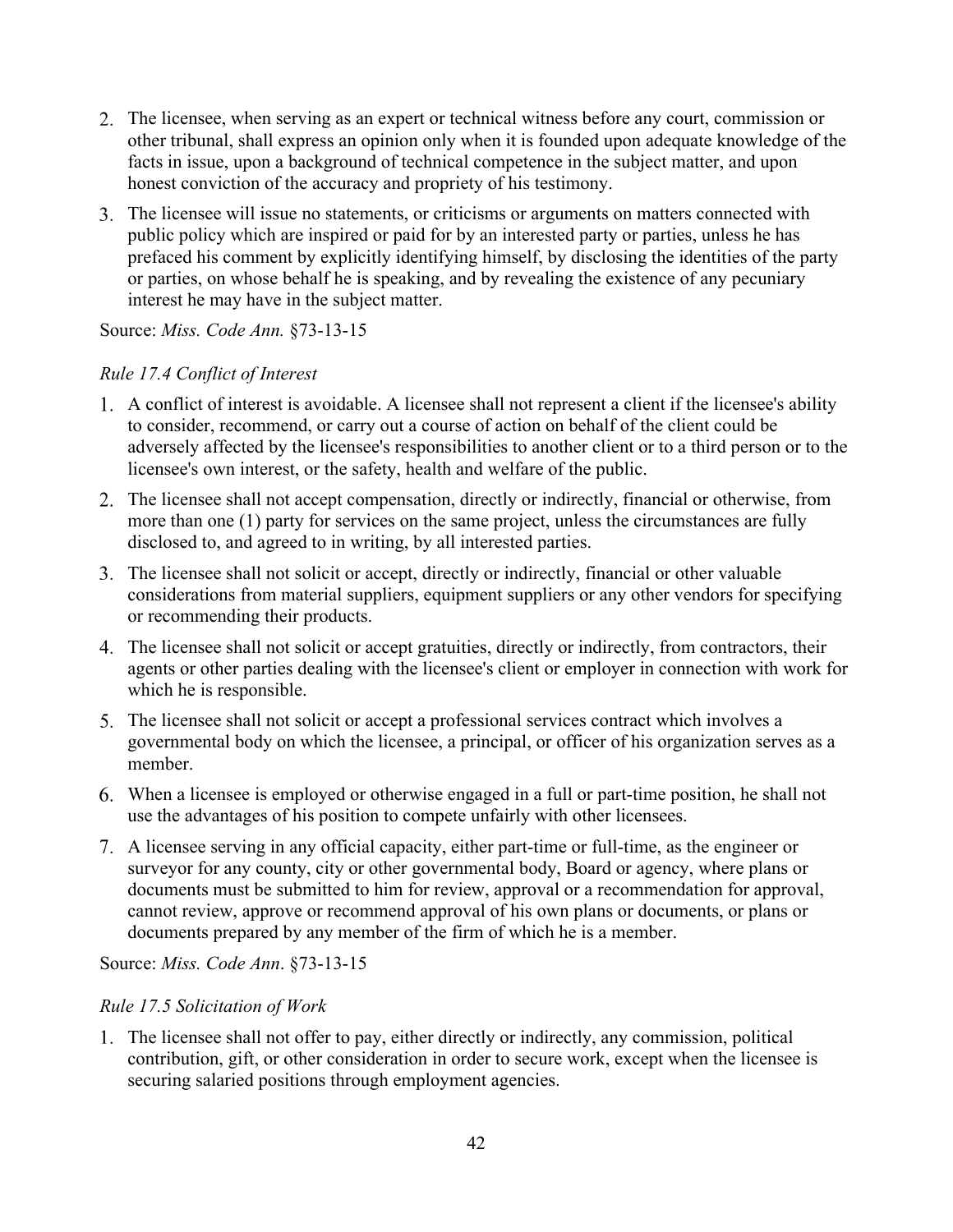- The licensee shall not falsify or permit misrepresentation of his or his associates' academic or professional qualifications. He shall not misrepresent or exaggerate his degree of responsibility in or for the subject matter of prior assignments. Brochures or other presentations incident to the solicitation of employment shall not misrepresent pertinent facts concerning employer, employees, associates, joint ventures or his or their past accomplishments.
- The licensee shall not indulge in publicity that is misleading or advertise in a self-laudatory manner.
- The licensee shall not supplant, nor attempt to supplant, directly or indirectly, another professional engineer or professional surveyor in a particular engineering or surveying project, after contracts have been awarded to such other professional engineer or professional surveyor. The furnishing of informative brochures regarding the licensee's firm or employer is not considered an attempt to supplant.
- A licensee, acting individually or through a firm, association, partnership or corporation shall neither request, propose, or accept an agreement, contract, or commission for professional services on a "contingency basis" under which his professional judgment may be compromised or when a contingency provision is used as an inducement to promote or secure an agreement, contract, or commission, either for future commissions or projects, or for performing additional services on the project involved.
- The Professional Engineer, and the engineering firm, is to seek professional employment based primarily on the qualifications and competencies required for proper accomplishment of the work. This process restricts the Professional Engineer or firm from submitting a price for services until the prospective client has selected that Engineer or firm, based primarily on stated qualifications and competencies, for final contractual negotiations.

Competitive price proposals may not be submitted or solicited for professional services unless all the following restrictions are met:

- a. The prospective client has first sought statements of qualifications from interested licensees, and
- b. A short-list of no more than five (5) licensees chosen by the client on the basis of qualifications and competence for proper accomplishment of the work received in writing a comprehensive and specific Scope of Work, and
- c. When the Scope of Work has been prepared, signed and sealed by a licensed Professional Engineer who has attested to the completeness and adequacy of the Scope of Work assuring that it fully identifies and describes the factors affecting the required engineering services, and
- d. Assurances have been given by the prospective client that factors in addition to price were considered in selecting the Professional Engineer, and
- e. Neither the Professional Engineer that sealed the Scope of Work, nor this Professional Engineer's firm, will be allowed to submit a price proposal.
- The Professional Surveyor, and the surveying firm, is to seek professional employment based primarily on the qualifications and competencies required for proper accomplishment of the work. This process restricts the Professional Surveyor or firm from submitting a price for services until the prospective client has selected that Surveyor or firm, based primarily on stated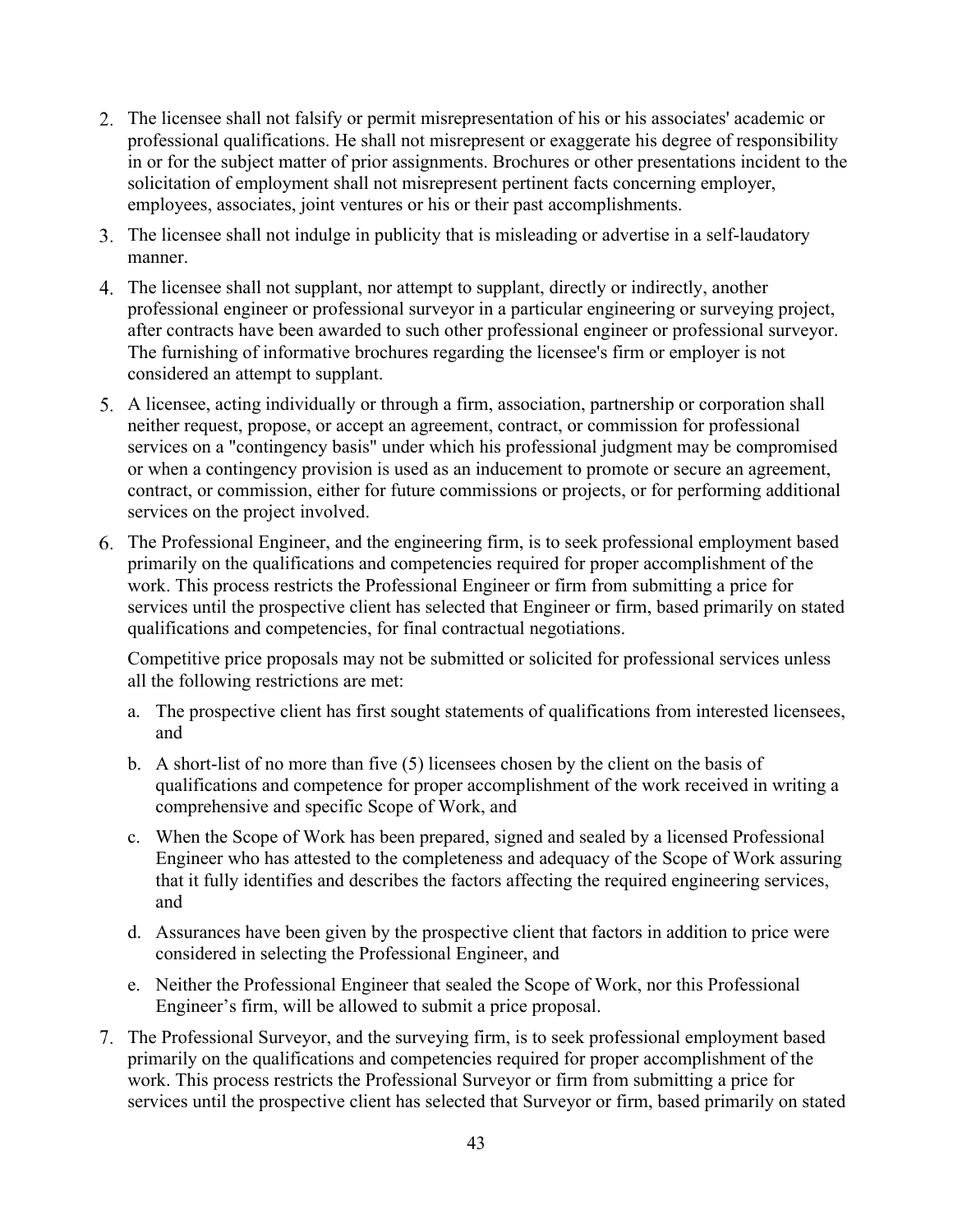qualifications and competencies, for final contractual negotiations.

Competitive price proposals may not be submitted or solicited for professional surveying services unless all the following restrictions are met:

- a. The prospective client has first sought statements of qualifications from interested licensees, and
- b. A short-list of no more than five (5) licensees chosen by the client on the basis of qualifications and competence for proper accomplishment of the work received in writing a comprehensive and specific Scope of Work prepared by the client or the client's representative that completely describes the factors affecting the required surveying services, and
- c. Assurances have been given by the prospective client that factors in addition to price were considered in selecting the Professional Surveyor.

Source: *Miss. Code Ann.* §73-13-15

# *Rule 17.6 Ethics*

The licensee shall contribute to the maintenance, integrity, independence and competency of the engineering or surveying profession as follows:

- The licensee shall not violate any provision of Mississippi Law regulating the practice of engineering and surveying;
- 2. The licensee shall not participate, directly or indirectly, in any plan, scheme or arrangement attempting or having as its purpose the violation of any provision of the Law regulating the practice of engineering and surveying;
- The licensee shall exercise reasonable care to assure that his partners, associates, and employees do not engage in conduct which, if done by him, would violate any provision of Law regulating the practice of engineering and surveying;
- The licensee shall not engage in any illegal conduct involving moral turpitude;
- The licensee shall not engage in any conduct that discredits or tends to discredit the profession of engineering or surveying;
- The licensee shall not permit or allow himself, his professional identification, seal, firm, or business name, or his services to be used or made use of, directly or indirectly, or in any manner whatsoever, so as to make possible or create an opportunity for the unauthorized practice of engineering or surveying by any person, firm or corporation in this state;
- The licensee shall not perform any acts, allow omissions or make any assertions or representations which are fraudulent, deceitful, or misleading, or which in any manner whatsoever tend to create a misleading impression;
- The licensee shall not knowingly associate with or permit or allow the use of his name, firm name or professional identification or seal in any business venture, project or enterprise which he knows or has reason to believe is involved in professional practices which violate any provision of the Law regulating the practice of engineering or surveying;
- The licensee shall not knowingly associate with or permit the use of his name, professional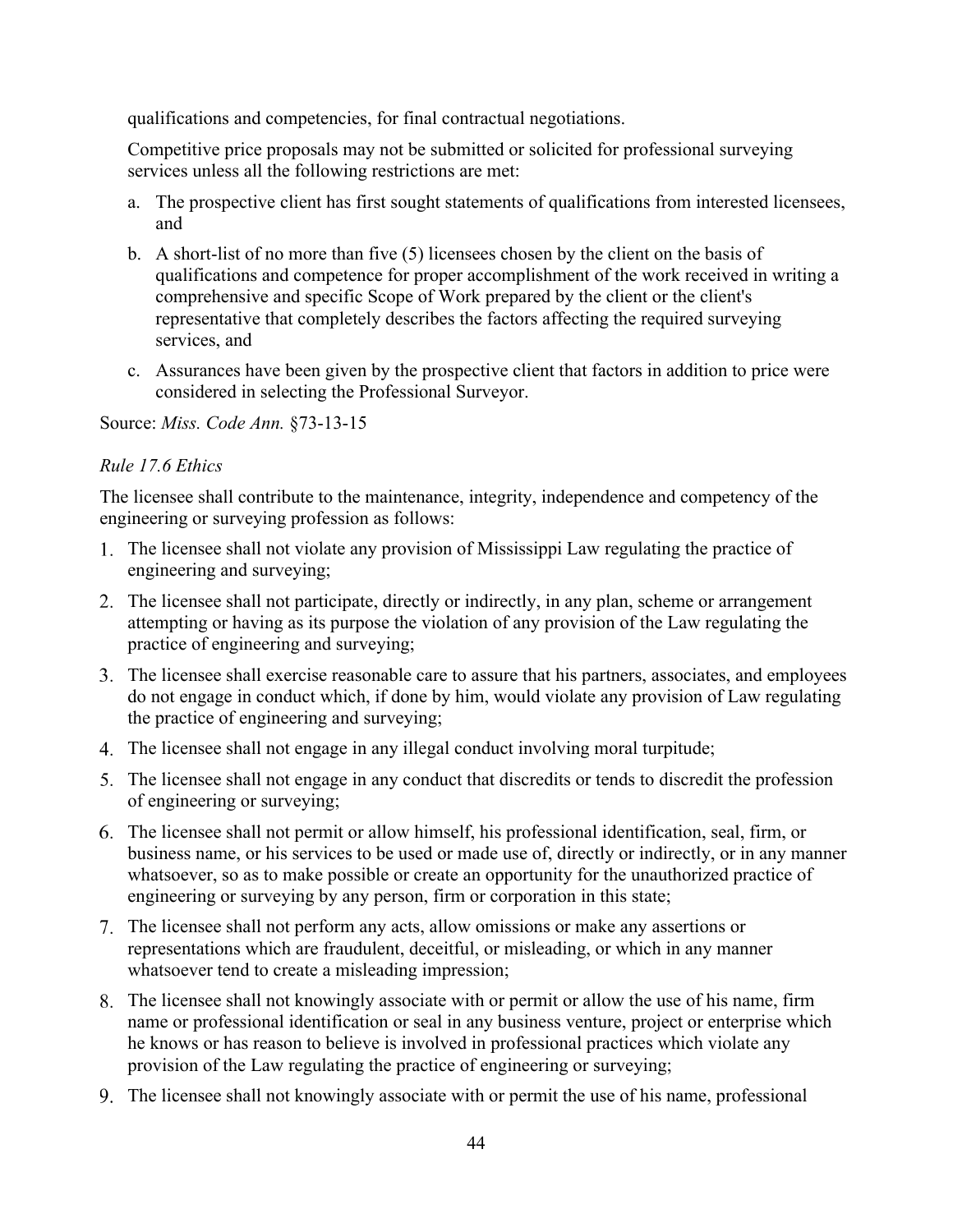identification, seal, firm or business name in connection with any venture or enterprise which he knows, or has reason to believe, involves trade, business or professional practice of a fraudulent, deceitful or dishonest nature;

- The licensee shall not injure or attempt to injure the professional reputation of another licensee. This shall not relieve a licensee of the obligation to expose unethical or illegal conduct to the proper authorities or preclude an honest appraisal of licensees considered for employment;
- The licensee shall not aid or abet, directly or indirectly, any non-licensee in the practice of engineering or surveying.
- The licensee shall be personally and professionally responsible and accountable for the care, custody, control and use of the engineer's or surveyor's seal, his or her professional signature and identification. A seal which has been lost, misplaced or stolen shall, upon discovery of its loss, be reported immediately to the Board, which may invalidate the licensure number of said seal, if it deems this necessary, and issue another licensure number to said licensee.
- The licensee shall not, directly or indirectly, use or make use of any property, facility or service of any governmental body, agency or department for the benefit of any private business or activity in which the licensee also may be engaged.
- 14. The licensee shall not, directly or indirectly, use or make use of any property, facility or service of his client or employer for his own benefit.
- The licensee shall not practice or offer to practice engineering or surveying in any governmental jurisdiction in which to do so would be in violation of the Laws regulating the practice of professional engineering or professional surveying in that jurisdiction.

Source: *Miss. Code Ann.* §73-13-15

### *Rule 17.7 Character and Reputation*

The licensee shall be responsible for maintaining good character and reputation. Suspension of a certificate of licensure by another jurisdiction, becoming a habitual drunkard, being grossly immoral, or addicted in the use of narcotics, being finally adjudged insane, or incompetent by a court of competent jurisdiction or being convicted of a felony or misdemeanor shall be grounds for a disciplinary hearing which may result in revocation of his certificate of licensure.

Source: *Miss. Code Ann.* §73-13-15

### *Rule 17.8 Response to Orders and Communications*

A licensee's refusal to accept or receive, or a licensee's failure to timely respond to, (a) an order of the Board or (b) a request in writing from the Executive Director, the Board's attorney or a Board member, provided such request is made within the scope of responsibility of the writer, shall be considered misconduct subject to disciplinary action.

Source: *Miss. Code Ann*. §73-13-15

# *Rule 17.9 Current mailing address is required*

A licensee shall notify the Board in writing by mail, fax, or email within thirty (30) days of any change in the licensee's mailing address of record.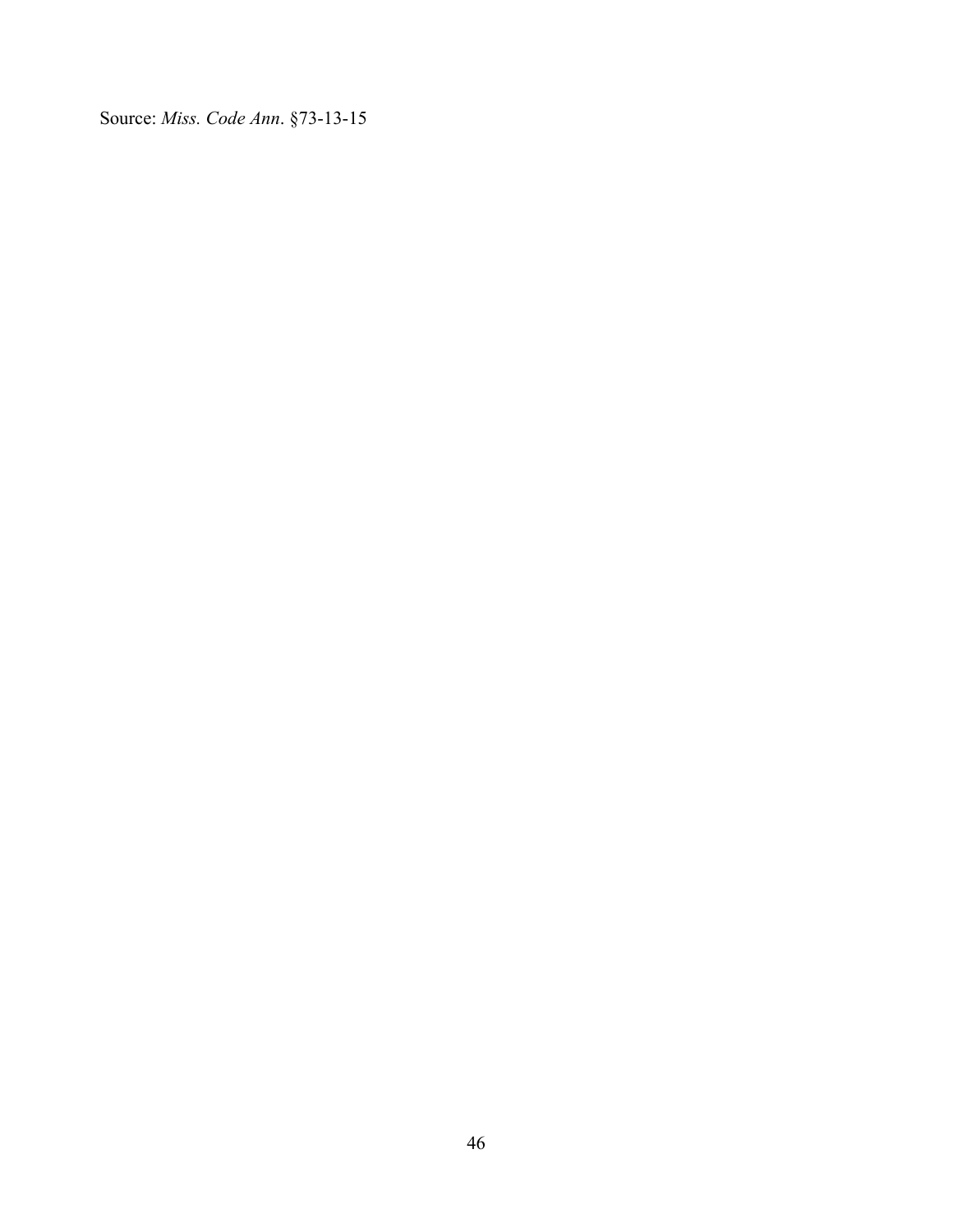# <span id="page-47-0"></span>**Part 901 CHAPTER 18: Disciplinary Actions**

# *Rule 18.1 Charges*

For the purposes of this rule, "charge" refers to any allegation brought to the Board against a licensee or other person relating to a violation of the Law or the Rules and Regulations. Charges may be preferred by anyone who believes that a violation may have occurred.

- Except as noted in item 3 below, all charges preferred must be made in writing by the person or persons making them and shall be filed with the Board.
- All charges shall be made on forms prescribed by the Board, which are available from the Board. The information required includes the name and addresses of the complainant and the respondent, a concise statement of the complaint with facts supporting the allegation that a violation has occurred and a statement of the relief sought. The complainant shall sign the form.
- In instances in which the Board is presented with prima facie evidence of a violation of the Law or the Rules and Regulations, a written statement of charges by the complainant will not be required.
- No investigative action will be taken regarding submissions that are neither prima facie evidence nor accompanied by the written statement of charges.
- Following the receipt of such charges or prima facie evidence, the Board will proceed to investigate and unless dismissed as frivolous, unfounded, or filed in bad faith, will proceed in accordance with the provisions of the statute involved, subject to the following limitation. Complaints must be filed within two (2) years of the date of the discovery of the violation but no later than six (6) years from the date of the violation itself.

Source: *Miss. Code Ann.* §73-13-15

### *Rule 18.2 Investigative Procedures*

Upon the filing of charges or information in accordance with Rule 18.1, the Executive Director shall refer them to a designated Board member. If the charges or information are first made by or through a Board member and if the Executive Director makes a determination that the Board member's objectivity is not impaired, the Executive Director will select that Board member as the designated Board member; otherwise, the designated Board member shall be selected on a rotating basis. If any Board member selected a designated Board member, whether by the bringing of charges or information or on a rotating basis, can show reasonable cause that he or she should not be the designated Board member, or if the Executive Director makes a determination that the Board member's objectivity is subject to a reasonable charge of being impaired, then such charges or information shall be referred to the Board member next in line of rotation.

The designated Board member may institute an investigation of the charges and, after consultation with the Executive Director and the Board's attorney, determine whether to proceed with a letter of admonition, a consent order, an informal conference, or a formal disciplinary hearing.

Neither the designated Board member nor any Board member disqualified in the process of selecting the designated Board member shall sit as a member of the Board in any disciplinary hearing resulting from that investigation.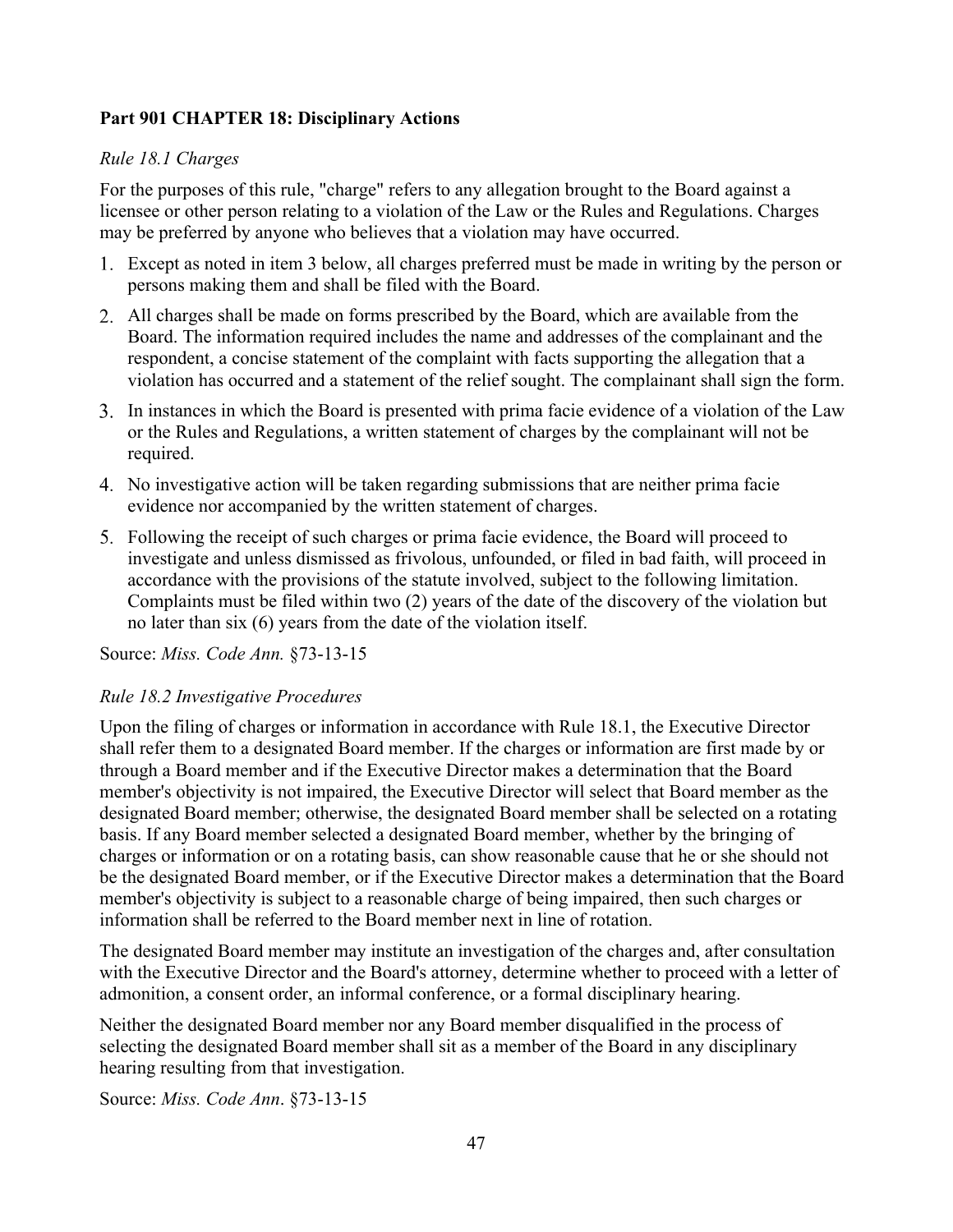## *Rule 18.3 Disciplinary Proceedings*

Complaints, Summons, and Notice of Hearing - For the purposes of this rule, "complaint" refers to the formal documents issued by the Board to initiate a disciplinary hearing. The complaint is based on prior investigation of charges or information and shall set forth a statement of the charges against the accused.

For the purposes of this rule, "summons and notice of hearing" refers to the document accompanying the complaint which compels the respondent to appear and sets forth the time and place of the hearing.

The summons and complaint together with a copy of the applicable Law and Rules and Regulations shall be:

- a. mailed by licensed or certified mail, return receipt requested, to either the respondent's last known business or residence address or the most recent address of the accused on file with the Board, or
- b. personally served on the respondent, and
- c. provided not less than thirty (30) days prior to the scheduled date of the disciplinary hearing.
- Consent Orders If after receipt of a complaint and prior to the disciplinary hearing an accused desires to admit to a violation, a consent order may be entered into with the accused without the necessity of a disciplinary hearing. This opportunity for settlement shall be at the sole discretion of the investigative committee. Any consent order shall be subject to the approval of the Board and shall not be subject to appeal. The Board may reject a proposed consent order and vote to hold a formal disciplinary hearing.
- Informal Conferences The respondent may request an informal conference at the Board office with the investigative committee for the purpose of showing that the allegation(s) contained in the complaint is (are) not true. The investigative committee will be composed of the designated Board member, the Executive Director, the Board attorney, and appropriate staff personnel; however, the absence of the designated Board member or the Executive Director or Board attorney shall not invalidate the formation of the committee or the conclusions of the conference. The respondent may have an attorney present only in an advisory capacity. If the respondent desires a conference and the complaint cannot thereafter be dismissed on the evidence, an effort will then be made to reach an informal settlement and consent order as provided in paragraph 2.

The informal conference or settlement negotiation shall be completed prior to a date ten (10) days before the scheduled date of the disciplinary hearing; provided, however, the Board's investigative committee, at its sole discretion, may continue the disciplinary hearing at the request of the respondent for the purpose of completing said proceedings.

Source: *Miss. Code Ann.* §73-13-15

### *Rule 18.4 Conflict and Bias*

A Board member shall not be entitled to participate in any disciplinary action if the Board determines that such a Board member is personally biased against the accused.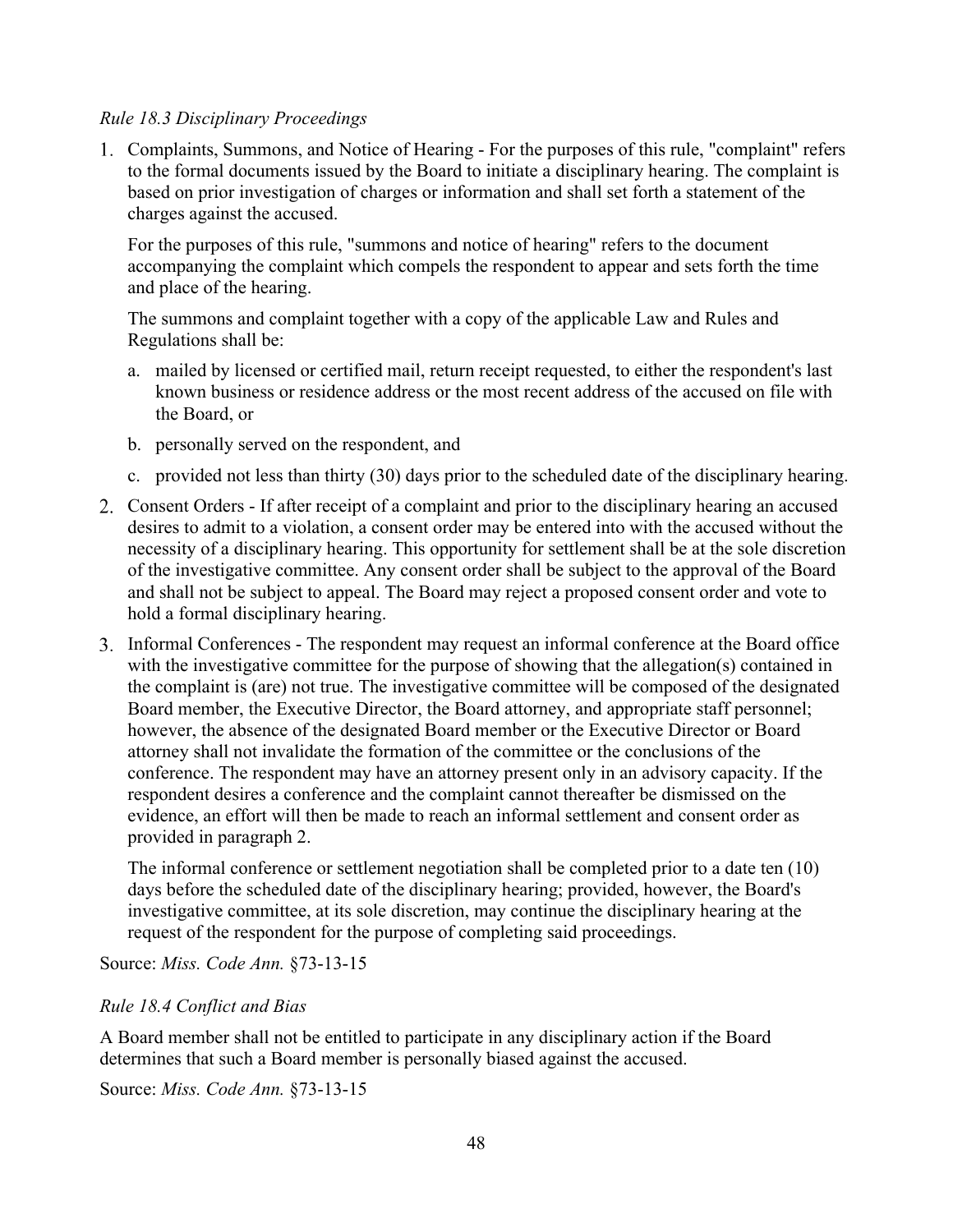# *Rule 18.5 Respondent May Assert Bias*

Any accused in a disciplinary proceeding may assert conflict or bias by filing with the Executive Director at least three (3) days before the scheduled disciplinary hearing an affidavit asserting the disqualification together with specific details of the underlying factual bias for the assertion.

Source: *Miss. Code Ann.* §73-13-15

# *Rule 18.6 Disqualification*

The recusal or disqualification of Board members shall be considered on the record as a preliminary matter at the hearing before any other questions are decided. In the event that after said consideration there does not remain a quorum, substitute panel members shall be selected from the most recent slates of Board appointment candidates established by the Mississippi Engineering Society and the Mississippi Association of Professional Surveyors to the extent necessary to achieve a quorum. These substitute members shall receive compensation as provided for Board members in Section 73-13-9.

Source: *Miss. Code Ann.* §73-13-15

# *Rule 18.7 Pre-Hearing Discovery*

- Pre-hearing discovery shall be permitted in accordance with this rule to the extent necessary to prevent fraud, conserve the Board's time, prevent undue surprise at hearing, protect persons from annoyance, embarrassment, or undue burden or expense, and promote the ends of justice.
- All discovery shall be completed within thirty (30) days of the accused's receipt of the summons and complaint unless otherwise modified by the designated Board member for good cause.
- The attorney for the Board or the accused may obtain discovery regarding any matter not privileged which is relevant to the subject matter of the pending action, whether it relates to the prosecution or the defense.
- Discovery shall be had in strict accordance with such terms and conditions as may be imposed by the designated Board member, considering all the factors of each case.

Source: *Miss. Code Ann.* §73-13-15

### *Rule 18.8 Methods of Discovery*

Upon timely notice the following discovery may be allowed or ordered by the designated Board member.

- Deposition upon oral examination under oath of any party, material witness or expert witness. The cost of such deposition shall be borne by the requesting party.
	- a. The requesting party shall give reasonable notice in writing to the other party, setting forth the name and address of each person to be examined and the time and the place for taking the deposition.
	- b. The deposition, if it is intended to be used at the hearing, shall be stenographically transcribed and certified as to its accuracy by the stenographer and the deponent. A true and correct copy of the transcript shall be forwarded to the other party upon written request, along with an invoice for the reasonable cost of copying and mailing same.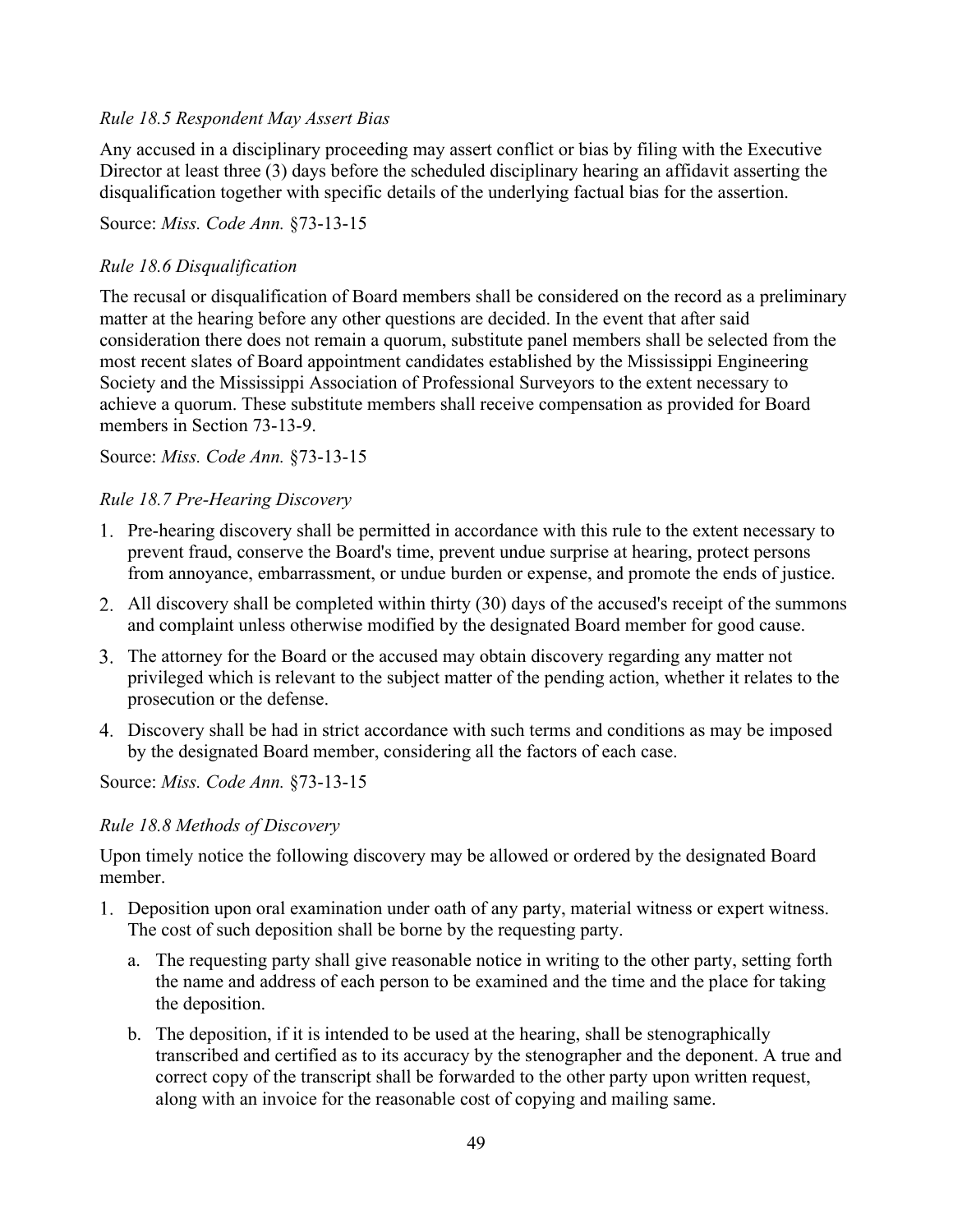- Written interrogatories to be answered in writing, under oath, by any party, material witness or expert witness.
- Order for production and copying of documents and things and for entry upon land for inspection and other relevant purposes, by any party against any party or person.
- Before an action is commenced, the Board may direct that the Board's attorney, or the Board's attorney may on his own initiative, conduct such preliminary discovery regarding any matter under investigation that the Board or the Board's attorney deems necessary and proper in order to perpetuate testimony or to otherwise prevent a failure or delay of justice. Such pre-action discovery methods shall be in conformance with those set out hereinabove. The product of such discovery may be used in any action involving the same subject matter subsequently brought before the Board.

Source: *Miss. Code Ann.* §73-13-15

## *Rule 18.9 Disciplinary Hearings*

- 1. Conduct of Hearing
	- a. Hearing Examiner The Board may, in its discretion, appoint some person to act as hearing officer at disciplinary hearings. In the event a hearing officer is appointed, such officer shall preside at the hearing and shall rule on all questions of evidence and procedure in accordance with the provisions of these rules.
	- b. Plea The accused shall either admit or deny the charges set forth in the complaint.
	- c. Opening Statement Each side shall be permitted to make a short opening statement.
	- d. Form of Hearing The Board shall present its evidence, followed by the accused, followed by such rebuttal as may be necessary and proper. Each witness called may be examined in the following manner:
		- 1) Direct examination
		- 2) Cross examination
		- 3) Re-direct examination
		- 4) Re-cross examination
	- e. Closing Statement Each side shall be permitted to make a short closing statement summarizing the evidence presented and urging the application of relevant Law to the evidence presented.
	- f. Proposed Order The Board may request one or both parties to submit within seven days for the Board's consideration a proposed order of the Board including findings of fact and conclusions of Law, a copy of which the submitting party shall mail to the other party. Underlying facts of record which support the findings should be cited. If the submitting party desires a written transcript of the hearing for the purpose of preparing such proposed order, that party must request same and pre-pay the cost of postage and the reasonable cost of transcription. In such event, the Board may request the proposed order to be submitted within ten days of the mailing of the transcript.
	- g. Order The Board shall issue an order not more than ninety days after the close of the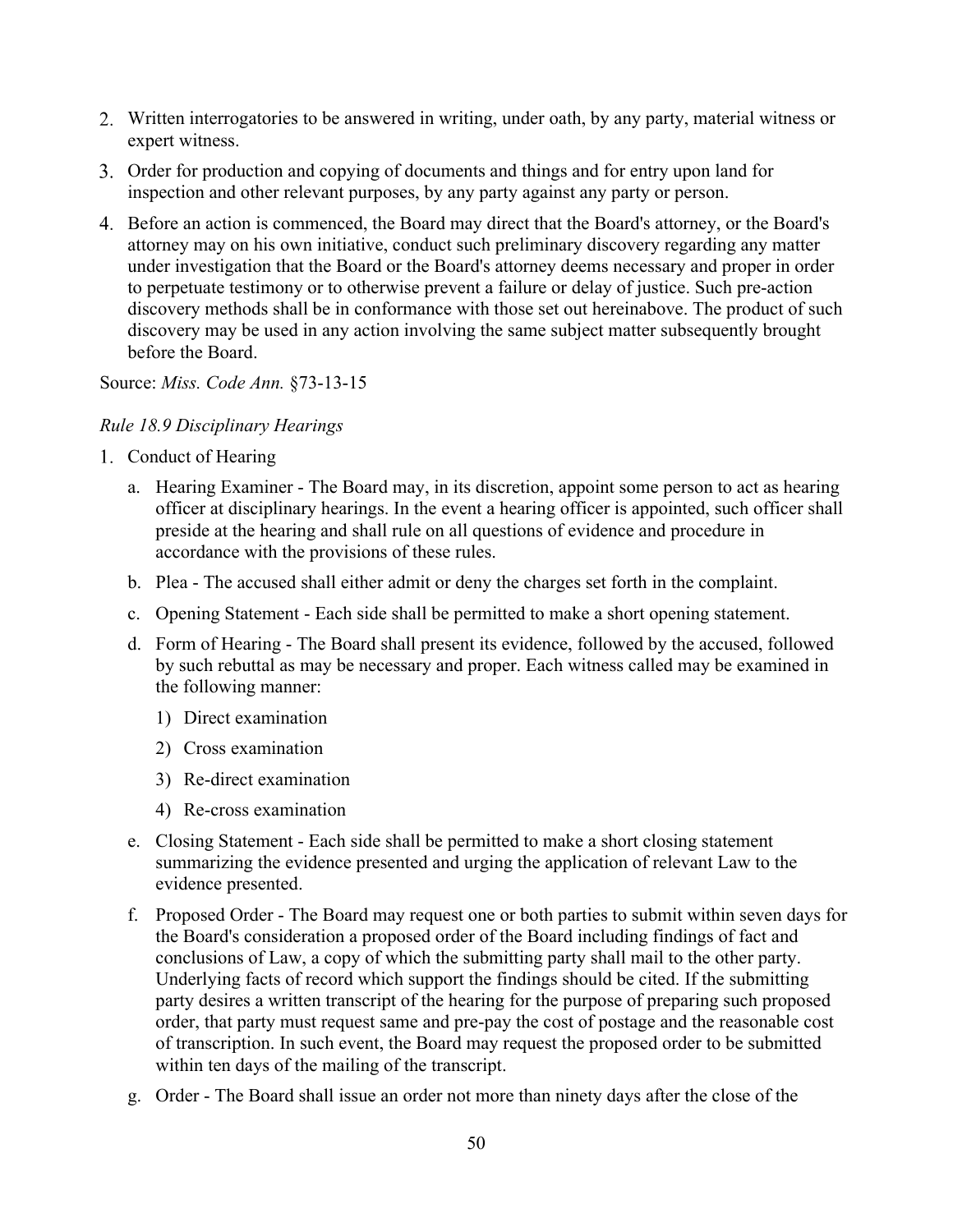hearing, which shall include findings of fact and conclusions of Law, stated separately. The accused shall be forwarded a copy of the order by certified or licensed mail, return receipt requested, and a copy shall be forwarded by first class mail to each attorney of record.

- h. Evidence The Mississippi Rules of Evidence shall be used as a general guide for the presentation of evidence, however any evidence which reasonably appears to be relevant to the issues of the case may be allowed notwithstanding its inadmissibility under said Rules, unless the evidence offered is clearly of a privileged nature.
- i. Procedure The Mississippi Rules of Civil Procedure shall be used as a general guide for the conduct of the proceedings, however formal adherence to said Rules shall not be mandated except as may be reasonably required to promote the ends of justice.

Source: *Miss. Code Ann*. §73-13-15

# *Rule 18.10 Discipline*

Upon a finding that the accused has violated any enumerated provision of Title 73, Chapter 13 or any rule adopted pursuant to Title 73, Chapter 13, the Board may censure; reprimand; admonish; require the completion of a course in ethics and additional education as approved by the Board; fine the accused; revoke or suspend the accused's licensure to practice as a Professional Engineer and Professional Surveyor or enrollment as an Engineer Intern or Surveyor Intern.

The Board may, in its discretion, temporarily stay the execution of its order conditioned upon any provision the Board deems just and proper under all the circumstances of each case.

In determining whether a licensure or enrollment should be revoked or suspended, and whether execution of the order should be stayed, and upon what conditions, the Board may consider all relevant factors, including, but not limited, to the following:

- 1. the severity of the violation(s);
- 2. the actual or possible danger to the public resulting from the accused's past and present violation(s);
- 3. the actual damage resulting from the accused's past and present violation(s);
- 4. the number of past repetitions of the accused's present violation(s);
- 5. the length of time since the occurrence of the accused's present violation(s);
- 6. the number and seriousness of previous violations;
- 7. the length of time the licensee has practiced;
- 8. the deterrent effect of the penalty imposed;
- 9. the effect of the penalty upon the accused's livelihood;
- 10. any efforts of rehabilitation; and
- 11. any other mitigating or aggravating circumstances.

Source: *Miss. Code Ann.* §73-13-15

*Rule 18.11 Costs*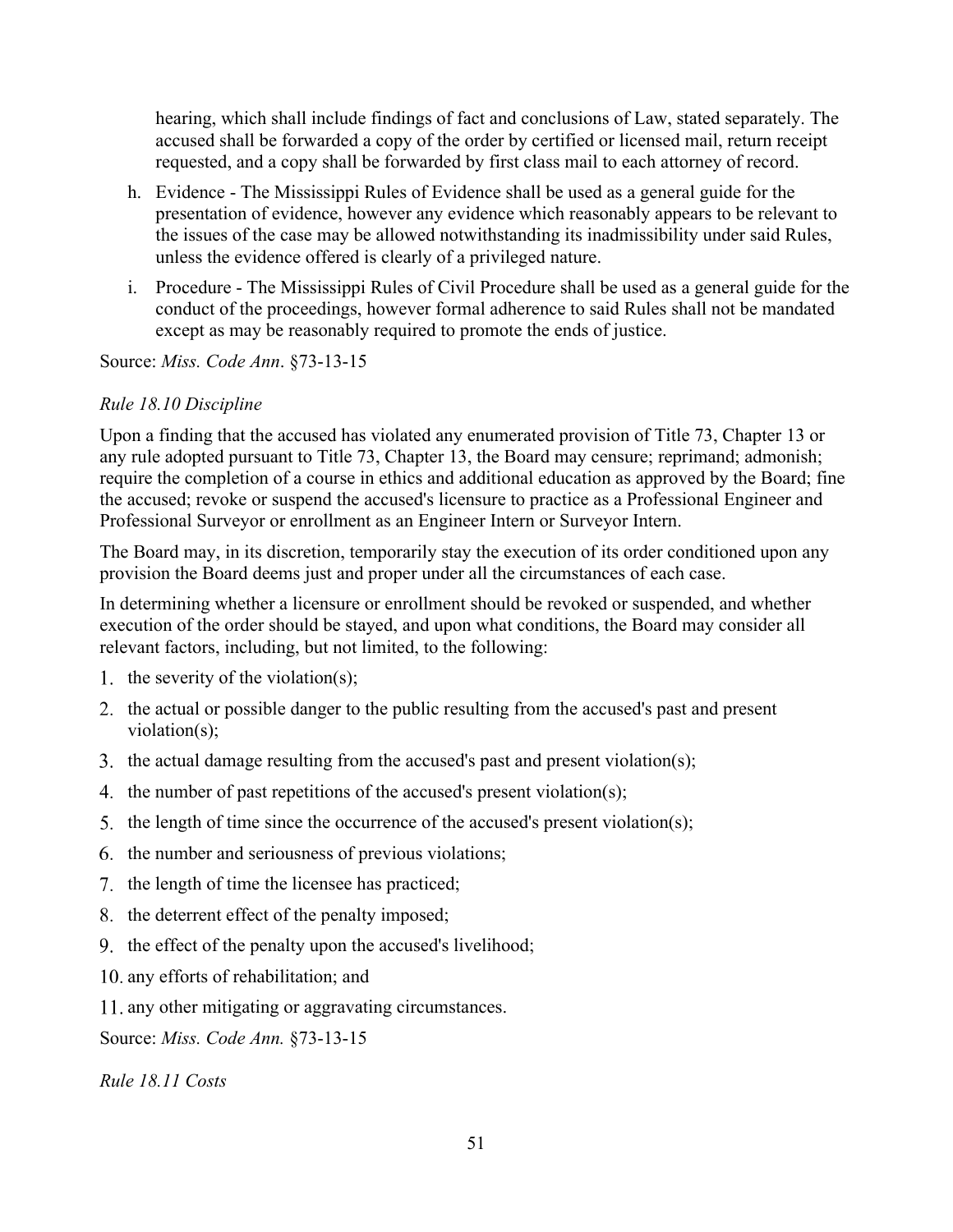The Board may, in its discretion, assess and tax all actual costs incurred in a disciplinary hearing against any accused found guilty hereunder, or the charging party, or both.

Source: *Miss. Code Ann.* §73-13-15

*Rule 18.12 Appeals*

Any person aggrieved by the action of the Board as a result of disciplinary proceedings conducted hereunder may appeal therefrom as provided for in Section 73-13-37(10) Mississippi Code Annotated (1972).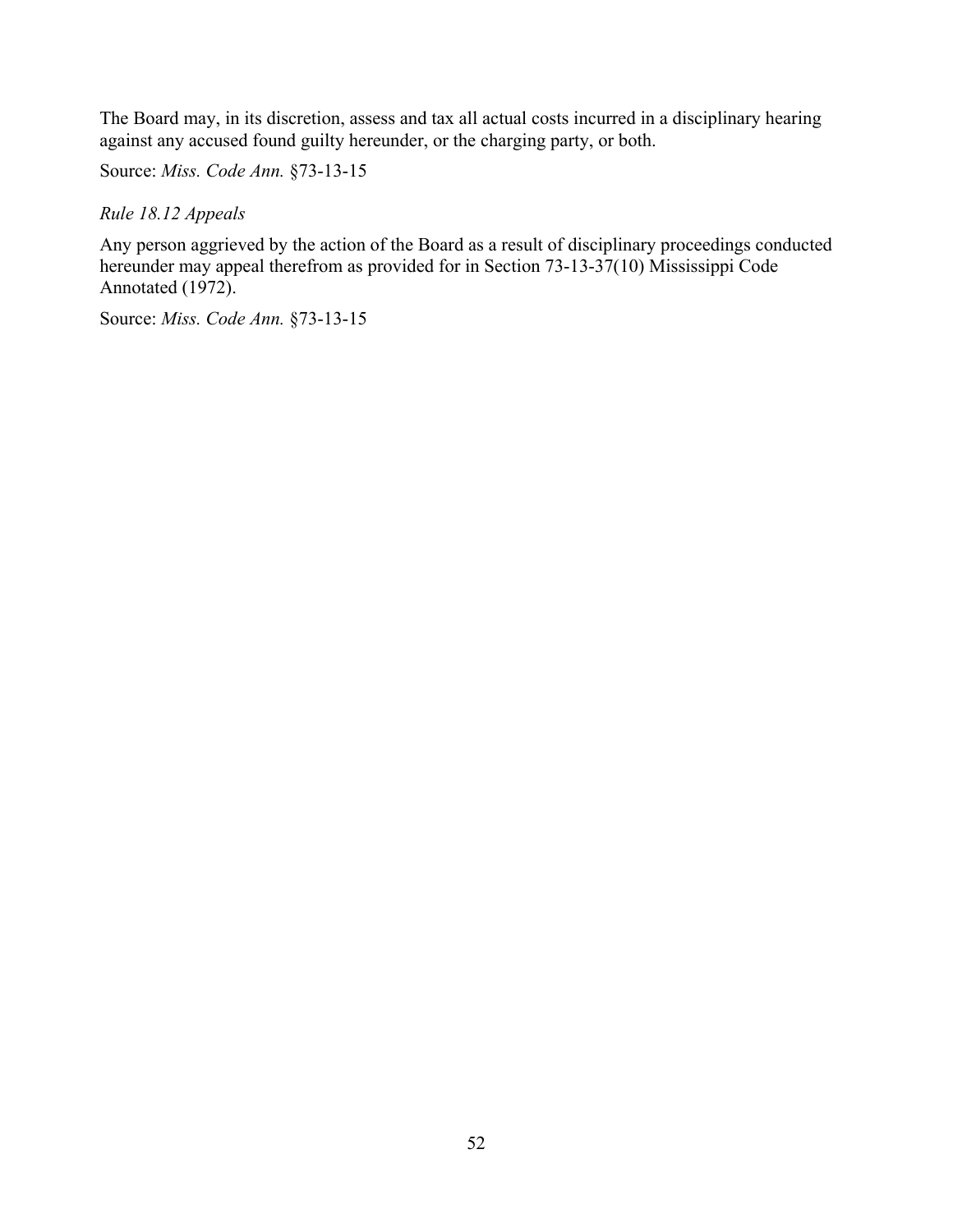# <span id="page-53-0"></span>**Part 901 CHAPTER 19: Reinstatement of Licensure or Certification after Revocation**

## *Rule 19.1 Application for Reinstatement*

Any person whose licensure or enrollment has been revoked may not apply to the Board for reinstatement of the licensure or enrollment until two (2) years have elapsed since the final, effective date of revocation, except a person convicted of a crime of moral turpitude in which case five (5) years shall have elapsed since the final effective date of revocation and the person's civil rights shall have been restored. In the application for reinstatement, the application should state why the licensure or enrollment should be reinstated. Applicant must include in the application evidence that the current requirements for licensure or enrollment have been met and that the applicant is in good standing with the Board.

Source: *Miss. Code Ann.* §73-13-15

## *Rule 19.2 Board Action*

Upon receipt of such application, the Board shall grant a hearing on reinstatement, at which time the applicant may appeal to the Board for reinstatement of the licensure or enrollment.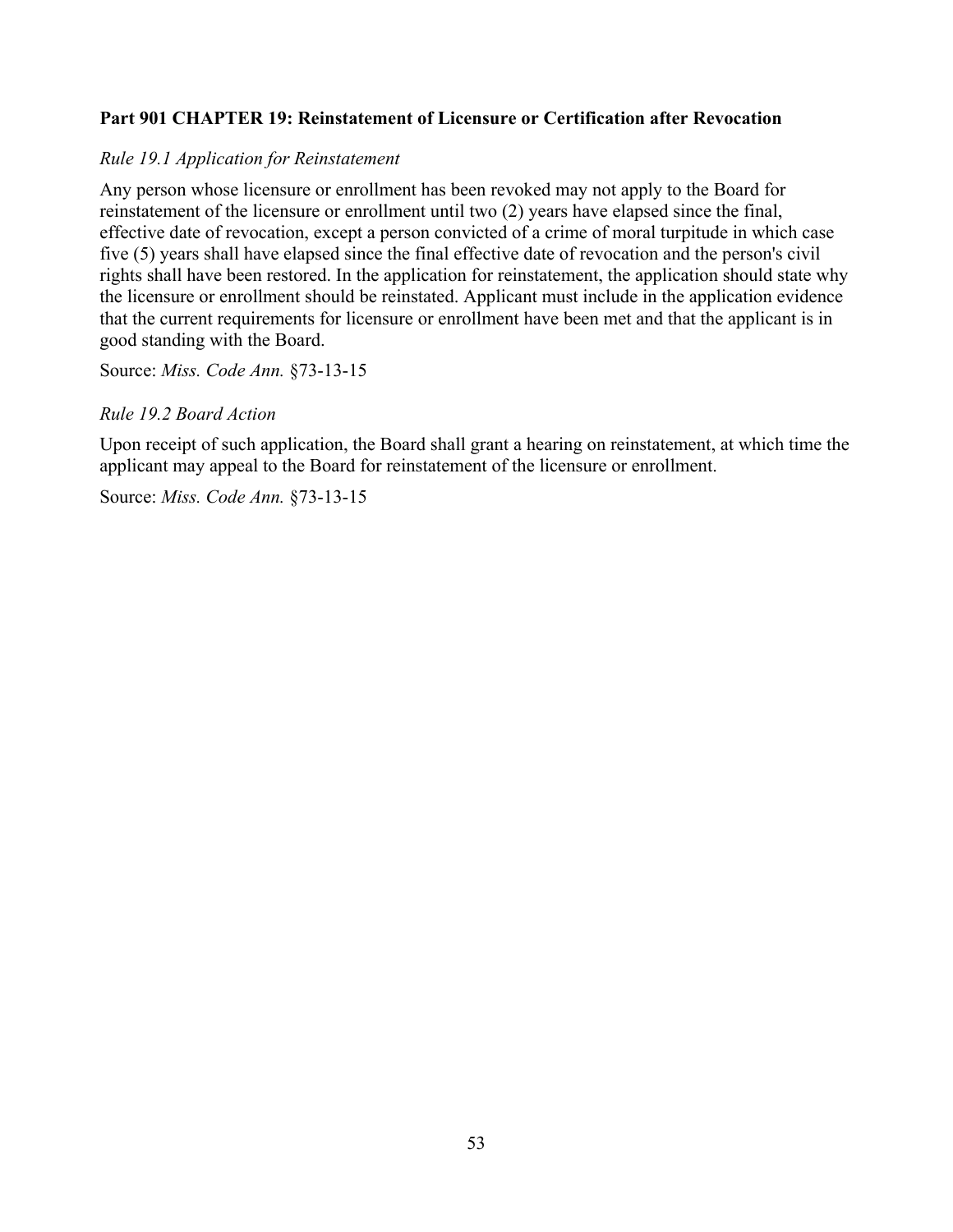# <span id="page-54-0"></span>**Part 901 CHAPTER 20: Severability**

# *Rule 20.1 Severability*

If for any reason any section, paragraph, clause or part of these Rules and Regulations of Procedure shall be held unconstitutional, or invalid, that fact shall not affect or destroy any other section, paragraph, clause or part of any rule or regulation not in and of itself invalid, but the remaining portion hereof shall be in force without regard to that so invalidated.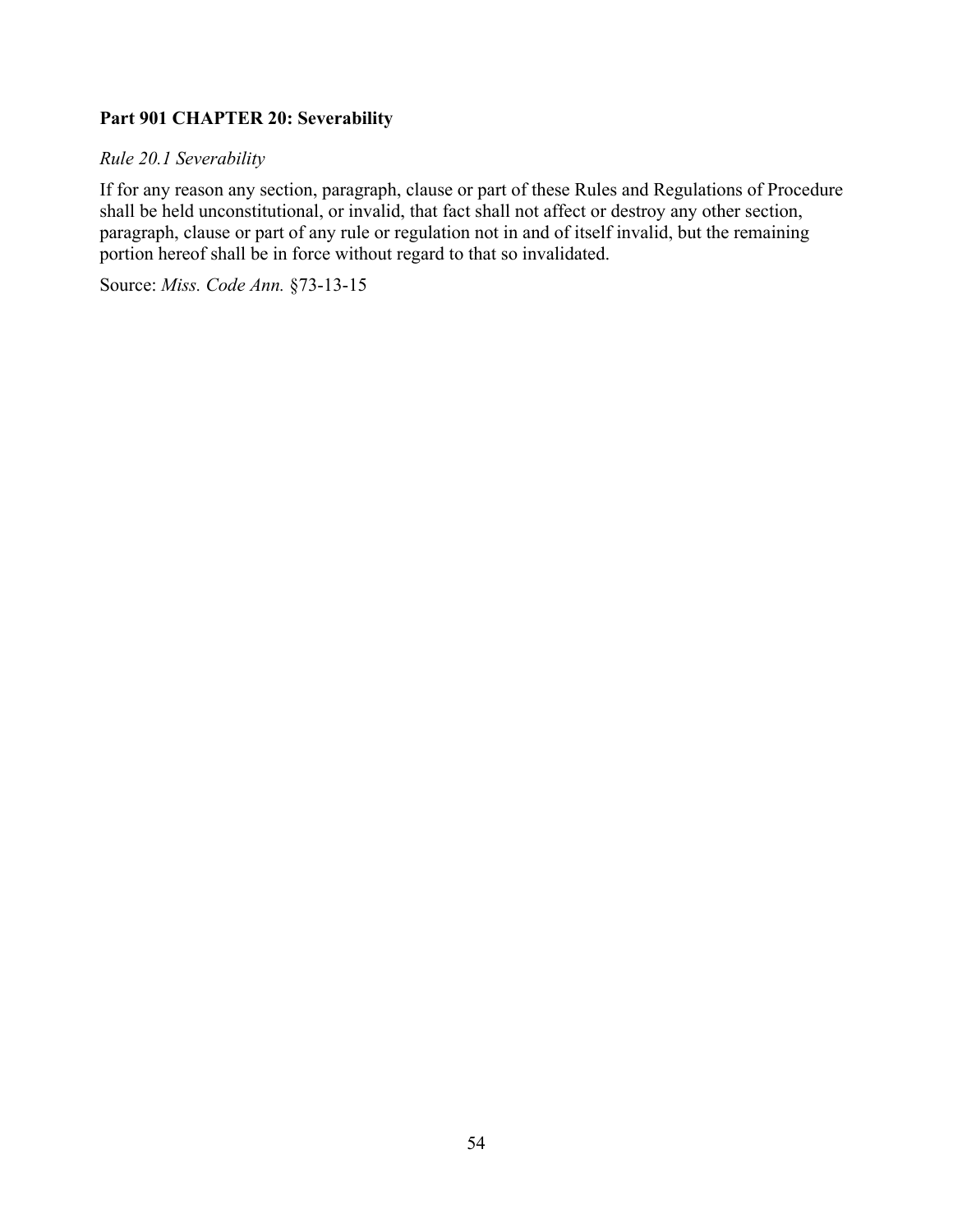# <span id="page-55-0"></span>**Part 901 CHAPTER 21: Standards of Practice for Surveying**

# *Rule 21.1 Types of Surveys*

Whenever a survey is performed, it shall comply with Section 73-13-71 (4) and Section 73- 13-73 and the Standards of Practice for Surveying in Mississippi as described below. Types of surveys shall include, but not be limited to the following as described:

- 1. Boundary Survey, Route Survey, Easement Survey, and Lease Survey shall mean a survey, the primary purpose of which includes, but is not limited to, determining the perimeters of a parcel or tract of land by establishing or re-establishing corners, and monuments, for the purposes of describing, platting or dividing the parcel and preparing a description(s) of the parcel of land. If an easement is performed in conjunction with a boundary survey, lying adjacent and parallel, monumentation is not required. In the event that an easement survey is performed independent of a boundary survey, monumentation is required.
- Topographic Survey shall mean a survey of the natural and selected man-made features of a part of the earth's surface by ground measurements or remote sensing to determine horizontal and vertical spatial relations.
- Hydrographic Survey shall mean a survey having for its principle purpose the determination of data relating to bodies of water and which may consist of the determination of one or several of the following classes of data: depth of water and configuration of bottom, directions and force of current, water stages, and location of fixed objects for survey and navigation purposes.
- Construction Survey shall mean the measurements made to control elevation, horizontal position and dimensions, and configuration, prior to or while construction is in progress.

Source: *Miss. Code Ann. §73-13-15*

# *Rule 21.2 Attesting to Quality and Responsibility for Surveys*

To provide the client with the assurance that the work was performed under the direct supervision of a licensee, and was performed to a certain standard, documentation shall be sealed and signed by the licensee in responsible charge, including, but not limited to, the following:

- When a boundary, route, easement, or lease survey is performed, a plat shall be prepared, and the plat shall bear the seal and signature of the Professional Surveyor in responsible charge.
- When a topographic survey, hydrographic survey or construction survey is performed at the request of a client, any plat, map or report that is the final product of that licensee for that project shall be sealed and signed by the Professional Surveyor or the Professional Engineer in responsible charge. If a topographic survey, hydrographic survey or construction survey is performed by a licensee to obtain data to be used by that licensee to perform calculations or to be incorporated into a final product of that project, then the final product of that project shall be sealed and signed by the Professional Surveyor or the Professional Engineer in responsible charge.

### Source: *Miss. Code Ann. §73-13-15*

# *Rule 21.3 Requirements*

The boundary, route, easement, and lease survey plat shall conform to the following requirements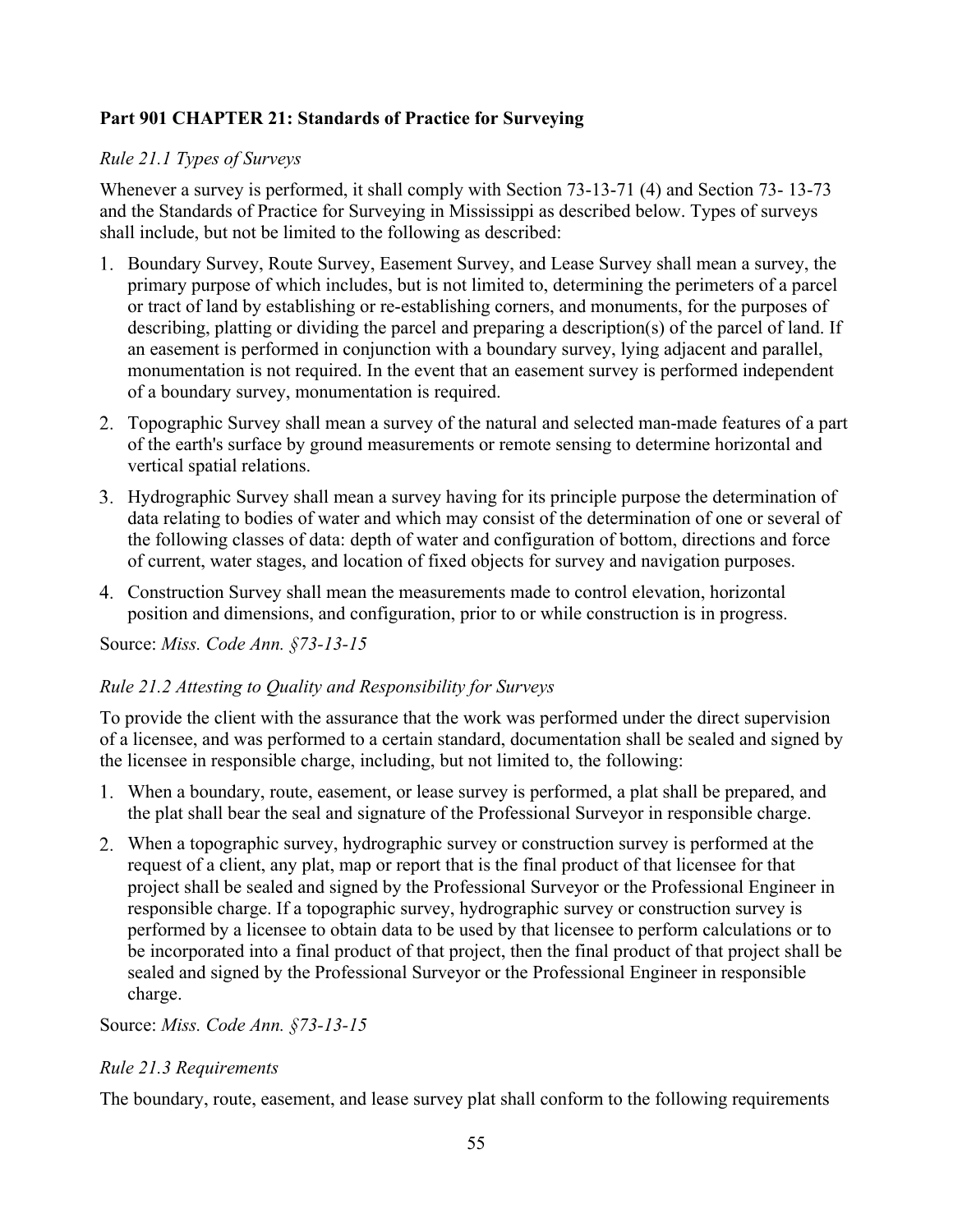and shall include the following information:

- The plat shall be displayed on any reasonably stable and durable drawing paper, vellum, linen, or film of reproducible quality. No plat or map shall have dimensions of less than 8-1/2 x 11 inches.
- 2. The plat shall show the scale, area, and classification of the survey (A, B, C or D). These classifications are based upon both the purposes for which the property is being used at the time the survey is performed and any proposed developments which are disclosed by the client. This classification must be based on the criteria in Appendix A, and the survey must meet the minimum specifications set forth in Appendix B. Scale shall be sufficient to show detail for the appropriate classification.
- The reference meridian used to conduct the survey shall be stated on the survey plat. A definitive north arrow shall be shown on the plat. All surveys will be referenced to a true meridian by accepted methods with the following exceptions: (a) those used in existing subdivisions; (b) those shown on city or town plats; or, (c) those shown on a previous survey when the current survey is a division of said previous survey and enough monumentation is available to establish the original orientation. If Global Positioning System equipment is used to obtain the reference meridian, it shall be stated on the plat whether the bearings are grid or geodetic. If any published horizontal control stations are occupied during the survey, they shall be listed on the plat and the horizontal datum used shall be listed on the plat. If a meridian established by the compass is used, the compass must be properly declinated and adjusted to a True Meridian. Regardless of the meridian used, the survey must be referenced to a well-defined line, group of monuments, reference points, etc. of a normally assumed permanent nature so the orientation of the survey can be re-established. This reference line and its relation to the meridian used must be clearly shown on the survey plat.
- All monuments, natural and artificial (man-made), found or set shall be shown and described on the survey plat. The monuments shall be noted as found or set. All monuments set shall be ferrous metal, or contain ferrous metal, not less than one-half (1/2) inch in diameter, and not less than eighteen (18) inches in length. All monuments set shall display the license number of the Professional Surveyor, the COA number of the firm, or the name of the responsible government agency. All corners shall be monumented, either by a found monument clearly described on the survey plat, or by a monument set as described above, except however, a corner which falls in a creek, stream or ditch, in a gravel or asphalt road or upon solid rock, concrete or other like materials shall be marked in a permanent manner and clearly identified on the plat or witnessed by Witness Corners. Witness Corners shall be set whenever a corner monument cannot be set or is likely to be disturbed. Such witness corners shall be set as close as practical to the true corner and shall meet the same physical standards that would be required for the true corner. If only one (1) witness corner is set, it must be set on the actual boundary line or prolongation thereof. Otherwise, at least two (2) witness corners shall be set and so noted on the plat of the survey. The bearing and distance referencing the witness corners from the true corner shall be shown on the plat. If the witness corner is set on the boundary line, only the distance may be shown. Courses that intersect a creek, stream, ditch or the center of a public road that is to be used as a boundary of the parcel being surveyed, should have witness corners set on the line intersecting same, and be clearly shown on the plat. Concrete right-of-way markers may be acceptable as monuments on all roadways, streets, and utility rights-of-way, and maybe placed only at points where right-of-way width or direction change.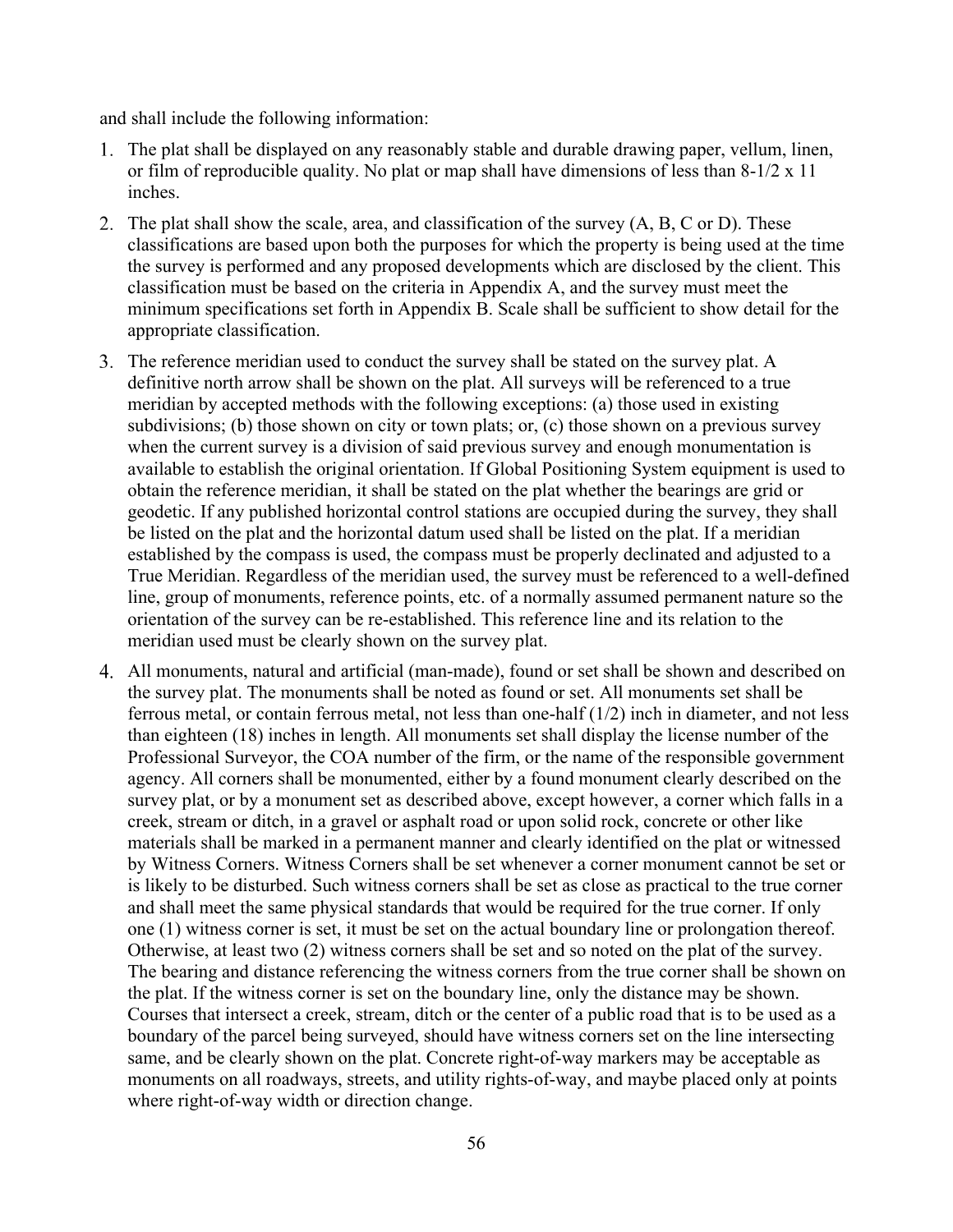- The plat of a metes and boundary survey must clearly describe and show the monument marking the commencing point and the point of beginning for the survey. Commencing Point is a well-defined, monumented point referenced to the U.S. Public Land (GLO) Survey system or other recorded subdivision plat, recorded and monumented City or County plat or map, compatible with Mississippi Statutes for filing and recording of land ownership that is used in a metes and bounds description. Point of Beginning is a well-defined monumented point referenced to the U.S. Public Land (GLO) Survey system or recorded subdivision plat, recorded and monumented City or County plat or map, compatible with Mississippi Statutes for recording land ownership that is used as the beginning and ending point in a metes and bounds land description.
- All discrepancies between the survey and the record description, and the source of all information used in making the survey shall be indicated. When an inconsistency is found, including a gap or overlap, excess or deficiency, erroneously located boundary lines or monuments, or when any doubt as to the location on the ground of the true boundary or property rights exists, the nature of the inconsistency shall be clearly shown on the drawing.
- A description and location of any physical evidence of occupation found along a boundary line, including fences, walls, buildings or monuments.
- The horizontal length (distance) and direction (bearing or azimuth) of each line as specified in the legal description and as determined in the actual survey process.
- Four (4) elements of all circular curves shall be shown (radius, arc length, chord bearing and chord length).
- When a property description is required by the client, the description prepared by the Professional Surveyor should list all pertinent information that is shown on the survey plat to include, but not limited to: commencing point, point of beginning, course bearing and distances, description of all corner monuments, description and offset of witness corners and basis of bearings.
- 11. The lot and block or tract numbers or other designations, including those of adjoining lots and tracts if the survey is within a recorded subdivision.
- 12. Visible encroachments onto or from adjoining property or abutting streets with the extent of such encroachment. No sub-surface encroachments are required to be located unless their existence and location is furnished to the surveyor by the client.
- All public and private rights-of-way or easements which are observed, adjoining or crossing the land surveyed and pertinent to the survey.
- Location of all permanent improvements pertinent to the survey, with reference to the boundaries.
- Anytime State Plane Coordinates are used on a survey in the State of Mississippi, these surveys must be performed in compliance with state Law (Chapter No. 462, Senate Bill Number 2131, approved March 29, 1991) and in compliance with item (e) of this rule. State Plane Coordinates shall be clearly referenced to the appropriate horizontal datum on the plat. When State Plane Coordinates are used, the following information shall be shown on the plat: (1) the State Plane Coordinates System Zone, (2) the horizontal or vertical datum used, (3) the method used to derive information such as Global Positioning System or conventional survey, (4) all horizontal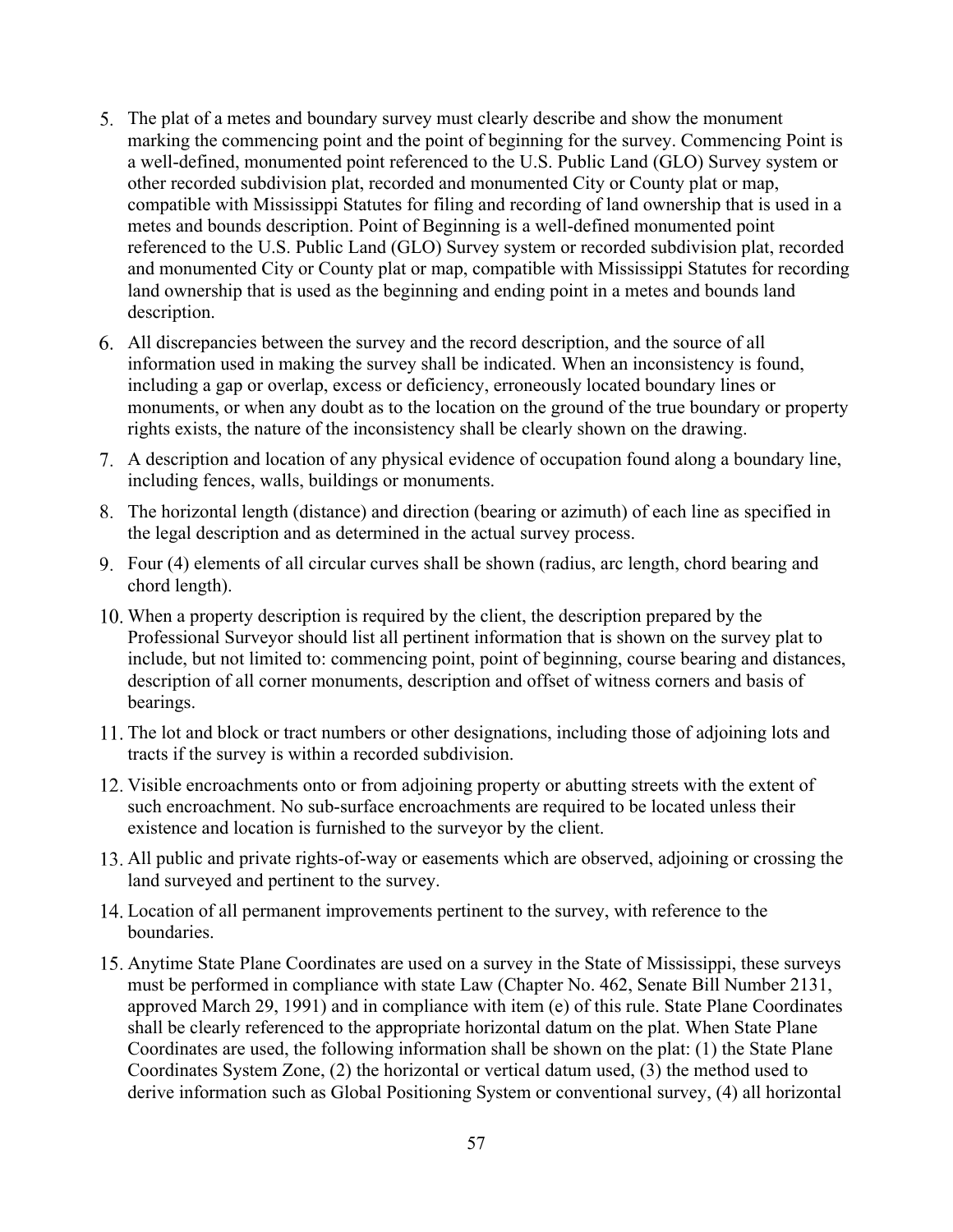and vertical control points used (5) a combined or correctional factor, (6) the convergence angle., The coordinates of a minimum of two (2) reference points relevant to the survey shall be shown on the plat or map.

Regardless of the type of survey, a plat or survey shall bear the name, address, date of field survey, and signature and seal (either embossed or stamped) of the licensee in responsible charge. This signature and seal is certification that the survey meets the requirements of the Standards of Practice for Surveyors in Mississippi as adopted by the Mississippi Board of Licensure for Professional Engineers and Surveyors. Other regulations including the Manual of Instructions for the Survey of U.S. Public Lands and all subdivision Laws and regulations of the State of Mississippi Statutes shall be followed.

Source: *Miss. Code Ann. §73-13-15*

### *Rule 21.4 Enforcement*

Licensees failing to meet these standards of practice will be subject to appropriate disciplinary action by the Licensure Board.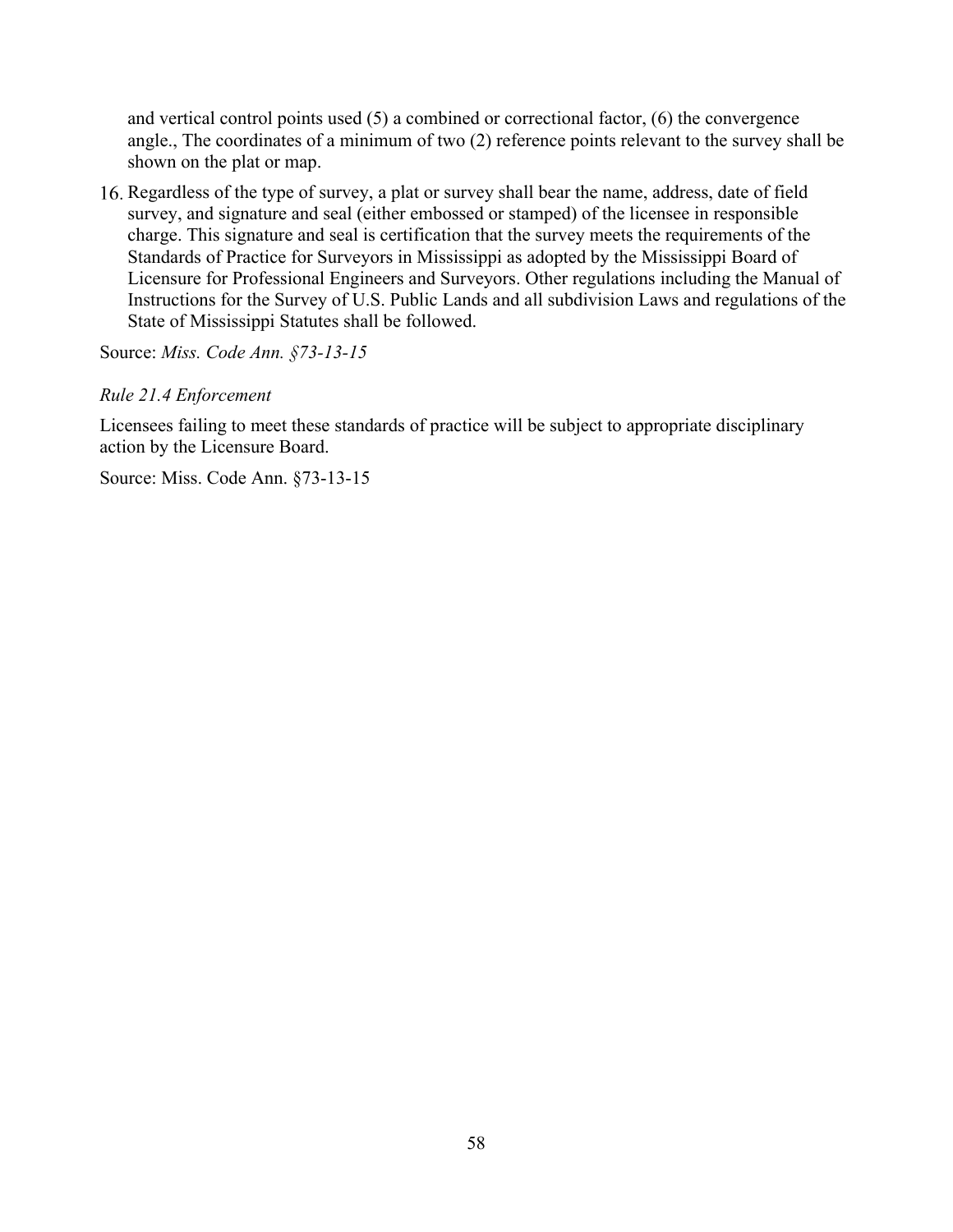# *APPENDIX A - Classification of Surveys*

Class A Surveys - Surveys of extensively developed and expensive properties which require maximum surveying accuracy. This includes, but is not limited to, surveys of urban business district properties and highly developed commercial properties.

Class B Surveys - Surveys of properties which are subject to costly improvements and justify a high degree of surveying accuracy. This includes, but is not limited to, surveys of commercial properties and higher priced residential properties located outside urban business districts and highly developed commercial areas.

Class C Surveys - Surveys of residential and surrounding areas which are apt to increase rapidly in value. This includes, but is not necessarily limited to, surveys of residential areas which cannot be classified as Class A or Class B surveys.

Class D Surveys - Surveys of all remaining properties which cannot be classified as Class A, B, or C surveys. This includes, but is not limited to, surveys of farm lands and rural areas.

Source: *Miss. Code Ann. §73-13-15*

| APPENDIX B - Table of Minimum Accuracy |  |  |
|----------------------------------------|--|--|
|                                        |  |  |

|                                                                                                    | <b>Survey Classification</b> |                           |                          |                                                        |                                         |
|----------------------------------------------------------------------------------------------------|------------------------------|---------------------------|--------------------------|--------------------------------------------------------|-----------------------------------------|
| <b>PARAMETER</b>                                                                                   | D<br>(Rural)                 | $\mathbf C$<br>(Suburban) | B<br>(Urban)             | $\mathbf{A}$<br>(Urban<br><b>Business</b><br>District) | <b>Remarks and</b><br>Formula           |
| Unadjusted Closure<br>(Minimum)                                                                    | 1:2,000                      | 1:5,000                   | 1:7,500                  | 1:10,000                                               | Loop or<br>between Control<br>Monuments |
| Angular Closure<br>(Minimum)                                                                       | 60" $\sqrt{N}$               | $30" \sqrt{N}$            | $25" \sqrt{N}$           | $15" \sqrt{N}$                                         | N=Number of<br>Angles in<br>Traverse    |
| Accuracy of Bearing                                                                                | $\pm$ 5 Min.                 | $\pm 3$ Min.              | $\pm$ 2 Min.             | $\pm$ 1 Min.                                           | Relative to<br>Source                   |
| <b>Accuracy of Distances</b>                                                                       | $0.10$ ft.<br>$+200$ ppm     | $0.07$ ft.<br>$+150$ ppm  | $0.05$ ft.<br>$+100$ ppm | $0.03$ ft.<br>$+50$ ppm                                | $100$ ppm $=$<br>1:10,000               |
| <b>Elevations for Boundaries</b><br>Controlled by Tides,<br>Contours, Rivers, etc.<br>Accurate to: | $\pm$ 0.30 ft.               | $\pm$ 0.20 ft.            | $\pm 0.10$ ft.           | $\pm 0.05$ ft.                                         | Based on<br>NGVD/NAVD                   |
| Location of Improvements<br>Structures, Paving, etc.<br>(Tie Measurement)                          | $\pm 2.0$ ft.                | $\pm 1.0$ ft.             | $\pm$ 0.2 ft.            | $\pm$ 0.1 ft.                                          |                                         |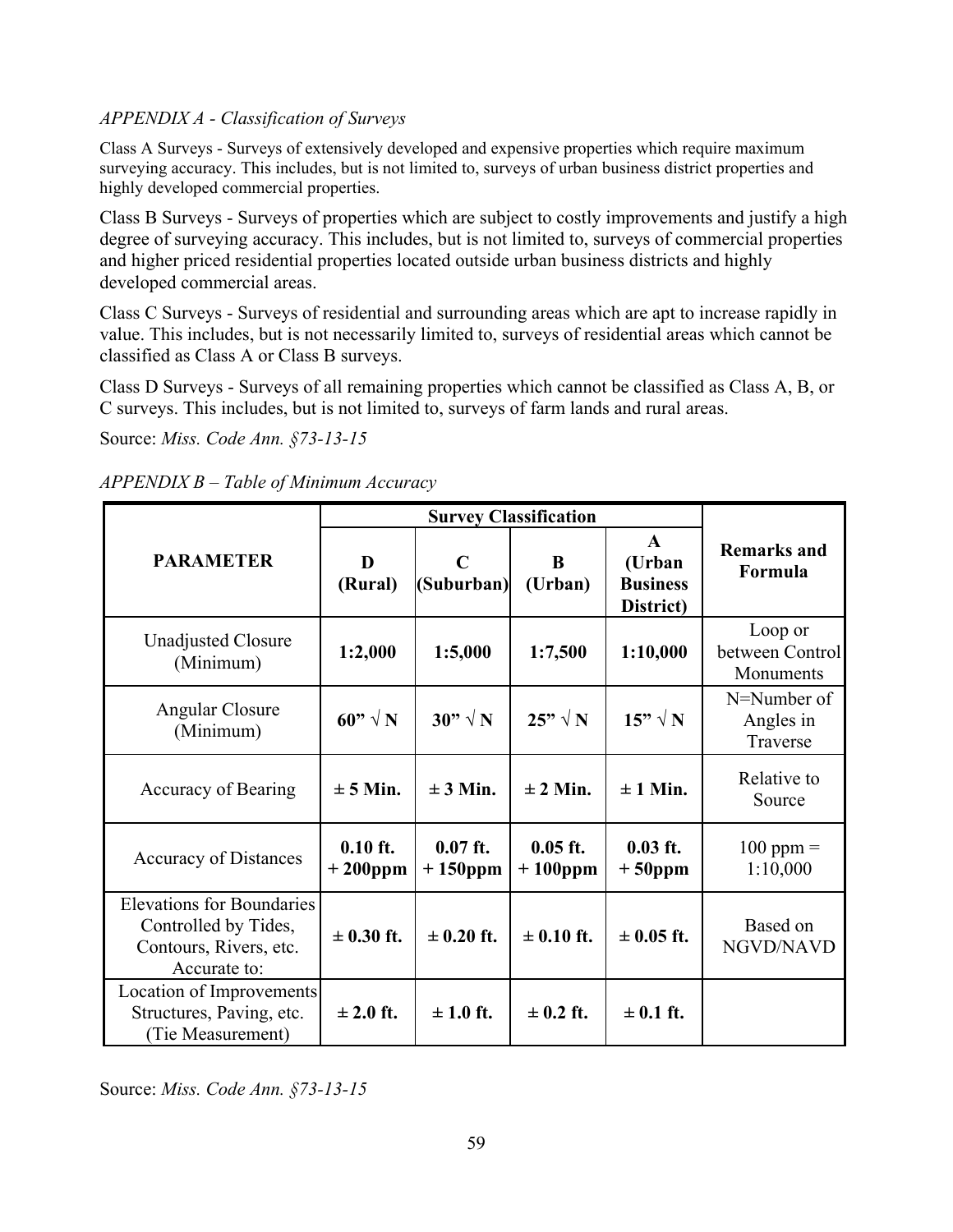# <span id="page-60-0"></span>**Part 901 CHAPTER 22: Changes or Amendments to Rules**

*Rule 22.1 Changes or amendments to these rules*

Changes or amendments to these rules will be made as deemed necessary by the Board and will be adopted in accordance with the Administrative Procedures Act of the State of Mississippi.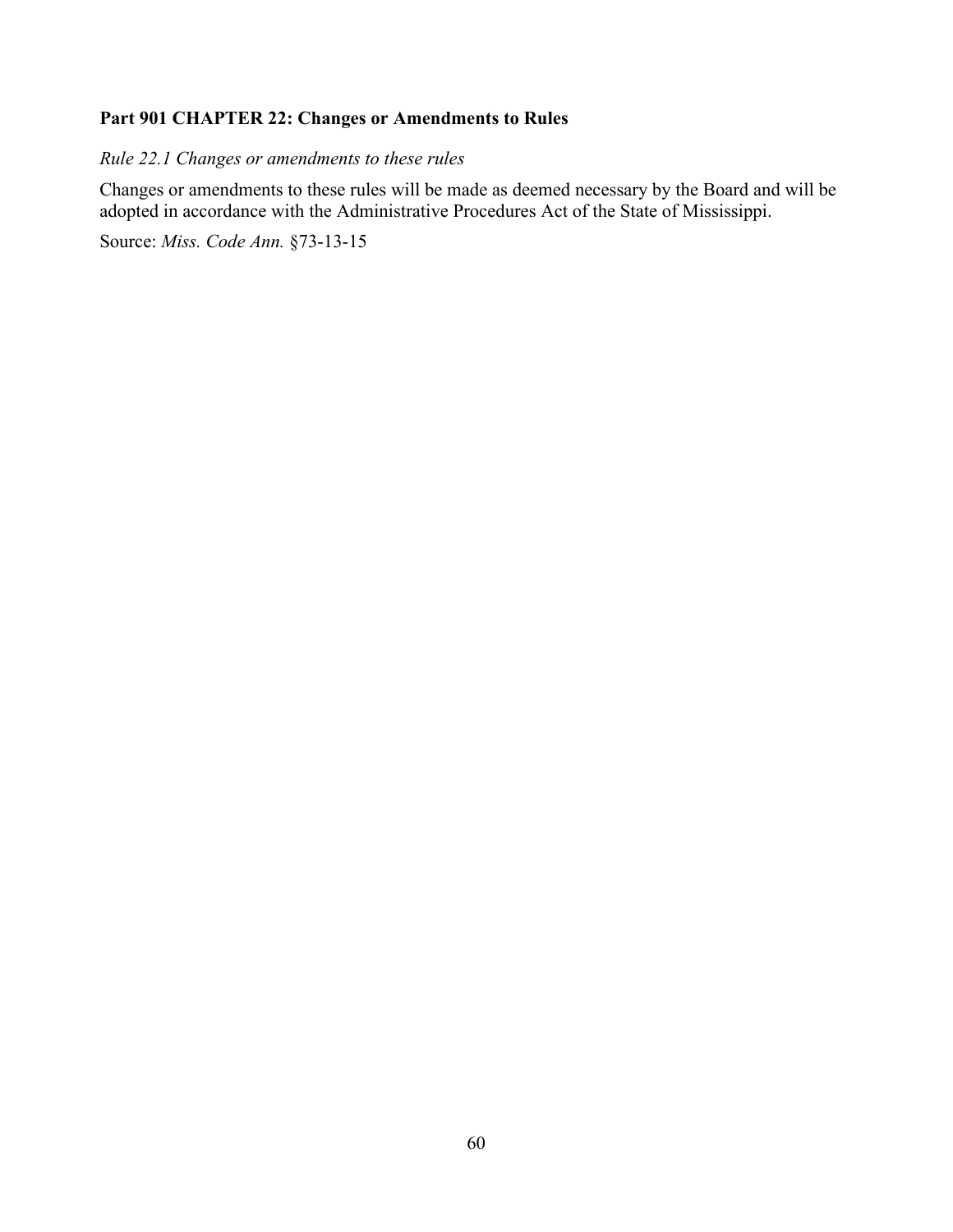# <span id="page-61-0"></span>**Part 901 CHAPTER 23: Continuing Professional Competency**

# *Rule 23.1 Continuing Professional Competency*

- 1. Introduction
	- a. The purpose of the continuing professional competency requirement (CPC) is to insure a continuing level of competency of Professional Engineers and Professional Surveyors in their respective fields of engineering and surveying practice.
	- b. Every licensee shall meet the continuing professional competency requirements of these regulations for professional development as a condition for licensee renewal.
- Definitions Terms used in this section are defined as follows:
	- a. Professional Development Hour (PDH) A contact hour (nominal) instruction or presentation. The common denominator for other units of credit.
	- b. Continuing Education Unit (CEU) Unit of credit customarily used for continuing education courses. One continuing education unit equals ten (10) hours of class in approved continuing education course.
	- c. College Semester Or Quarter Hour Credit for course in ABET-approved programs or other related college course approved in accordance with article 5 of this rule.
	- d. Course/Activity Any qualifying course or activity with a clear purpose and objective which will maintain, improve, or expand the skills and knowledge relevant to the licensee's field of practice in engineering and surveying.
	- e. Licensee A person who is licensed as a Professional Engineer or a Professional Surveyor.
	- f. Dual Licensee A person who is licensed as both a Professional Engineer and a Professional Surveyor.
	- g. Renewal Period Year January 1 to December 31 of each year.
	- h. Board The Board of Licensure for Professional Engineers & Surveyors.
- 3. Requirements
	- a. Every Professional Engineer licensee is required to obtain fifteen (15) PDH units during the renewal period year.
	- b. Every Professional Surveyor licensee is required to obtain twelve (12) PDH units during the renewal period year.
	- c. Dual Licensees The number of PDH units required shall be eighteen (18), at least one third (1/3) of which shall be obtained in each profession.
	- d. As of January 1, 2010, every licensee shall be required to obtain one (1) PDH unit of Ethics training every two (2) years. After 2010, excess ethics PDH may not be carried forward.
	- e. Professional Surveyors licensed in Mississippi are required to obtain training in Mississippi Standards of Practice. Professional Surveyors with five (5) years or less licensure in Mississippi are required to obtain one (1) PDH unit in Mississippi Standards of Practice annually. Professional Surveyors with more than five (5) years licensure in Mississippi are required to obtain one (1) PDH unit in Mississippi Standards of Practice biennially. Courses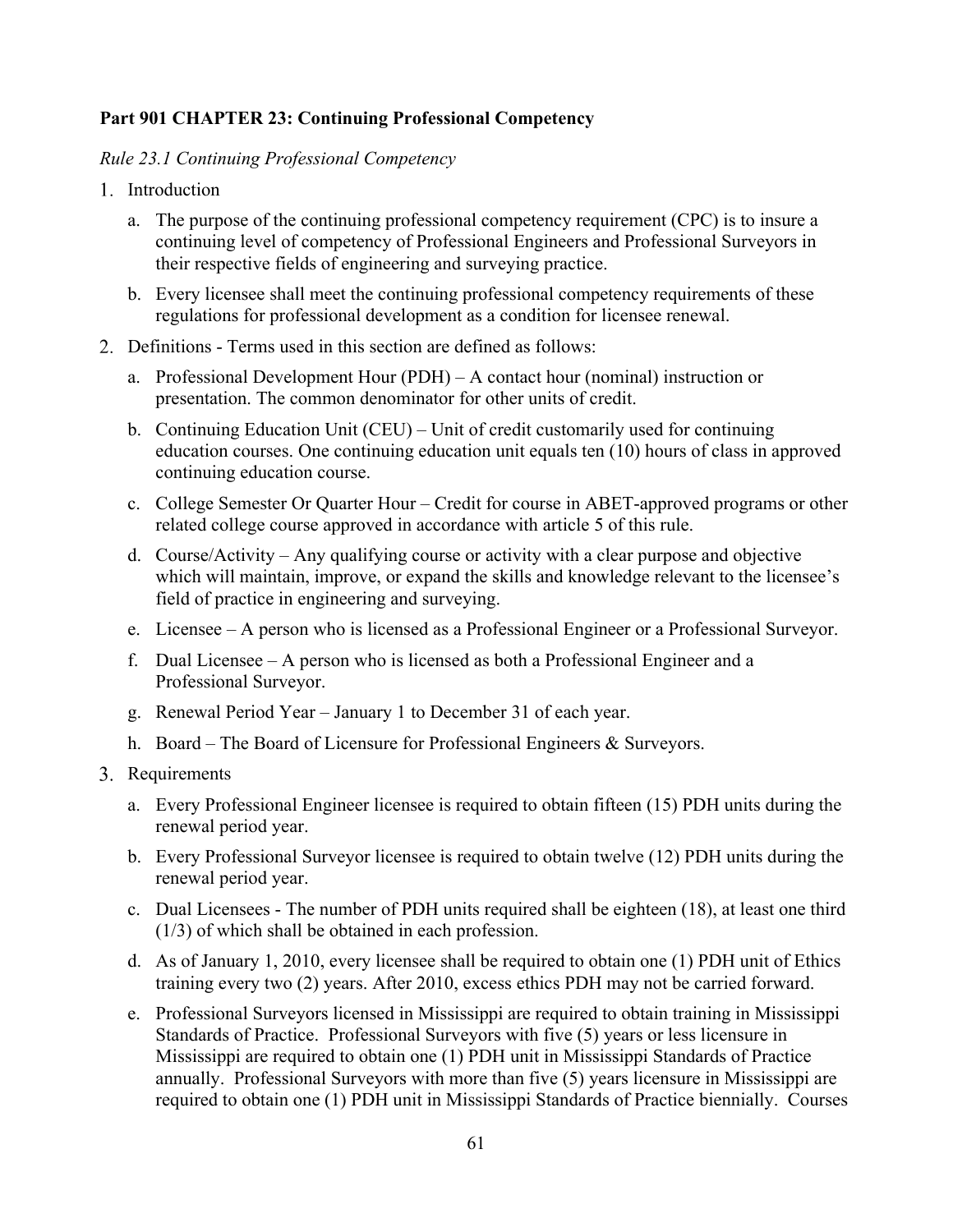of surveying standards in other states may not be used to meet this requirement. However, standard courses from other states may be used as a portion of the licensee's remaining PDH. Excess Mississippi Standards PDH may not be carried forward.

- f. If a licensee exceeds the annual requirement in any renewal period, PDH units may be carried forward into the subsequent renewal period as follows: a maximum of eighteen (18) PDH units by a Professional Engineer or Professional Surveyor licensee; a maximum of fifteen (15) PDH units by a Professional Engineer licensee; a maximum of twelve (12) PDH units by a Professional Surveyor licensee, with the exception of Ethics and Standards of Practice, in which case 3d and 3e will govern. PDH units may be earned as follows:
	- 1) Successful completion of college courses.
	- 2) Successful completion of continuing education courses.
	- 3) Successful completion of correspondence, televised, videotaped, electronic and qualifying short courses.
	- 4) Presenting or attending qualifying seminars, in-house courses, workshops, or professional or technical presentations made at meetings, conventions, or conferences.
	- 5) Teaching or instructing in (1) through (4) above.
	- 6) Authoring published papers, articles, or books.
	- 7) Active participation in professional or technical societies, or active participation in educational outreach activities.
- Units The conversion of other units of credit to PDH units is as follows:

|                | a. One (1) College or unit semester credit hour                                                                                                      | 15 PDH        |
|----------------|------------------------------------------------------------------------------------------------------------------------------------------------------|---------------|
|                | b. One (1) College or unit quarter credit hour                                                                                                       | 10 PDH        |
| $\mathbf{c}$ . | One (1) Continuing Education Unit (CEU)                                                                                                              | <b>10 PDH</b> |
| d.             | One (1) Hour of professional development in course work and seminars                                                                                 | 1 PDH         |
| e.             | One (1) Hour of professional or technical presentations made at<br>meetings, conventions, or conferences                                             | 1 PDH         |
|                | f. For teaching apply multiple of two $(2)^*$                                                                                                        |               |
| g.             | Each published paper, article, or book                                                                                                               | 10 PDH        |
|                | h. Active participation in professional and technical society.**<br>(One $(1)$ PDH per organization with a maximum of three $(3)$ PDH.)              | 1 PDH         |
| 1.             | Active participation in educational outreach activities<br>(maximum of three (3) PDH)                                                                | 1 PDH         |
|                | $\ast$<br>Teaching credit is valid for teaching a course or seminar for the first time only.<br>Teaching credit does not apply to full-time faculty. |               |
|                | **<br>Active participation will be defined as each member paying their annual dues.                                                                  |               |

Determination of Credit - The Board has final authority with respect to approval of courses, credit, PDH value for courses, and other methods of earning credit.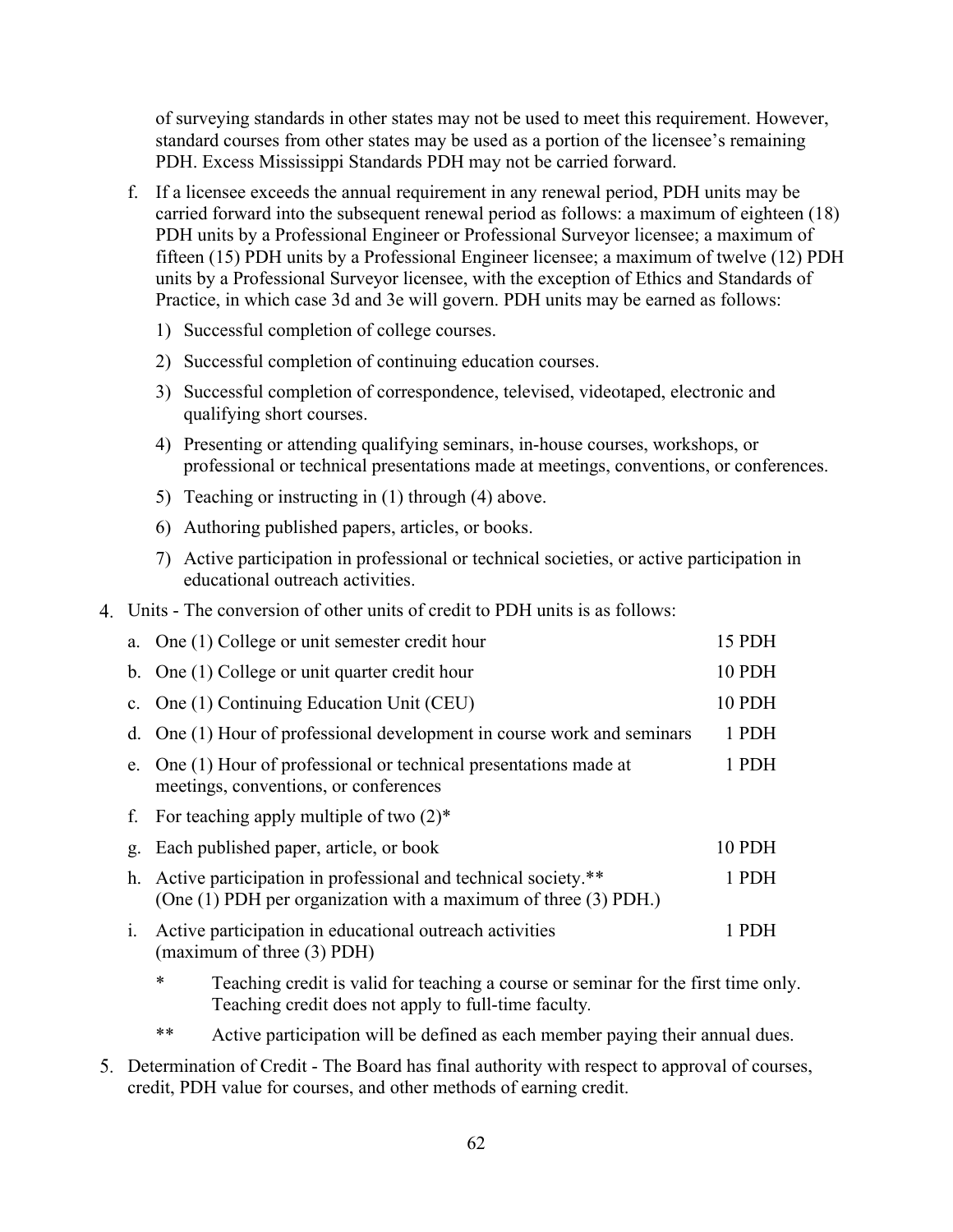- a. Credit for college or community college approved courses will be based upon course credit established by the college and approved by the Board.
- b. Credit for qualifying seminars and workshops will be based on one (1) PDH unit for each hour of attendance. Attendance at qualifying programs presented at professional or technical society meetings will earn PDH units for the actual time of each program.
- c. Credit determination for activities 4.g., publishing paper, article, or book, is the responsibility of the licensee (subject to review as required by the Board), but shall not exceed ten (10) PDH units per renewal period year.
- d. Credit for activity 4.h., active participation in professional societies, limited to one (1) PDH per organization with a maximum of three (3) PDH, requires that a licensee be an active member of the organization. PDH units are not earned until the end of each renewal period year.
- e. No more than eight (8) PDHs obtained during a twenty-four (24) hour period will be applied towards meeting the continuing professional competency requirements.
- Record keeping The responsibility of maintaining records to be used to support credits claimed is the responsibility of the licensee.
	- a. Records required include, but are not limited to:
		- 1) a log showing the type of activity claimed, sponsoring organization, location, duration, instructor's or speaker's name, and PDH credits earned;
		- 2) attendance verification records in the form of completion certificates or other documents supporting evidence of attendance; or
		- 3) records as maintained by the NCEES's CPC Tracking Program, NSPE's Professional Development Registry for Engineers & Surveyors, or other similar repositories;
	- b. These records must be maintained for three (3) years; copies may be requested by the board for audit verification purposes.
- Exemptions A licensee may be exempt from the professional development educational requirements for one of the following reasons:
	- a. New licensees by way of examination or comity shall be exempt until the beginning of the next renewal period.
	- b. A licensee serving on temporary active duty in the armed forces of the United States for a period of time exceeding one hundred twenty (120) consecutive days in a year shall be exempt from obtaining the professional development hours required during that year. Supporting documentation must be furnished to the Board.
	- c. Licensees experiencing physical disability, illness, or other extenuating circumstances as reviewed and approved by the board may be exempt. Supporting documentation must be furnished to the Board, upon request by the Board for audit verification purposes.
	- d. A Professional Engineer licensee sixty (60) years of age and having twenty (20) years of aggregate practice shall be exempt from the professional development educational requirement. A Professional Surveyor licensee sixty (60) years of age and having twenty (20) years of aggregate practice shall obtain at least one (1) PDH of Mississippi Standards of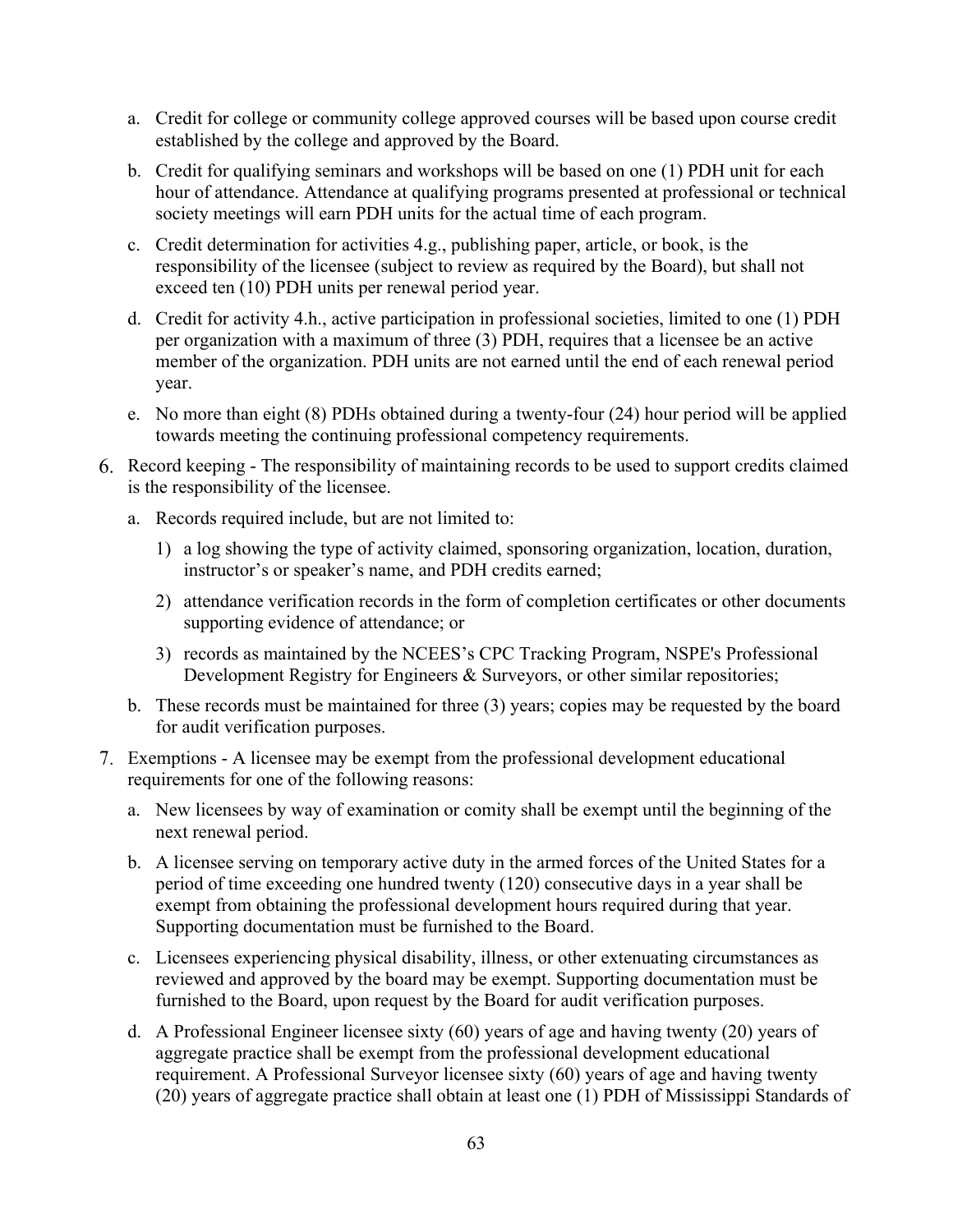Surveying biennially, but shall be exempt from the remaining professional development educational requirement.

- e. A Professional Engineer or Professional Surveyor currently in Retired Status.
- Reinstatement A licensee may bring a lapsed license to active status by obtaining the PDH units required for one (1) renewal period, which must include one (1) PDH unit of Ethics. Dual licensees bringing only one (1) license to active status is required to obtain only the PDH units required for the license being renewed. If the license being brought to active status is a Professional Surveyor's license, one (1) PDH unit of Standards of Practice must be obtained. A Professional Surveyor Re-licensure applicant who qualifies for the exemption of 7d above shall be required to obtain at least one (1) PDH of Mississippi Standards of Practice. All PDH units being claimed for reinstatement must have been acquired within the most current twelve (12) months.
- Comity Out-of-Jurisdiction Resident The CPC requirements for Mississippi will be satisfied when a non-resident certifies to be licensed in and having met the mandatory CPC requirements of the state of Mississippi.
- Forms All renewal applications will require a certification by the licensee that the CPC requirement for that year has been met. When renewing by mail, the licensee must certify and sign the continuing education form and submit it with the renewal application and fee.
- Audits Each licensee's Continuing Professional Competency records are subject to audit by the Board or its authorized representative.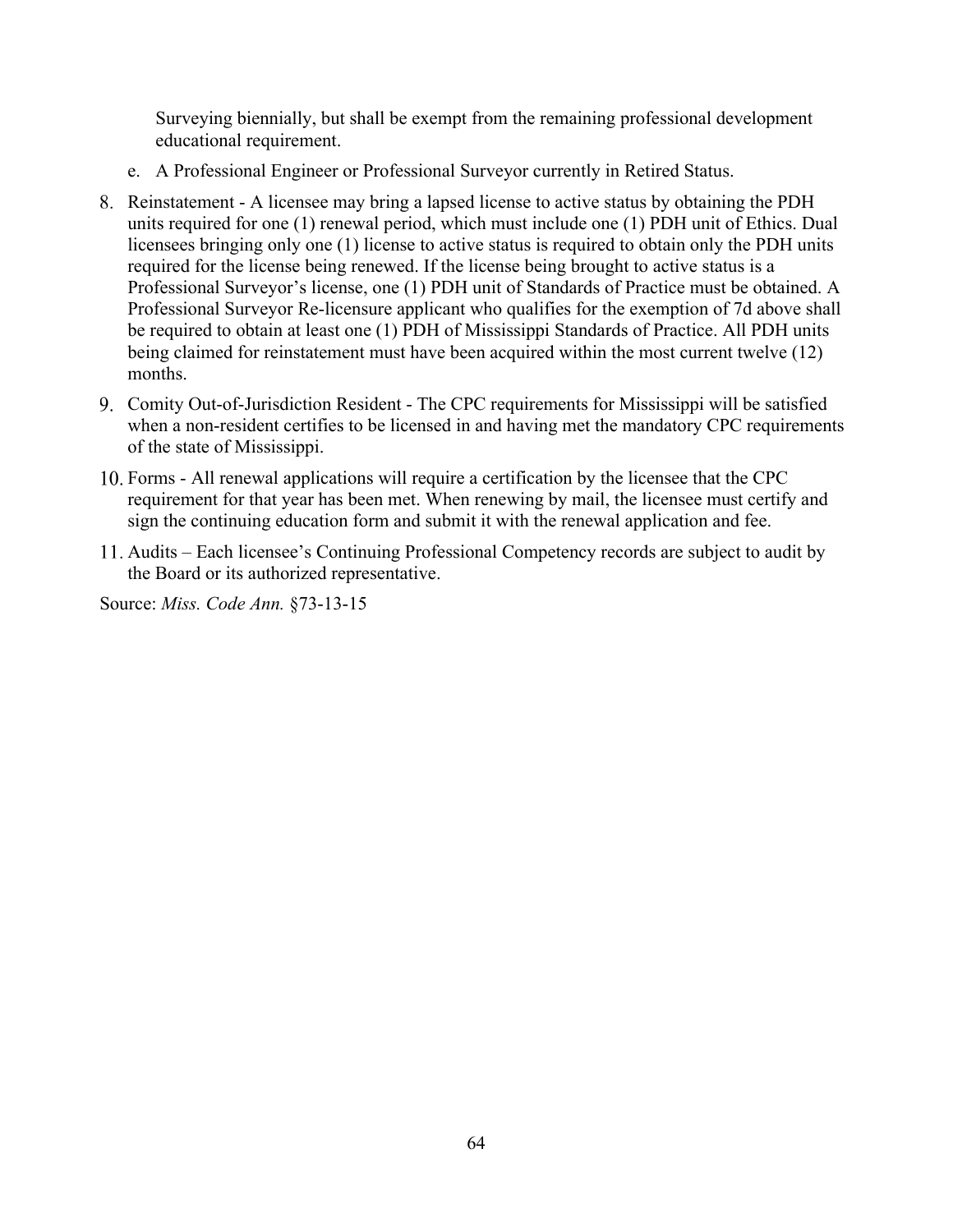# <span id="page-65-0"></span>**Part 901 CHAPTER 24: Declaratory Opinions**

# *Rule 24.1 Application of Chapter.*

This chapter sets forth the Board's rules governing the form, content, and filing of requests for declaratory opinions, the procedural rights of persons in relation to the written requests, and the Board's procedures regarding the disposition of requests as required by Mississippi Code §25-43- 2.103.

Source: *Miss. Code Ann.* §25-43-2.104 (Rev. 2006).

# *Rule 24.2 Scope of Declaratory Opinions.*

The Board will issue declaratory opinions regarding the applicability to specified facts of:

- a statute administered or enforceable by the Board,
- a rule promulgated by the Board, or
- 3. an order issued by the Board.

Source: *Miss. Code Ann.* §25-43-2.104 (Rev. 2006).

*Rule 24.3 Scope of Declaratory Opinion Request.* 

A request must be limited to a single transaction or occurrence.

Source: *Miss. Code Ann.* §25-43-2.104 (Rev. 2006).

# *Rule 24.4 How to Submit Requests.*

When a person with substantial interest, as required by Section 25-43-2.103 of the Administrative Procedures Act, requests a declaratory opinion, the person must submit a printed, typewritten, or legibly handwritten request.

- Each request must be submitted on 8-1/2" x 11" white paper.
- The request may be in the form of a letter addressed to the Board or in the form of a pleading as if filed with a court. It must also specify to which profession the request is addressed to.
- Each request must include the full name, telephone numbers, and mailing address of the requestor(s).
- All requests shall be signed by the person filing the request, unless represented by an attorney, in which case the attorney may sign the request.
- Each request must clearly state that it is a request for a declaratory opinion.

Source: *Miss. Code Ann.* §25-43-2.104 (Rev. 2006).

# *Rule 24.5 Signature Attestation.*

Any party who signs the request shall attest that the request complies with the requirements set forth in these rules, including but not limited to a full, complete, and accurate statement of relevant facts and that there are no related proceedings pending before any agency, administrative, or judicial tribunal.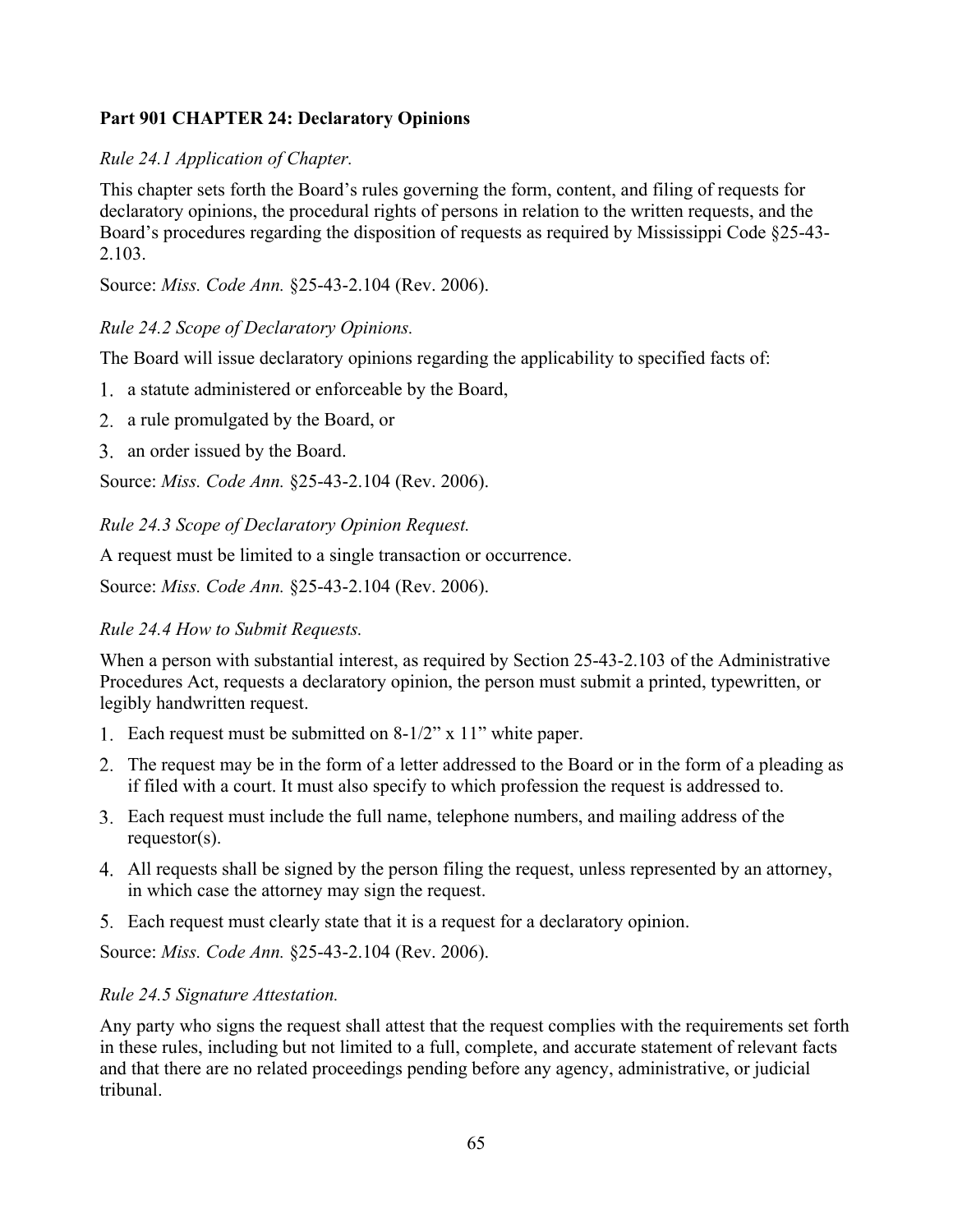Source: *Miss. Code Ann.* §25-43-2.104 (Rev. 2006).

# *Rule 24.6 Request Content Requirement.*

Each request must contain the following:

- A clear identification of the statute, rule, or order at issue
- 2. The question for the declaratory opinion
- A clear and concise statement of all facts relevant to the question presented
- The identity of all other known persons involved in or impacted by the facts giving rise to the request including their relationship to the facts, and their name, mailing address, and telephone number
- A statement sufficient to show that the requestor has a substantial interest in the subject matter of the request

Source: *Miss. Code Ann.* §25-43-2.104 (Rev. 2006).

# *Rule 24.7 Limitations of Declaratory Opinions*

A declaratory opinion shall not be binding or effective for any third party or person other than the Board or Committee and the person to whom the opinion is issued and shall not be used as precedent for any other transaction or occurrence beyond that set forth by the requesting person.

Source: *Miss. Code Ann.* §25-43-2.104 (Rev. 2006).

# *Rule 24.8 Reasons for Refusal of Declaratory Opinion Request.*

The Board may, for good cause, refuse to issue a declaratory opinion. The circumstances in which declaratory opinions will not be issued include, but are not necessarily limited to:

- 1. The matter is outside the primary jurisdiction of the Board;
- 2. Lack of clarity concerning the question presented;
- There is pending or anticipated litigation, administrative action or anticipated administrative action, or other adjudication which may either answer the question presented by the request or otherwise make an answer unnecessary;
- The statute, rule, or order on which a declaratory opinion is sought is clear and not in need of interpretation to answer the question presented by the request;
- The facts presented in the request are not sufficient to answer the question presented;
- The request fails to contain information required by these rules or the requestor failed to follow the procedure set forth in these rules;
- The request seeks to resolve issues which have become moot or are abstract or hypothetical such that the requestor is not substantially affected by the rule, statute, or order on which a declaratory opinion is sought;
- No controversy exists or is certain to arise which raises a question concerning the application of the statute, rule, or order;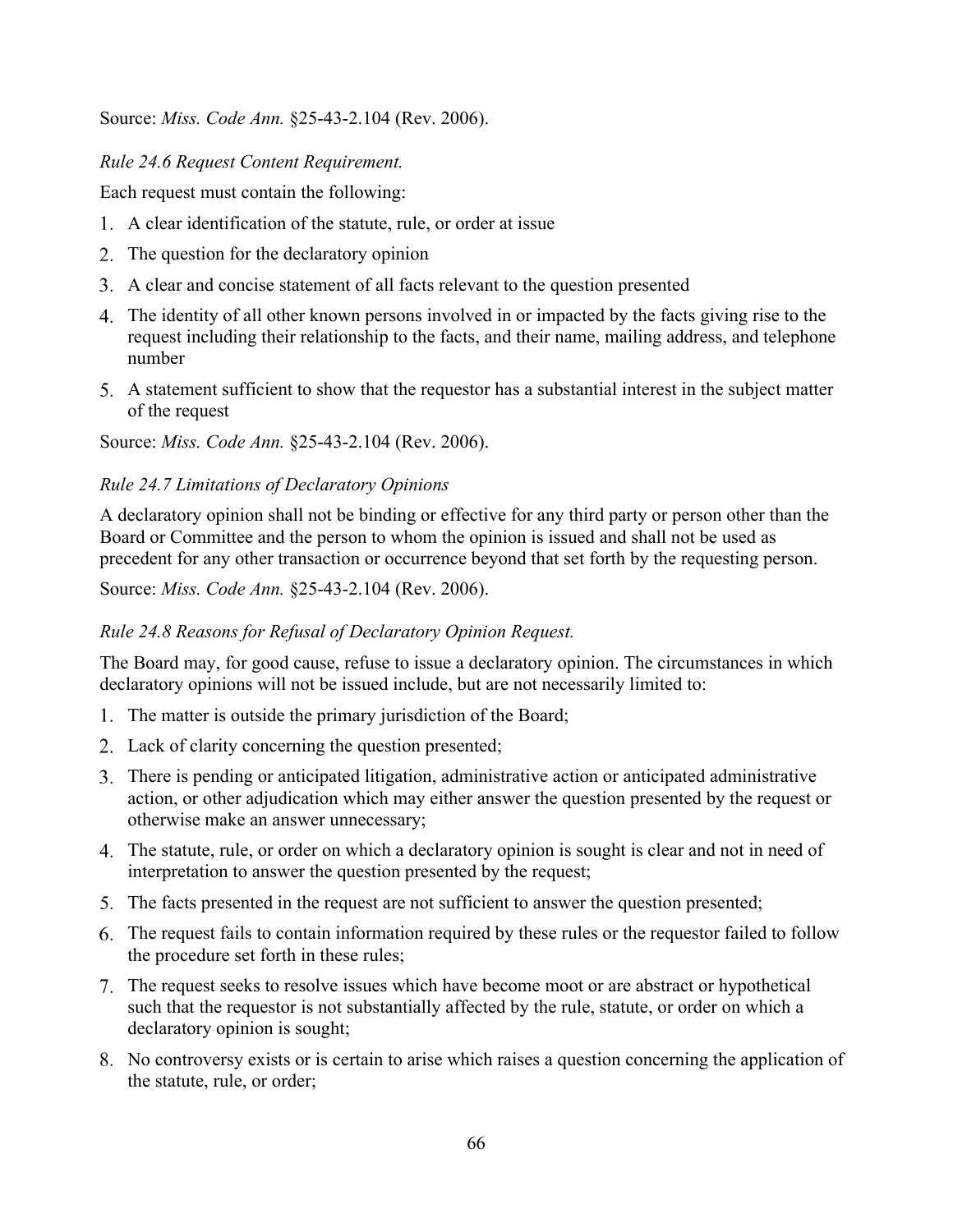- The question presented by the request concerns the legal validity of a statute, rule, or order;
- 10. The request is not based upon facts calculated to aid in the planning of future conduct, but is, instead, based on past conduct in an effort to establish the effect of that conduct;
- 11. No clear answer is determinable:
- 12. The question presented by the request involves the application of a criminal statute or sets forth facts which may constitute a crime;
- The answer to the question presented would require the disclosure of information which is privileged or otherwise protected by law from disclosure;
- 14. The question is currently the subject of an Attorney General's opinion request;
- 15. The question has been answered by an Attorney General's opinion;
- 16. One or more requestors have standing to seek an Attorney General's opinion on the proffered question;
- A similar request is pending before this agency, or any other agency, or a proceeding is pending on the same subject matter before any agency, administrative or judicial tribunal, or where such an opinion would constitute the unauthorized practice of law; or
- The question involves eligibility for a license, permit, certificate or other approval by the Board or some other agency and there is a statutory or regulatory application process by which eligibility for said license, permit, or certificate or other approval may be determined.

Source: *Miss. Code Ann.* §25-43-2.104 (Rev. 2006).

# *Rule 24.9 Board Response.*

Within forty-five (45) days after the receipt of a request for a declaratory opinion which complies with the requirements of these rules, the Board shall, in writing:

- 1. Issue an opinion declaring the applicability of the statute, rule, or order to the specified circumstances
- Agree to issue a declaratory opinion by a specified time but no later than ninety (90) days after receipt of the written request; or
- Decline to issue a declaratory opinion, stating the reasons for its action.

The forty-five (45) day period shall begin on the first business day on or after which the request is received by the Board.

Source: *Miss. Code Ann.* §25-43-2.104 (Rev. 2006).

# *Rule 24.10 Effect of a Declaratory Opinion.*

The Board will not pursue any civil, criminal or administrative action against a person who is issued a declaratory opinion from the Board, and who, in good faith, follows the direction of the opinion and acts in accordance therewith unless a court of competent jurisdiction holds that the opinion is manifestly wrong. Any declaratory opinion rendered by the Board shall be binding on the Board and the person to whom the opinion is issued. No declaratory opinion will be used as precedent for any other transaction or concurrence beyond that set forth by the requesting person.